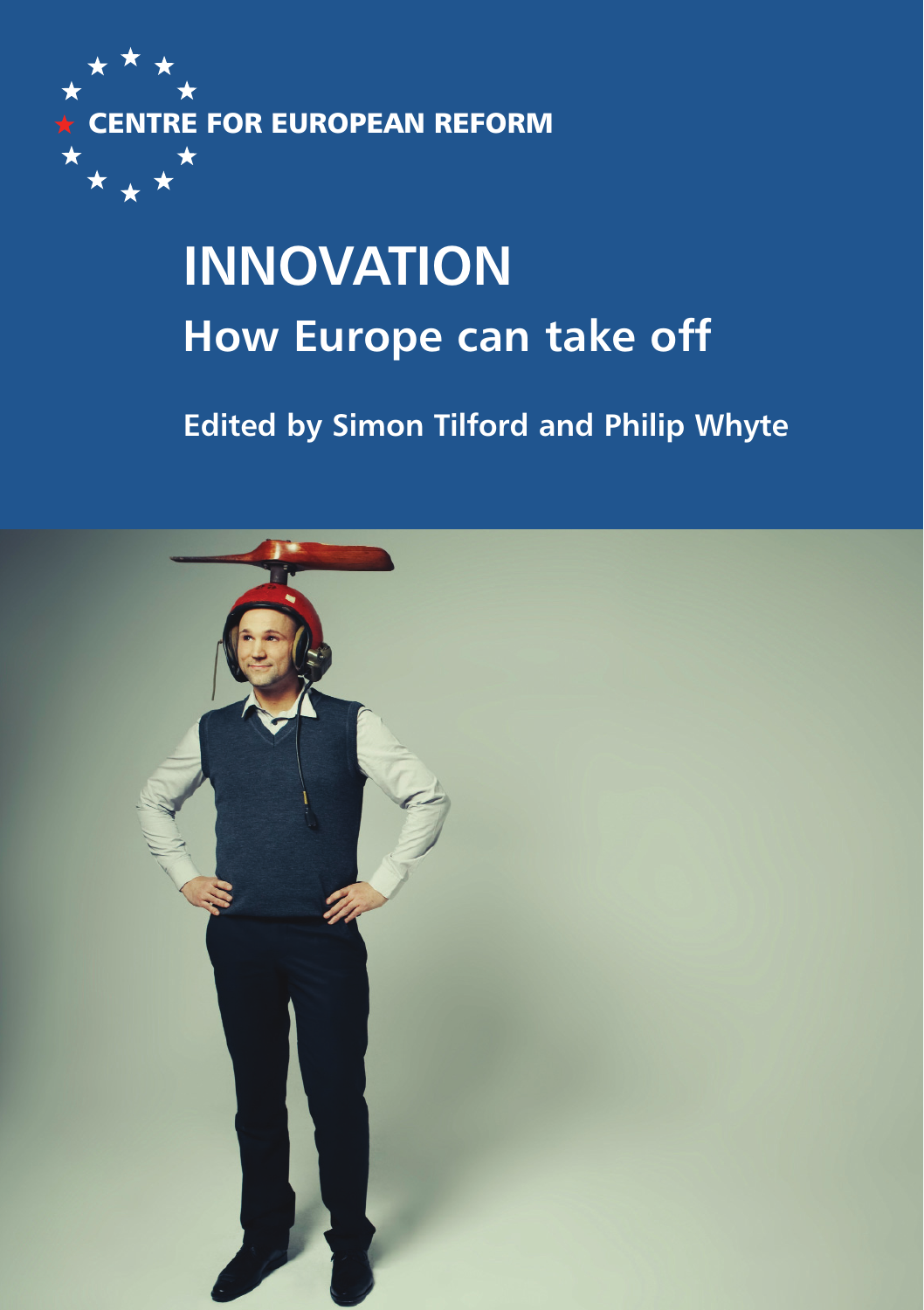

*The Centre for European Reform is a think-tank devoted to improving the quality of the debate on the European Union. It is a forum for people with ideas from Britain and across the continent to discuss the many political, economic and social challenges facing Europe. It seeks to work with similar bodies in other European countries, North America and elsewhere in the world. The CER is pro-European but not uncritical. It regards European integration as largely beneficial but recognises that in many respects the Union does not work well. The CER therefore aims to promote new ideas for reforming the European Union.*

#### **Director:** CHARLES GRANT **ADVISORY BOARD**

| NICK BUTLER  Visiting Fellow and Chairman of the Kings Policy Institute at Kings College, London     |
|------------------------------------------------------------------------------------------------------|
|                                                                                                      |
|                                                                                                      |
|                                                                                                      |
| HEATHER GRABBE  Director, Open Society Institute, Brussels and Director of EU affairs, Soros Network |
|                                                                                                      |
|                                                                                                      |
|                                                                                                      |
|                                                                                                      |
|                                                                                                      |
| LORD KERR (CHAIR)  Chairman, Imperial College London and Deputy Chairman, Royal Dutch Shell plc      |
|                                                                                                      |
|                                                                                                      |
|                                                                                                      |
|                                                                                                      |
|                                                                                                      |
|                                                                                                      |
|                                                                                                      |
|                                                                                                      |
|                                                                                                      |
|                                                                                                      |
|                                                                                                      |
|                                                                                                      |
|                                                                                                      |
|                                                                                                      |
|                                                                                                      |
|                                                                                                      |
|                                                                                                      |

Published by the Centre for European Reform (CER), 14 Great College Street, London, SW1P 3RX Telephone +44 20 7233 1199, Facsimile +44 20 7233 1117, info@cer.org.uk, www.cer.org.uk **© CER JULY 2011** ★ **ISBN 978 1 901229 99 8**

## Innovation How Europe can take off

Esko Aho, Jim Attridge, Amar Bhidé, Albert Bravo Biosca, Nicholas Crafts, Máire Geoghegan-Quinn, Malcolm Harbour, John Kay, Helga Nowotny, Andreas Schleicher, Michael Schrage and David Willetts

### Edited by Simon Tilford & Philip Whyte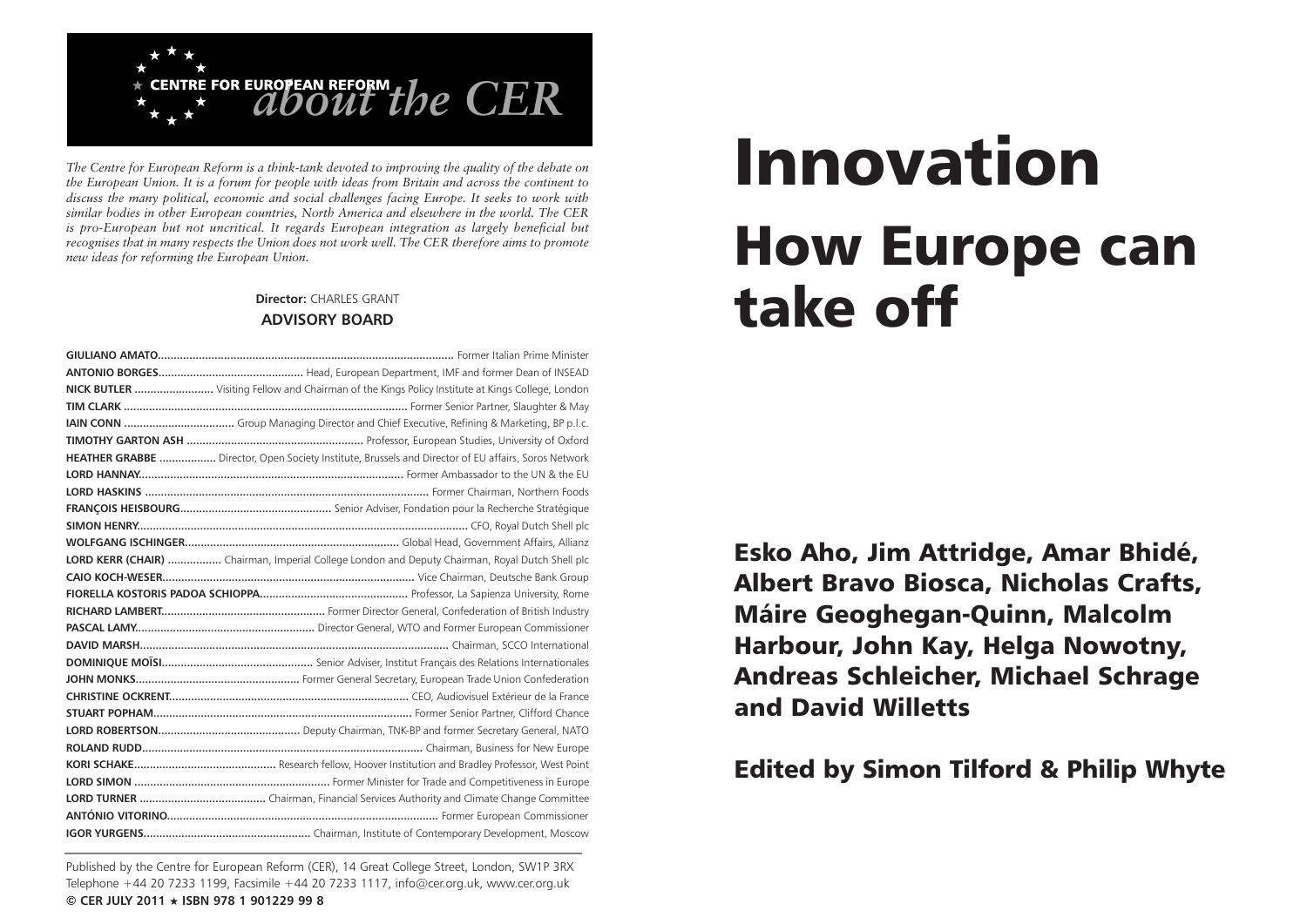#### **ABOUT THE EDITORS**

**Simon Tilford** is the chief economist at the Centre for European Reform. His previous CER publications include: 'How to save the eurozone' (October 2010); (as co-author) 'The Lisbon scorecard X: The road to 2020' (March 2010); (as co-author) 'Carbon Capture and Storage: What the EU needs to do' (February 2010); 'The new Commission's economic philosophy' (February 2010); 'Rebalancing the Chinese economy' (November 2009).

**Philip Whyte** is a senior research fellow at the Centre for European Reform. His previous CER publications include: 'Why Germany is not a model for the eurozone' (October 2010); (as co-author) 'The Lisbon scorecard X: The road to 2020' (March 2010); (as coauthor) 'The new Commission's economic philosophy' (February 2010); and 'How to restore financial stability' (January 2010).

#### ★

#### **EDITORS' ACKNOWLEDGEMENTS**

We are grateful to all the experts who contributed articles to this volume. We are also indebted to Charles Grant, Katinka Barysch, Hugo Brady, Stephen Tindale and Clara O'Donnell for comments on earlier drafts – and to Kate Mullineux for layout and production. Finally, we would like to thank Lundbeck for sponsoring the report, particularly as some of the views expressed in it do not necessarily coincide with theirs. We take full responsibility for all errors and omissions.

★

Copyright of this publication is held by the Centre for European Reform. You may not copy, reproduce, republish or circulate in any way the content from this publication except for your own personal and noncommercial use. Any other use requires the prior written permission of the Centre for European Reform.

## **Contents**

#### About the editors

#### Editors' acknowledgements

#### Foreword

| 1 | Introduction: Why does innovation matter?<br>by Philip Whyte                                       | 1  |
|---|----------------------------------------------------------------------------------------------------|----|
| 2 | What is innovation?<br>by John Kay                                                                 | 9  |
| 3 | Innovation and frontier research<br>by Helga Nowotny                                               | 13 |
| 4 | New evidence on 'creative destruction' in Europe and the US<br>by Albert Bravo Biosca              | 19 |
| 5 | Improving productivity performance is not rocket science<br>by Nicholas Crafts                     | 25 |
| 6 | Skills, education and innovation<br>by Andreas Schleicher                                          | 29 |
| 7 | Innovation policy in the EU: The biopharmaceutical sector<br>by Jim Attridge                       | 33 |
| 8 | Financing the venturesome economy<br>by Amar Bhidé                                                 | 37 |
| 9 | Promoting innovation in an age of austerity:<br>The European dimension<br>by Máire Geoghegan-Quinn | 43 |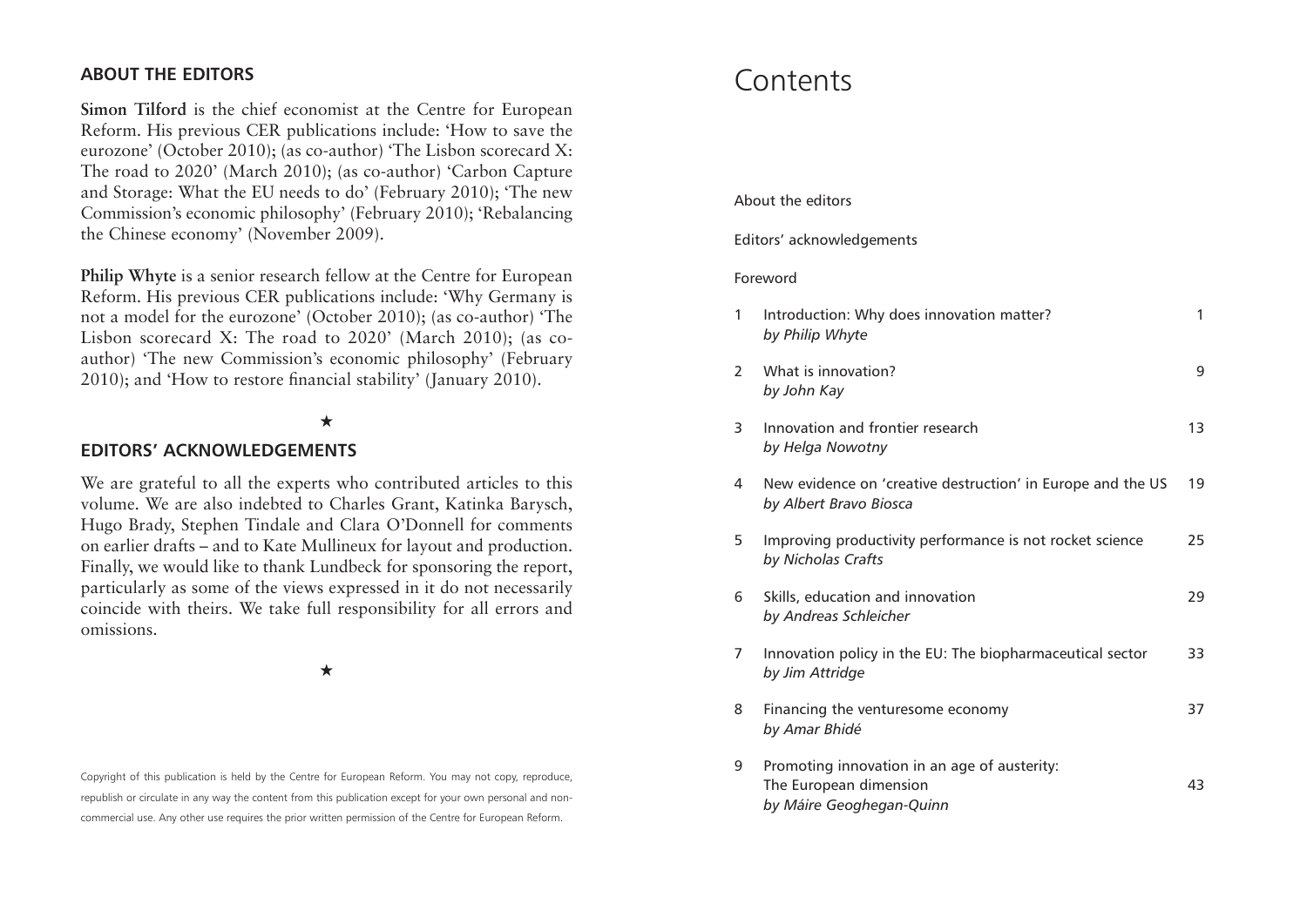|    | 10 How the EU's single market can promote innovation<br>by Malcolm Harbour                | 49 |
|----|-------------------------------------------------------------------------------------------|----|
| 11 | Innovation policy: A view from the British goverment<br>by David Willetts                 | 55 |
|    | 12 Growth and innovation:<br>The contribution of the digital single market<br>by Esko Aho | 59 |
|    | 13 Does Europe really want to be innovative?<br>by Michael Schrage                        | 63 |
|    | 14 Conclusion<br>by Simon Tilford                                                         | 69 |



medicine to market. Even when these are met, we can no longer be certain of market access. This is impacting companies' behaviour. For example, we are seeing companies exit the important area of depression. This is perhaps surprising given the high level of unmet medical need. A recent Health Council Conclusion noted that mental disorders account for the greatest share of disability-adjusted life years in the EU. The World Health Organisation estimates that mental disorders affect one in four citizens during their life time and can be found in ten per cent of the EU population during any given year.

What message should policy-makers send to companies that are committed to continuing to search for new treatments in depression? As the authors of this report note, governments need to champion and reward new research, especially incremental developments, and cease rewarding old technologies.

From a health perspective we need to change the way we regard illness. Rather than treating it with silo budgets, we need to look at illness holistically, treat medicine expenditure as an investment, and acknowledge that medicine can prevent expensive costs of hospitalisation, aide recovery and enable the patient to return to work rapidly and contribute to society.

The report marks an important contribution to the debate. It provides some valuable insights and recommendations for policy makers and others to consider. Lundbeck welcomes the publication and looks forward to the debate that will follow.

**Ulf Wiinberg, CEO, Lundbeck**

Foreword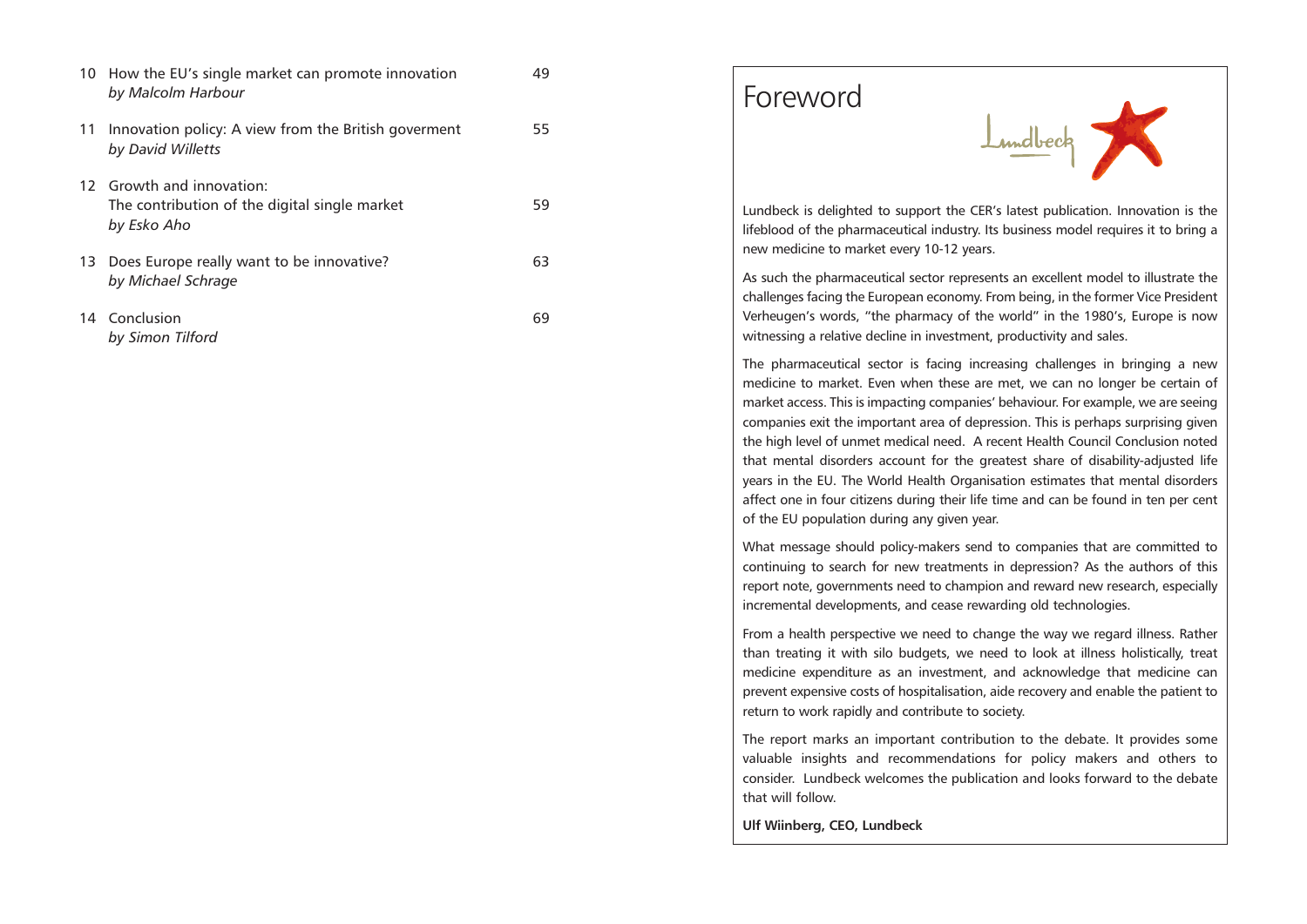## 1 Introduction: Why does innovation matter? *by Philip Whyte*

Innovation policy is currently very much in vogue. The European Union (EU) has made it one of the seven 'flagship initiatives' of its '2020 strategy'. And the Obama administration has placed it at the centre of its own strategy for economic recovery. Whatever innovation means, there appears to be widespread agreement on either side of the Atlantic that more of it is essential – not only to raise productivity, but also to 'compete with China' and meet all sorts of other challenges, from climate change to energy security and population ageing. Indeed, claims to the effect that innovation is crucial if countries and companies are to prosper in an increasingly competitive world economy have become something of a commonplace – repeated with monotonous regularity by policymakers, commentators and businessmen in speeches, interviews and opinion columns.

Yet it is not always clear what innovation actually means, or how it relates to prosperity. Some innovations, such as Facebook, may transform the way people interact, but do little to increase productivity. Others may have the potential to increase productivity, but require other things to happen before they do so. (This is the nub of 'Solow's paradox' – the observation by the US Nobel laureate, Robert Solow, that the information technology revolution in the early 1990s was everywhere to be seen except in the productivity numbers.) Other innovations still may be positively harmful to prosperity. Those who extol the virtues of innovation often forget that one of the most consistently creative sectors of the economy is the financial sector – the relentless ingenuity of which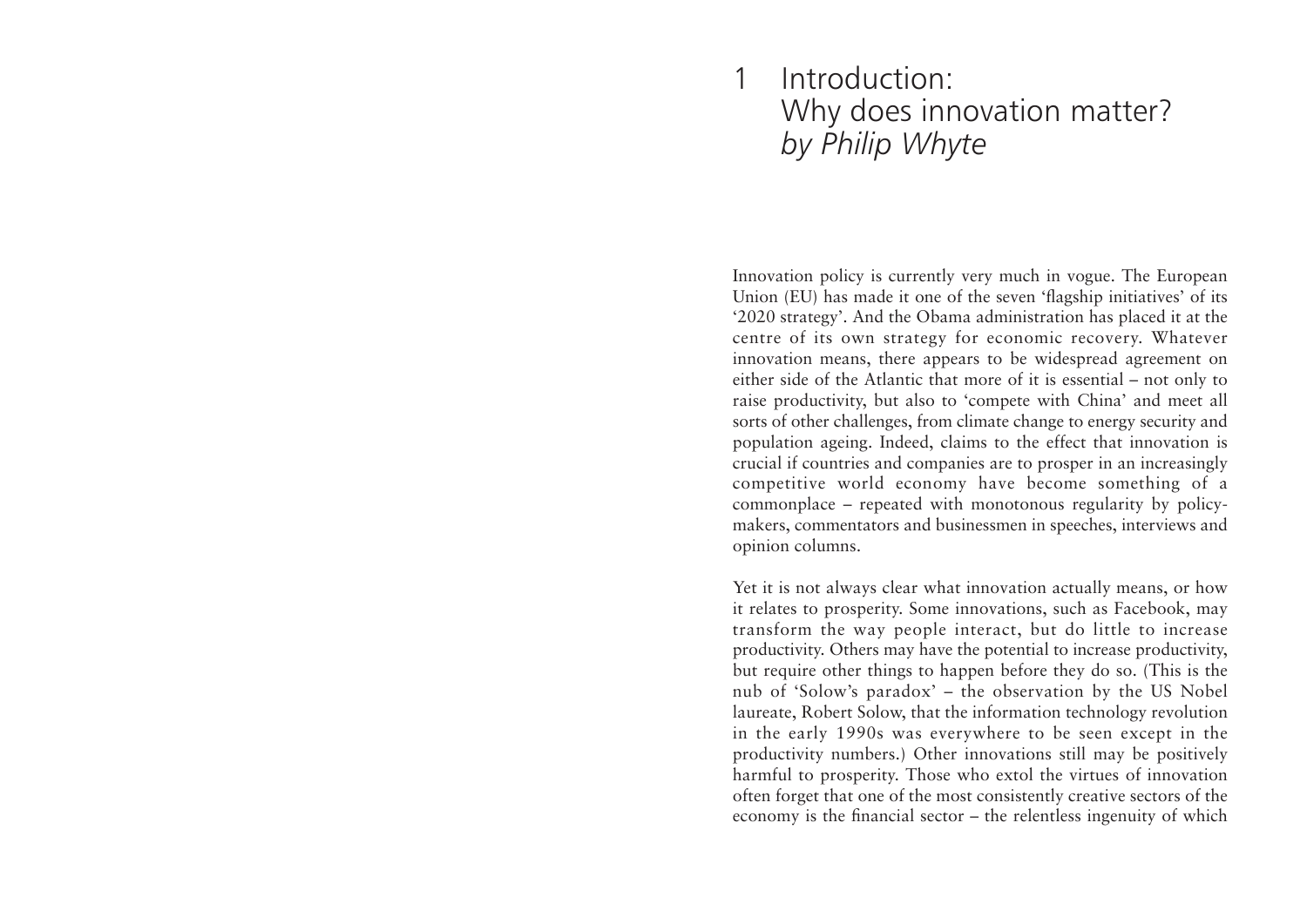recently contributed to the most spectacular destruction of wealth in human history.

In short, what innovation is, how it influences productivity, and what policy should do to encourage it are less straightforward issues than is often assumed. The aim of this report is to explore these questions by bringing together the thoughts of leading experts in the field. It should come as no surprise that they often reach different conclusions on what innovation means and how it should be promoted. Nevertheless, most of the authors appear to agree on two things. The first is that there is much more to innovation than what goes on in research and development (R&D) laboratories. The second is that innovation is a multi-dimensional and increasingly 'democratic' process involving entrepreneurs and scientists, consumers and producers. Innovation is as much about finding new ways of using or delivering existing goods and services as about producing new ones.

Perhaps the most striking difference among contributors to the volume is that between academics (or think-tankers) on the one hand, and policy-makers on the other. The former point out that Schumpeter's famous description of innovation as a process of 'creative destruction' has two components that are inextricably intertwined. One cannot embrace creation (that is, the emergence of innovative young firms) without accepting destruction (letting uncompetitive incumbents go to the wall). Yet policy-makers, particularly in Europe, want to have their cake and eat it: they want innovation, but without the accompanying economic dislocation and social disruption. This largely explains the difference in policies prescribed. Whereas academics tend to emphasise the need for lowering barriers to entry, politicians are more inclined to advocate policies that are supported by incumbents.

#### **What is innovation?**

For many people, the word 'innovation' is likely to conjure the image of a scientist in a white coat conducting cutting edge research in a laboratory, or of a pioneer applying the latest technology to developing new goods and services. For **John Kay**, an academic and columnist, both are misleading images of what innovation entails. It should not be conflated with R&D (because numerous innovative firms, like budget airlines, have no R&D budget to speak of). Nor should innovation be confused with novelty. The distinction between innovation and novelty is captured by the difference between Apple (an innovative firm that is adept at finding new and commercially successful ways of using existing technology) and Sir Clive Sinclair (an endearing eccentric who invented things that no-one wanted). The essence of innovation, Kay concludes, is finding new ways of meeting customer needs.

The President of the European Research Council, **Helga Nowotny**, accepts that innovation is a complex, multi-layered process which involves much besides the output of research laboratories. Even so, she argues that basic (or 'frontier') research remains vital. Even if advances in science do not always increase general prosperity, they are often significant drivers of it. It was basic research, she points out, which drove the information technology revolution. Besides, in many areas of research, the boundaries between basic and applied science are blurring. Scientific curiosity continues to drive basic research, but researchers increasingly work in inter-disciplinary environments in which the search for commercial applications is actively pursued (hence the term 'frontier research'). Most European countries, she argues, need to become better at commercialising ideas.

Nowotny broadly agrees with Kay's definition of innovation as finding new ways of meeting (and creating) consumer needs. The way she sees it, however, innovation is heavily influenced by scientists and researchers, whereas for Kay it is driven mainly by entrepreneurs. **Albert Bravo Biosca** of the National Endowment for Science, Technology and the Arts (NESTA), strongly agrees that innovation is about more than research and that entrepreneurs have a central role to play. But he points out that it involves more than launching new products and services. If one of its purposes is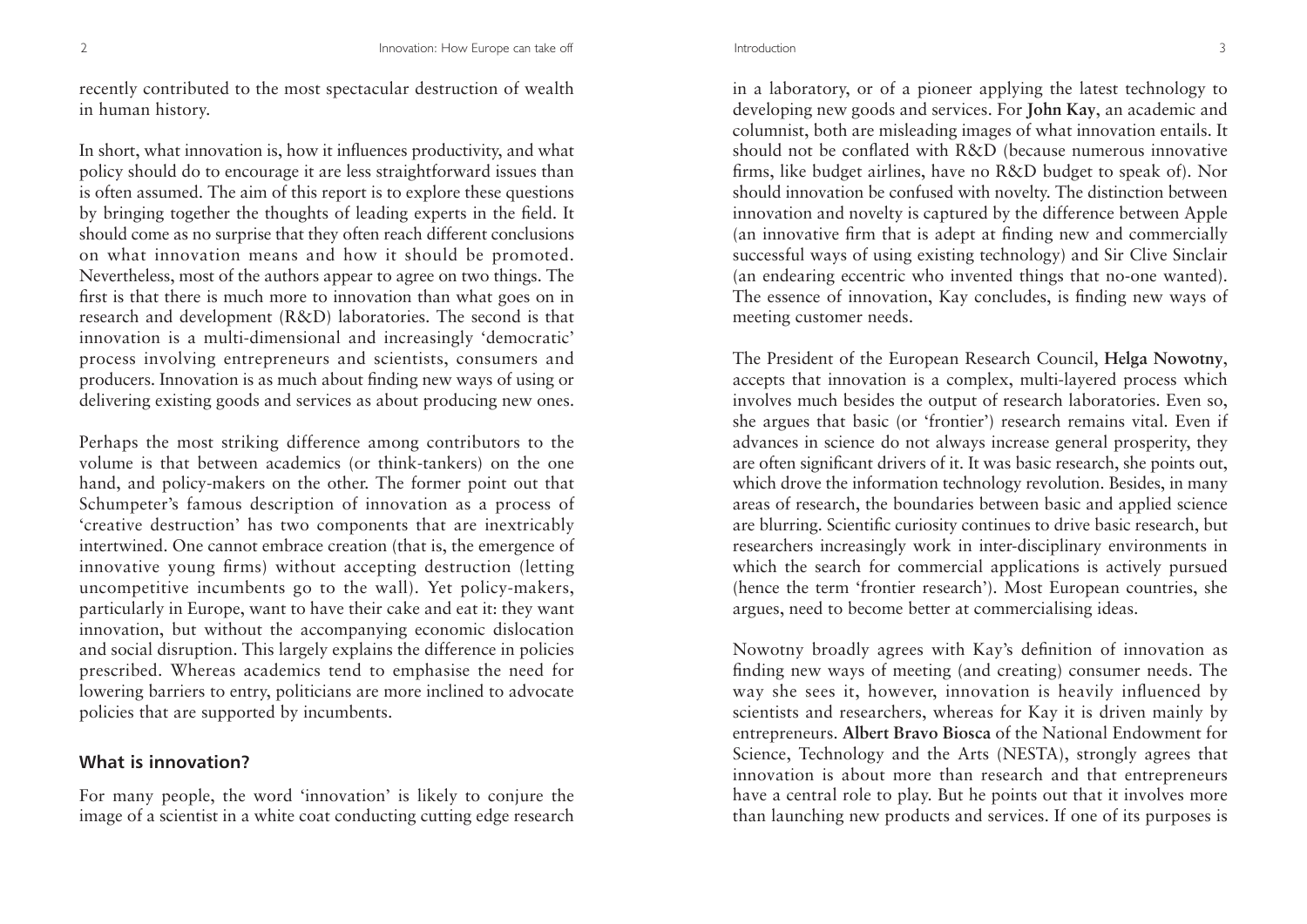to raise productivity, then innovation should be more broadly understood to include the new ways that businesses come up with to make the best use of technology. Placing a computer on every desk will not necessarily raise productivity if businesses do not change working practices.

#### **How should innovation be promoted?**

**Nicholas Crafts** of Warwick University strongly agrees with Biosca on what policy-makers should do to support innovation and productivity: they should embrace creative destruction by encouraging the growth of innovative young firms and, where necessary, accepting the demise of stodgier incumbents. As Biosca notes, a lower 'churn' of firms suggests there is less creative destruction in Europe than in the US. Crafts suggests that the two most important things EU policy-makers can do to narrow the transatlantic productivity gap would be to ease employment law (making it easier for companies to reorganise themselves to make better use of information technology) and to enforce competition policy. Crafts suggests these are preferable policies to increasing spending on R&D, pursuing sector-specific industrial policies, or expanding numbers in higher education.

**Andreas Schleicher** of the OECD takes a slightly different view. For him, skills form the cornerstone of innovative societies. They spur innovation by generating new ideas, and by facilitating the adoption of existing technologies. Since innovation is not confined to R&D labs, a modern economy requires an ever broader participation in the innovation process – encompassing producers and workers, but also consumer and public-sector bodies. The bad news for Europe is that skills are unequally distributed, and that too many people do not even have the most basic competences to participate in an innovation-driven economy. Moreover, producing the right mix of skills is getting harder, because labour markets are becoming more complex and dynamic: workers have to upgrade their skills more regularly than in the past to adapt to changing work patterns.

The claim that innovation is becoming more multi-faceted and consequently less elitist (or more democratic) is also advanced by **Amar Bhidé** of Tufts University. Failing to recognise this trend, he goes on to argue, can often result in pointless or wasteful initiatives. For example, encouraging more people to become scientists and engineers will not increase a country's prosperity if the result is a dearth of managers who understand how working practices within their organisations should be changed to make the best use of new technologies. The same goes for policies designed to improve funding conditions for young firms. Too much attention is arguably devoted to developing the venture capital (VC) industry. VC has its place. However, since most firms will never actually need VC funding, democratic innovation requires a diversified financial system to fund it.

**Jim Attridge** of Imperial College London argues that it would be wrong to ignore the importance of R&D and highlights how disadvantageous Europe's business environment is becoming to innovation in the pharmaceutical sector. Firms in the pharmaceutical sector face three costly phases: a research phase, when they compete to patent discoveries; an even costlier development stage, when drugs are subject to clinical trials; and a diffusion phase, where firms must persuade clinicians and health bodies to adopt their new treatments. But across Europe, the economics no longer stack up. Faced with governments that enforce low prices and restrict patient access to innovative treatments, R&D in the sector is becoming increasingly unprofitable. If this situation is not reversed, pharmaceuticals companies will continue to withdraw from R&D activity in Europe.

#### **Promoting innovation in Europe**

What sort of echo do the views expressed in the academic world find in policy-making circles? The European Commissioner for Research, Innovation and Science, **Máire Geoghegan-Quinn**, argues that promoting innovation is more necessary and more difficult in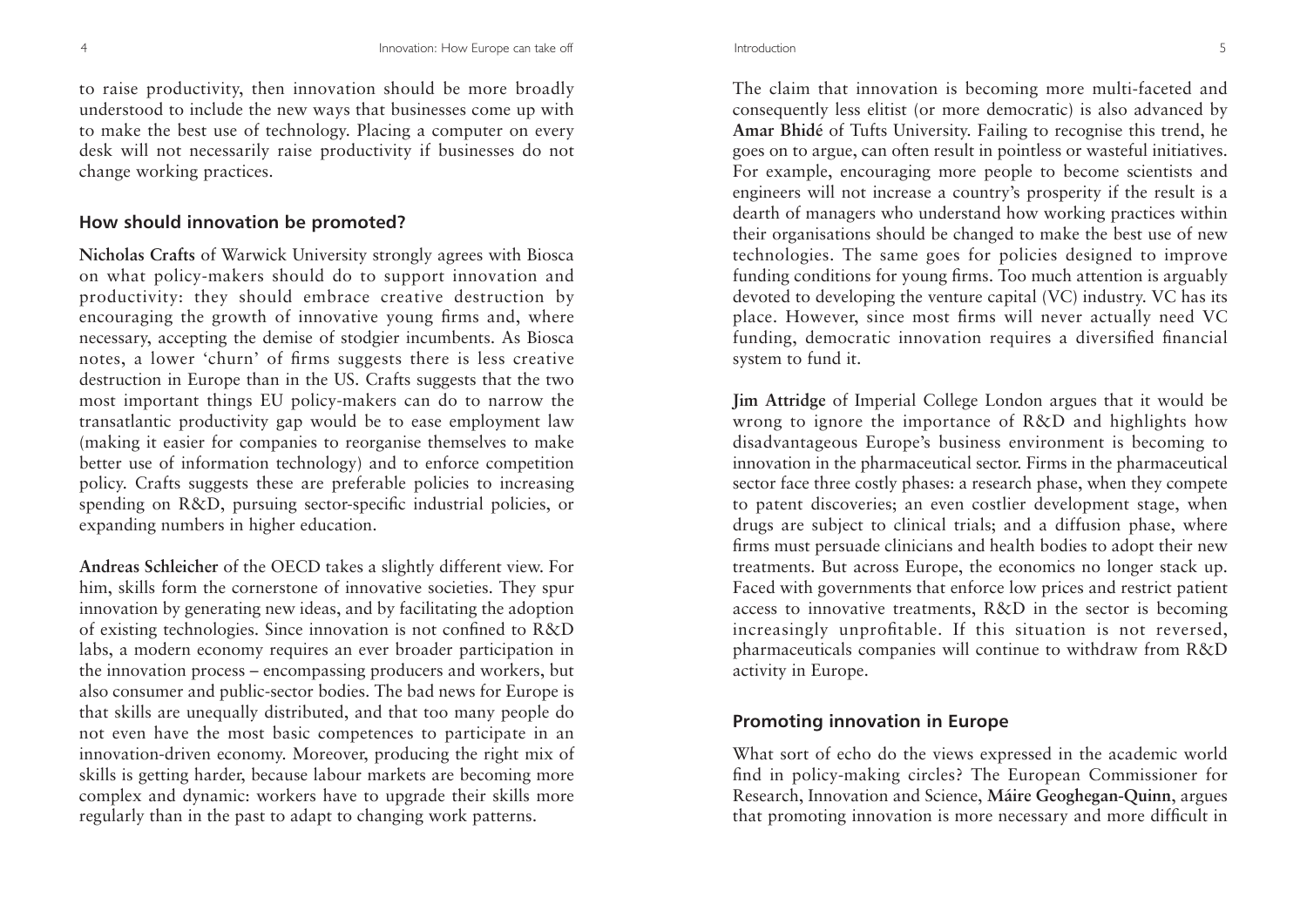an age of fiscal austerity – more necessary because increased productivity is key to ensuring debt sustainability, and more difficult because fiscal consolidation is often sought by cutting public investment in education, infrastructure and R&D. The Commissioner makes the case for a "strategic and integrated" approach to innovation, in which national governments, the European Commission and the private sector work closely together. Key elements would include the completion of the European Research Area, the adoption of a common EU patent, and the development of an EU-wide regime for VC.

**Malcolm Harbour**, a member of the European Parliament for the British Conservative Party, agrees with much of the European Commission's thinking. The best thing the EU can do to promote innovation, he suggests, is to deepen the single market. National jealousies and protectionist habits must be set aside so that the best brains move to the best projects. The Services Directive must be properly implemented. The Commission should adopt an 'innovation test' to ensure that EU policies do not deter R&D. Standards should be harmonised so that common EU standards become global ones. Governments should ensure that public procurement acts as a catalyst for the growth of innovative firms by providing 'lead markets' for new technologies. And more should be done to increase spending on R&D, notably by improving the infrastructure for its funding.

A national perspective on what governments can (or should) do to promote innovation is provided by **David Willetts**, Britain's minister for universities and science. Willetts agrees with the proposition that most European economies are experiencing diminishing returns from labour inputs and investment in capital and must therefore increasingly rely on innovation for future economic growth. Interestingly, given his party's longstanding commitment to a smaller state, he recognises that governments can actively support innovation – notably as a big purchaser of goods and services. For example, the government wants to make sure that more public sector contracts are awarded to small and medium-sized enterprises under the UK's Small Business Research Initiative (SBRI), and that similar steps be taken at EU level before the next Framework Programme for R&D (FP8) comes into force.

For **Esko Aho**, a former prime minister of Finland and a current member of the executive board at Nokia, one of the most important things that the EU can do to promote innovation is to extend the single market. The EU's four traditional freedoms of movement (for goods, services, people and capital) now need to be complemented by a fifth – for digital services and content. The absence of such a market, Aho argues, is a serious lacuna which hampers both innovation and productivity – not just in the information technology sector, but also across the economy more generally. Removing the barriers that hamper the emergence of a single European digital market would consequently bring numerous benefits. Not only would it help to spawn new solutions to the various challenges (social, demographic and environmental) that the region faces, but it would also support economic growth.

#### **Do Europeans want to be more innovative?**

The penultimate article, by **Michael Schrage** of the Massachusetts Institute of Technology, throws cold water on European policymakers by asking whether they are serious when they proclaim their ambition to make their countries more innovative. Innovation, he points out, is a disruptive process with risks and costs attached. It makes no sense to celebrate the upside of innovation while trying to resist the downside. Yet this is exactly what politicians across Europe do. They say they want to encourage the growth of innovative companies. Yet they spend their lives resisting the demise of staid incumbents because they fear the social and political costs of painful adjustments in labour markets. The debate Europe must have, it follows, is not about the role of entrepreneurs or new technologies. It is about Europe's ability to tolerate – and manage – the disruptions which innovation inevitably provokes.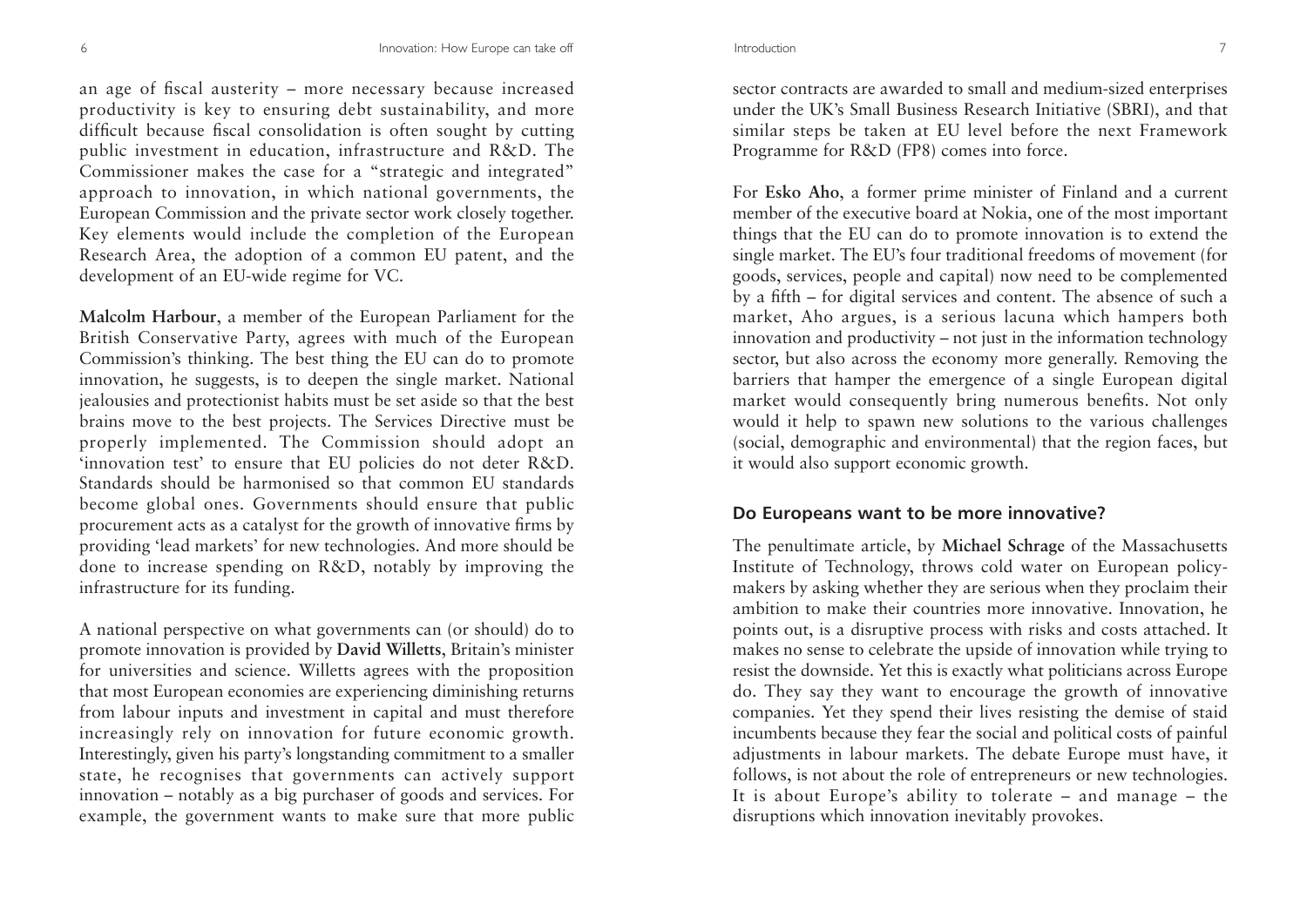The concluding article, by **Simon Tilford** of the Centre for European Reform, shares some of these concerns. Policy-makers, he argues, think of innovation too narrowly. And their fear of economic dislocation often encourages them to advocate policies that have only a limited impact on productivity. Governments that want to promote innovation, he argues, should focus mainly on two areas. The first is delivering an education system that equips people with the ability to generate ideas, commercialise them and absorb them into working practices. The second is to promote competition and markets, so that young, innovative firms can emerge to challenge incumbents. Tilford wonders, however, whether the political climate in Europe is conducive to such policies. Since the financial crisis, traditional European suspicions of competition and markets have become more entrenched.

*Philip Whyte is a senior research fellow at the Centre for European Reform.*

## 2 What is innovation? *by John Kay*

Apple is the most innovative consumer products company of the last decade. It has redefined how people listen to music, blindsiding both music publishers and established electronics manufacturers. And it has reinvented the telephone. Yet Apple's achievement is not the result of its technology. The gizmos in the gadgets are much the same as the gizmos in the gadgets of other companies. Apple's success lies in deploying existing technology in ways that meet consumers' needs and in attracting buyers through coolly designed devices that do not require you to be a computer geek to use them.

Understanding the needs of customers is what distinguishes innovation from novelty. Quirky inventors have a place in the affections of everyone who enjoyed physics or chemistry at school. But the quartz watches and home computers that Sir Clive Sinclair championed in the UK were quickly overtaken by better products from other businesses, and his C5 electric vehicle was not wanted by anyone.

Pioneers of innovation are routinely pushed aside by competitors whose skills are in the marketplace rather than the laboratory. The invention of the body scanner won a deserved Nobel Prize for EMI's Geoffrey Houndsfield, but almost destroyed the company. The market for scanners is now shared by Siemens and GE.

My favourite innovative company is Easyjet. There is nothing technologically advanced about what it does. Indeed, there is nothing that it does that some other airline is not doing. Yet Easyjet catalysed fundamental change in the sleepy European airline industry. Innovation is about finding new ways of meeting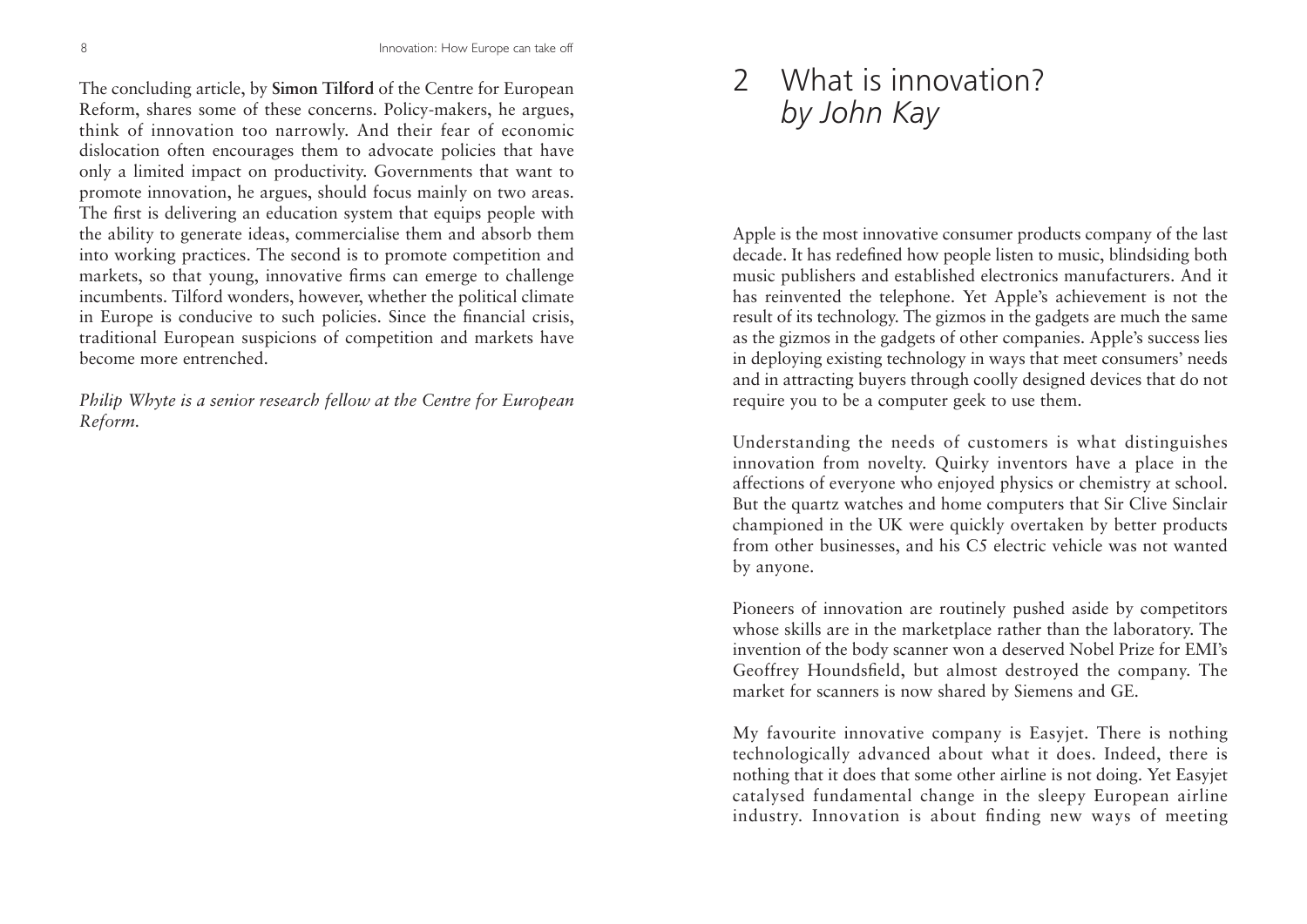consumers' needs, often including needs they did not know they had. Sometimes such ideas come from a laboratory scientist but, more often, the innovation that changes the business landscape comes from the imagination of a Henry Ford or Walt Disney, Steve Jobs or Stelios Haji-Ioannou.

For years research and development scorecards have dutifully recorded how much pharmaceuticals companies spend on the search for new drugs and the expenditure of governments on defence electronics. But most of the spending that promotes innovation does not take place in science departments. The financial services industry may have been Britain's most innovative industry in the past two decades – perhaps too innovative, for many tastes – but practically none of the expenditure behind that innovation comes under "R&D" rubric. And the same is true of innovation in retailing, media and a host of other innovative industries. Most innovation is the product of entrepreneurs, not people in white coats.

So what should government do to promote innovation? Understand that support for innovation is not the same as support for R&D, still less the activities that established firms in industry regard as innovative. We despise geeks – but we are also intimidated by them, and they retain a powerful influence on our thinking. Outside many university cities around the world there are biotechnology estates established by governments that believe high technology is the key to a competitive future. The funds that governments provide to support innovation are all too often appropriated by large companies that are better at forming committees to pontificate about what the global village will want in the future than they are at assessing what their customers want today.

If you were in a government department pondering the future of the computer industry in the 1970s, you would naturally have turned to IBM for thoughtful experts and presentations. You would not have consulted Bill Gates or Steve Jobs, who were barely out of school, or Michael Dell, who was barely in it. But IBM did not know the future of the industry. If it had known, it would – sensibly – have tried to prevent it. The interests of the industry and of consumers were not only different from those of the dominant business: they were diametrically opposed.

If a decade later you had wondered what government could do to promote Britain's civil aviation industry, you would have asked British Airways – and perhaps its main rival, British Caledonian. The government tried to promote competition through liberal policies that particularly favoured Caledonian. All irrelevant, of course – Caledonian would disappear and the people who controlled the future were Michael O'Leary and Stelios Haji-Ioannou. But as business minister, you would have had no reason to give them the time of day. Companies such as Easyjet see opportunities that others have missed. Most of these opportunities do not actually exist and the innovations fail. But only a few such entrepreneurs have to be right to change the face of business.

Confusion between the interests of an industry and the interests of existing companies pervades last year's Digital Britain policy document and the legislation that followed. An admirable desire to promote Britain's creative industries is translated into a wish list for corporate lobbyists, hired by large companies and trade associations. Who else could they be hired by? There are few certainties about how these creative industries will evolve. But one such is that if an industry is to advance, much – perhaps all – innovation will come from businesses that do not yet exist. Their founders may not even have imagined the activities that will one day make them celebrities.

The primary role of government in promoting innovation is the promotion of markets. The objective of promoting innovation should not be to reward grandees with knighthoods, favours and positions on committees: it should be to encourage a new generation of people such as Gates, Dell and Jobs, Haji-Ioannou and O'Leary.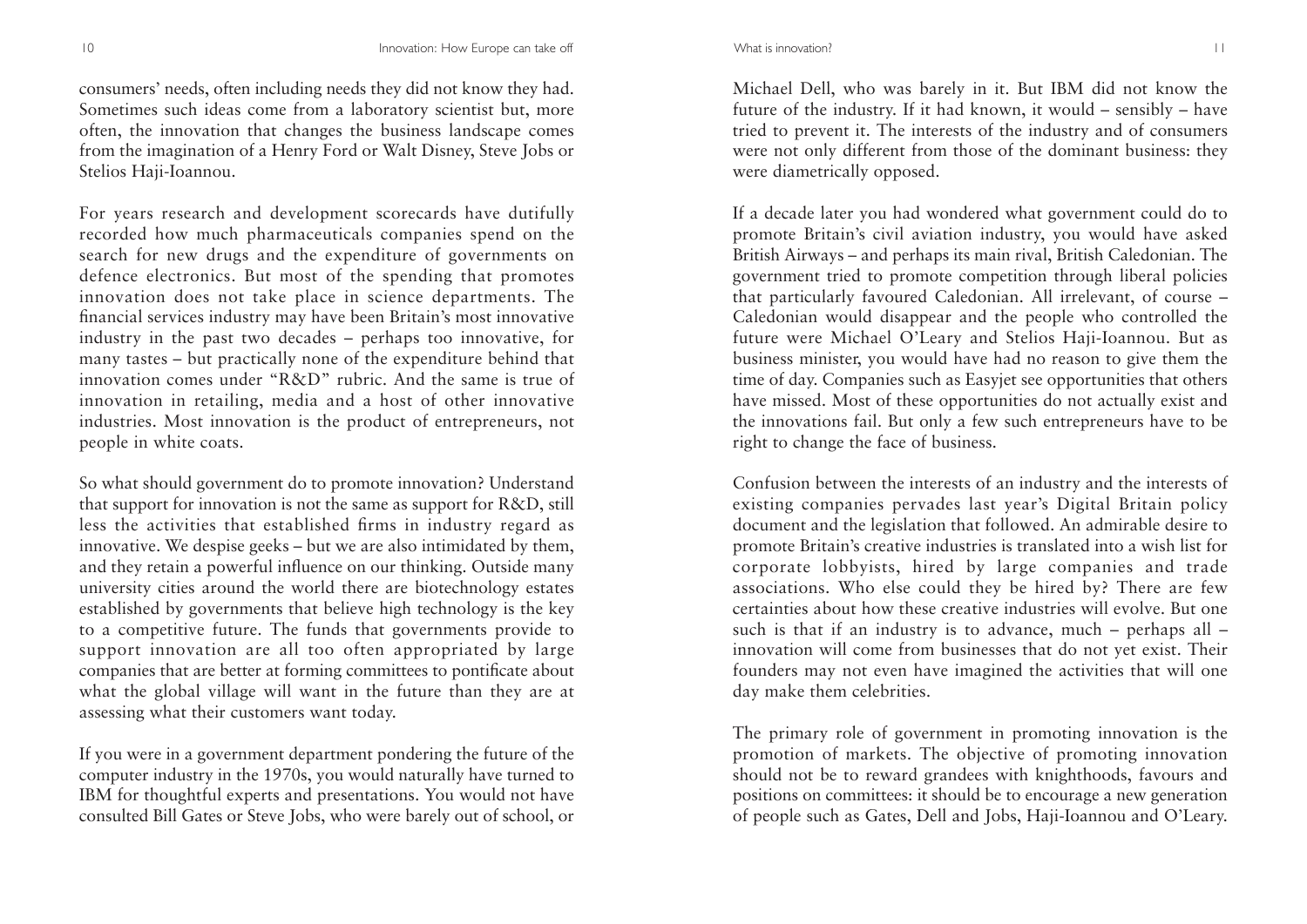Promoting innovation means making it easy for new entrants to develop new products and business processes, not subsidising existing research and development.

*John Kay is a visiting professor at the London School of Economics and a columnist for the Financial Times.*

## 3 Innovation and frontier research *by Helga Nowotny*

There has always been an inherent tension between the demands of policy-makers for practical innovation, seen as the undisputed motor of productivity and hence economic growth, and the deeply-rooted interests of scientists in curiosity-driven research. Some of my academic colleagues fear that, by stressing 'innovation', politicians focus on incremental technological advancement only. As a result, the pivotal role of basic research remains largely unacknowledged. Politicians, on the other hand, feel that researchers are often uninterested in confronting today's pressing problems, preferring to remain ensconced in their labs.

The US has been more successful than Europe at resolving this tension between the research community and policy-makers. European scientists seem to want to wish away the tension, while the policy-makers, maybe even more naïvely, believe that commerciallyapplicable knowledge can be commissioned top-down. Innovation is a collective bet on our future. We have to get this right. With its rapidly ageing population Europe has to compensate for its falling birth rate by becoming more innovative.

The contradictory perspectives of scientists and policy-makers are shaped by their differing time horizons. For politicians, the battle to 'win the future' means that results must be obtained immediately. For their part, scientists know from long experience that it is impossible to predict research outcomes, and that even when the outcomes are known, it may still take years to fully realise their benefits.

What is innovation? We can broadly define innovation as the successful economic application of an idea. It results from enhancing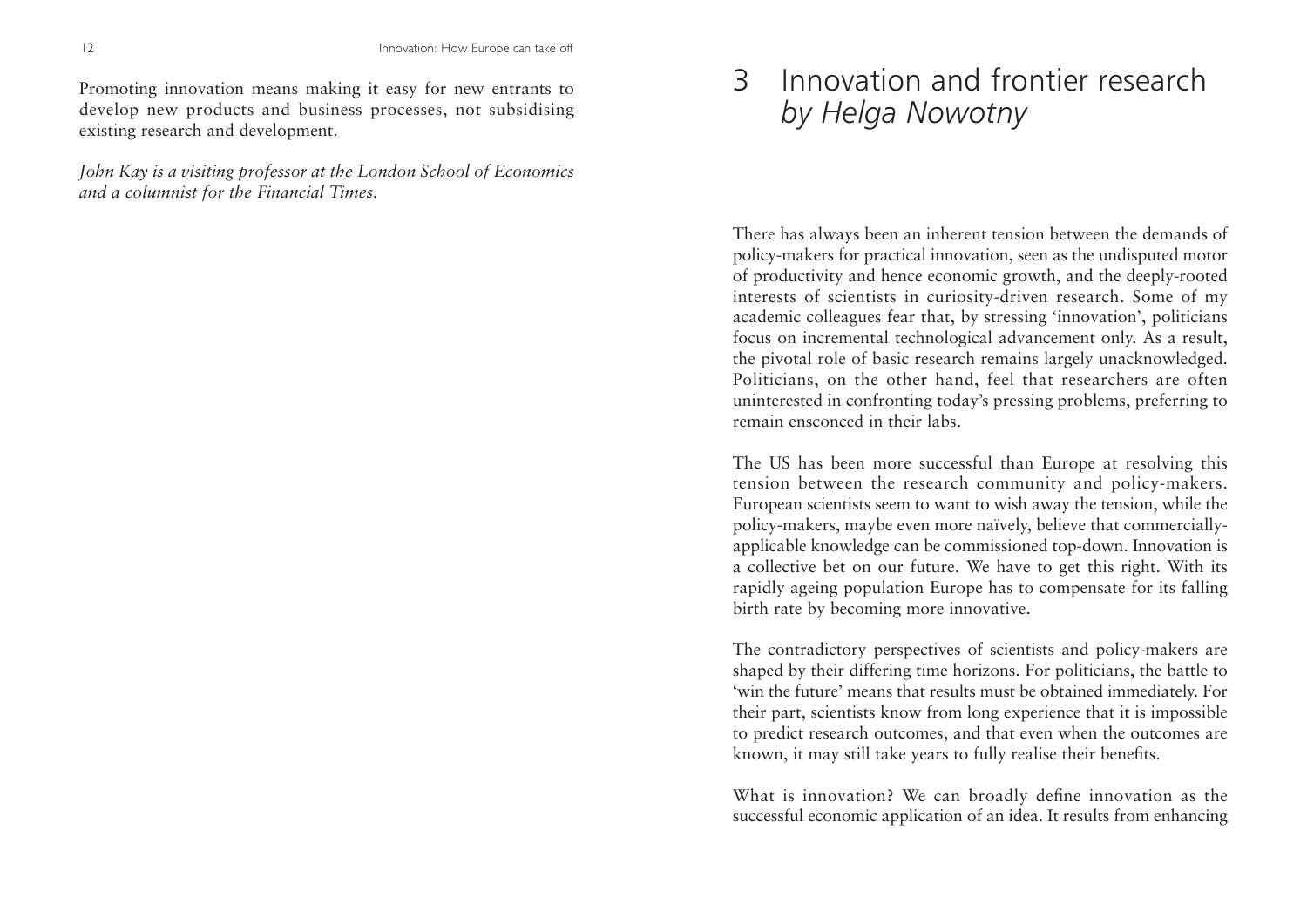the way something is produced or from introducing new products. It can also involve new ways of organisation and modes of financing. As a result, it is difficult to identify the processes through which innovation actually happens. Moreover, innovation does not always have to be a technology. In the 'real' world, social innovations may be just as important. The more technological innovation we want, the more social innovation we need.

Nobody doubts its importance for economic growth and societal development, but the results of innovation cannot be foreseen and success remains unpredictable. Innovation describes a very complex, non-linear process on various levels. It is therefore misleading to think of innovation merely as a chain starting with an idea and ending in its profitable application. Such a 'linear model' of knowledge production fails to capture the nature of research or how firms operate. Sometimes, the successful commercial development of a new technology triggers basic research by opening up new ways of tackling a problem. Sometimes research conducted in a lab turns out to be tremendously productive and useful for other purposes outside the lab.

Innovation should therefore be understood as a multi-layered process. First, there is the interaction of individuals, firms, organisations and governments. Second, invention and innovation are both continuous and discontinuous processes. Many important innovations are continuous in the sense that subsequent improvements in a product may be vastly more important than the initial idea. This is what 'incremental innovation' is all about. But there is also a discontinuous, deeply disruptive form of innovation. Had we continued to improve candles we would never have developed electricity. And had we continued to improve the production of electricity, we would never have come up with the laser. Such 'radical innovation' has enormous repercussions for the structure of our economies and their growth potential. Radical innovation is almost entirely due to new scientific insights, discoveries and technologies made in basic research.

The process of innovation depends on many variables: the specific field of scientific knowledge and technological know-how; national and EU-level institutional contexts; regulatory frameworks that seek to ban state-aid while encouraging governments to use public procurement to stimulate demand for new technologies; intellectual property rights which may help as well as hinder the burst of activities in novel areas; and, crucially, geographic location. Innovation ecosystems tend to emerge in certain places and not in others. Excellence (and the opportunities it provides) attracts excellence. Finally, there is the elusive, yet vital Schumpeterian human element of leadership. If we were to make progress in understanding and coping with all these elements, we could make a giant step forward in what I call the institutionalisation of innovation.

What does this mean for basic research? Firstly, we cannot draw a concrete link between specific scientific insights and increases in productivity. But there is no doubt that investment in basic research contributes significantly to the processes that lead to innovation and productivity. For example, it was basic research that underpinned the breakthroughs in ICT, biotechnology and nanotechnology that have driven such pervasive economic and societal changes over the last 30 years. Basic or investigator-driven research generates the scientific insights that lead to the development of new technologies and markets.

Secondly, the European Research Council, an EU funding body set up to support investigator-driven frontier research, was wise to change the term basic or fundamental research to frontier research. This was not only semantic. It indicates a change in the way research is conducted and its very nature. In many areas of frontier research, the boundaries between basic and applied science have become blurred. While frontier research continues to be driven by scientific curiosity, researchers are often working in an interdisciplinary context and increasingly with potential applications in mind.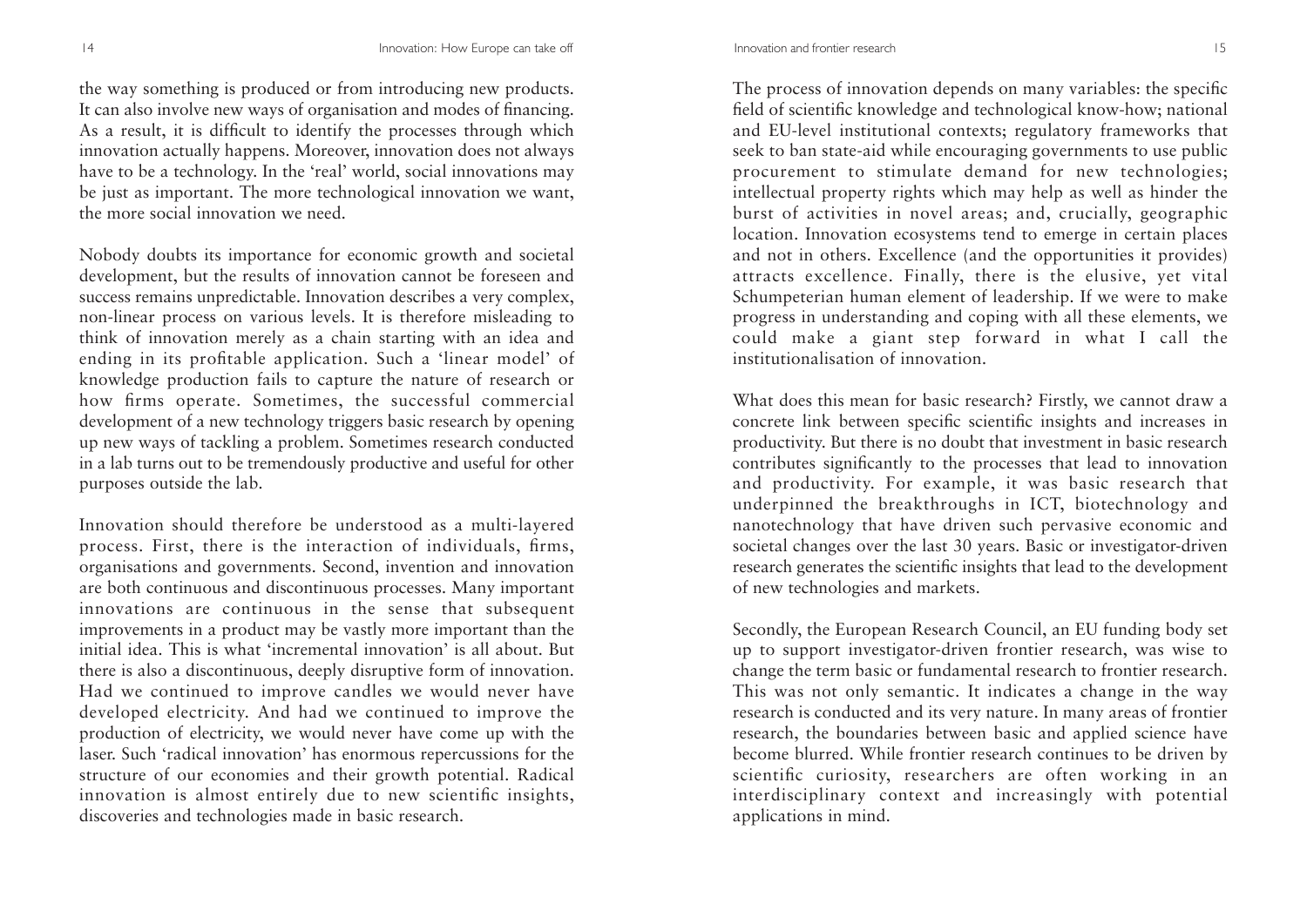Thirdly, past experience shows that governments are poor at picking winners. The once so popular discourse on National Innovation Systems based on the idea of nationally centralised innovation is rapidly giving way to a debate about 'open innovation'. Again, with a more distributed, diverse and hybrid innovation ecosystem emerging, public and private actors will continue to mix; and markets and research will move closer to each other. Moreover, the ideas of collective property rights and open access have begun to challenge the more orthodox views of intellectual property rights.

Crucial questions remain. How do we manage the inherent tension between the political impatience for practical results and the insistence of scientists that in frontier research the outcome is impossible to predict? How do we foster innovation across a wide spectrum of possibilities and cope with the inherent uncertainty and risks that scientists face when working at the frontier between what is known and yet unknown? And how do we contribute to the establishment of the European Research Area?

Rather than trying to suppress the inherent tension between the interests of policy-makers and scientists, we need to acknowledge it openly. If we want to foster innovation, we need to boost frontier research. That does not mean pouring money indiscriminatingly into basic research. Although frontier research is inherently uncertain, that does not mean everything can be left to chance. It is vital that scientific excellence is the sole criteria for the funding of frontier research. This will inevitably mean that funds continue to be concentrated in leading institutions. This is as it should be, but excellence does not equal exclusivity. We should do everything to nourish existing innovation ecosystems, and enable new ones to emerge.

The process of innovation is a complex and unpredictable one: we cannot pick winners. However, we do know that basic or frontier research is an indispensable element of this process. Perfecting existing technologies is important, but it will not lead to stepchanges in productivity. Such paradigm shifts are driven by curiosity-driven scientific enquiry. However, Europe also needs to get much better at commercialising or diffusing new insights. Closer links between scientists on the one hand and policy-makers and businesses on the other would help. But we also need to make sure that the national and EU-level institutional contexts are conducive to innovation. Policy-makers need to strike the right balance between the rights of developers of intellectual property and the need to disperse new technologies. Firms must face strong market incentives to commercialise technologies and/or to reorganise in order to make the best use of them. This is Europe's sputnik moment. Europe cannot afford to fail to develop more favourable innovation ecosystems if it is to meet its mounting economic and social challenges.

#### *Helga Nowotny is director of the European Research Council.*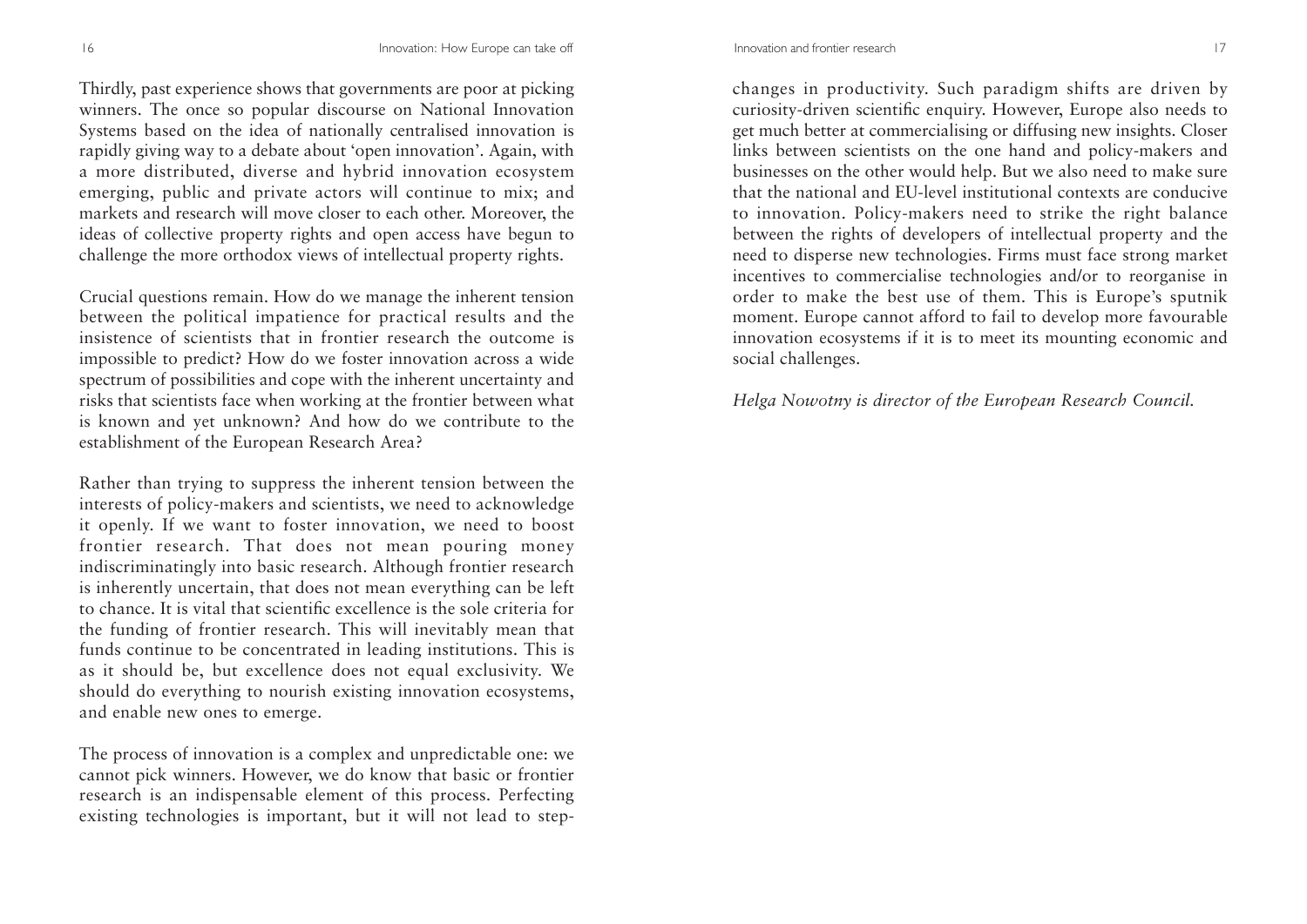## 4 New evidence on 'creative destruction' in Europe and the US *by Albert Bravo Biosca*

Europe faces major challenges recovering from the recession. The immediate ones are to avert a full blown sovereign debt crisis, consolidate the nascent recovery and create jobs. But in the longer term more fundamental changes are needed. The European economy has structural weaknesses that preceded the financial crisis. So a return to 'business as usual' is not an option. Improved productivity is essential if European economies are to thrive in the next decade: European businesses are less productive on average than their US counterparts, and the gap had been widening for over a decade before the recession took hold.

Closing this gap requires a more innovative and dynamic economy. For much of the second half of the twentieth century, European countries could grow by accumulating capital and imitating others' inventions. Now we need to foster innovation to drive productivity growth. This is also the most appropriate response to increasing competition from emerging markets. And it is the only sustainable route if firms and countries are to move up the value chain.

Innovation needs experimentation in the real world, going beyond the R&D lab. Innovation is about putting new ideas into practice. Trying a new business model, exploiting a new technology or launching a new product often requires a firm to expand its current capabilities (for example, by setting up a new plant or hiring a new marketing team). However, since innovation is uncertain and market selection harsh, too many companies prefer an ostensibly safer 'wait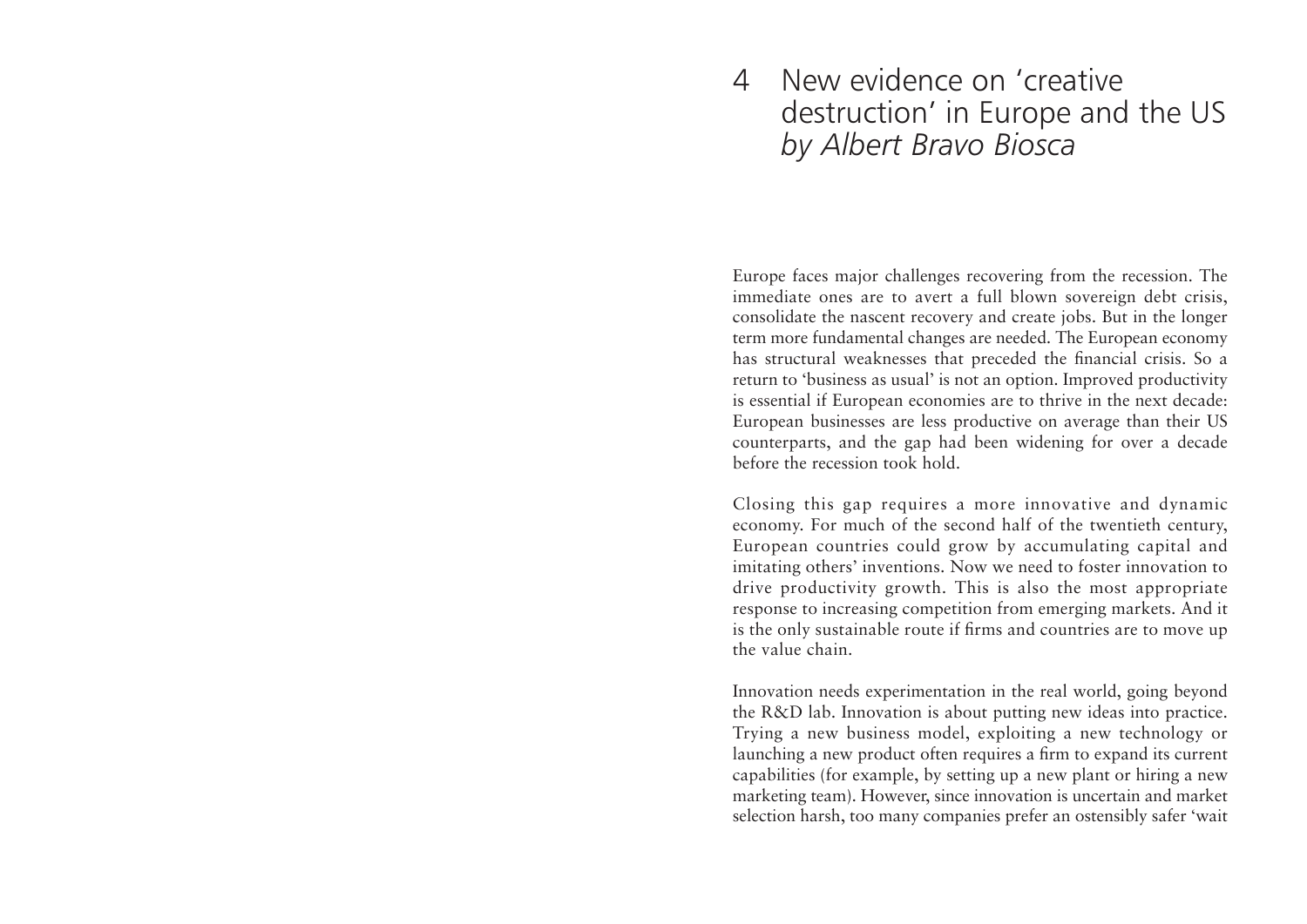and see' approach to riskier experimentation, particularly if failure is too costly. In the long term, such conservatism could be far riskier.

While experimentation is necessary, it is not enough. Companies must build on their innovations. This means growing and replacing less successful firms, and forcing competitors either to improve their performance or to shrink and exit the market altogether. This creative destruction is what ultimately drives productivity growth.

Are European economies up to the challenge? The evidence is not encouraging. Both Europe and the US have highly successful companies, but the European ones are generally much older. A study by Bruegel, a Brussels-based think-tank, shows that only 2 per cent of the European companies in the world's largest 500 firms by market capitalisation were founded after 1975, compared with 14 per cent in the US.

This is not just about differences in rates of entrepreneurship. Researchers at the OECD and the World Bank have shown that the main differences between the US and Europe lie in the rate at which new firms grow rather than the number of new firms. US start-ups grow much faster in their early years than their European counterparts.

To shed further light on the dynamism of Europe's business landscape, the Danish Ministry of Economic and Business Affairs and Britain's National Endowment for Science, Technology and the Arts (NESTA), with support from the International Consortium for Entrepreneurship, collaborated with researchers and statistical agencies in 11 countries across three continents to collect new and comparable data on business growth. The resulting database, which draws on individual records for six million businesses, provides useful lessons for policy-makers.

The dearth of European equivalents to Google or Microsoft – innovative start-ups that grow quickly to dominate their markets – has long vexed European policy-makers. But the new database shows that this is only part of a wider picture:

- $\star$  European countries have a lower share of high-growth firms than the US. But they also have fewer medium-growth firms and fewer shrinking firms. At the same time, Europe has a much larger share of 'static' firms, that is, firms that neither expand nor contract over time.
- $\star$  The fastest growing half of firms grow faster in the US than in the average European country, while the bottom half shrink faster. Thus, the gap between successful and unsuccessful firms is larger in the US than in Europe.
- $\star$  There is a strong negative correlation between the growth rate of firms at the top and the bottom of the growth distribution. In other words, the faster successful companies grow, the faster unsuccessful companies in the same industry shrink.
- $\star$  The average high-growth firm multiplies its workforce by 2.5 over three years. Therefore, despite their small share (3-6 per cent of firms), high-growth firms account for a disproportionate share of job creation (between a third and half of all jobs created by surviving firms with ten or more employees).
- $\star$  A less dynamic business growth distribution, with a larger share of 'static' firms as in Europe, is associated with lower productivity growth. Importantly, both a higher share of growing and shrinking firms are correlated with higher productivity growth, which is consistent with a faster reallocation of resources (both labour and capital) towards successful innovators.

Europe's less dynamic businesses – both in terms of growth and contraction – should be a concern. We are not good enough at creating an environment where firms experiment with new projects,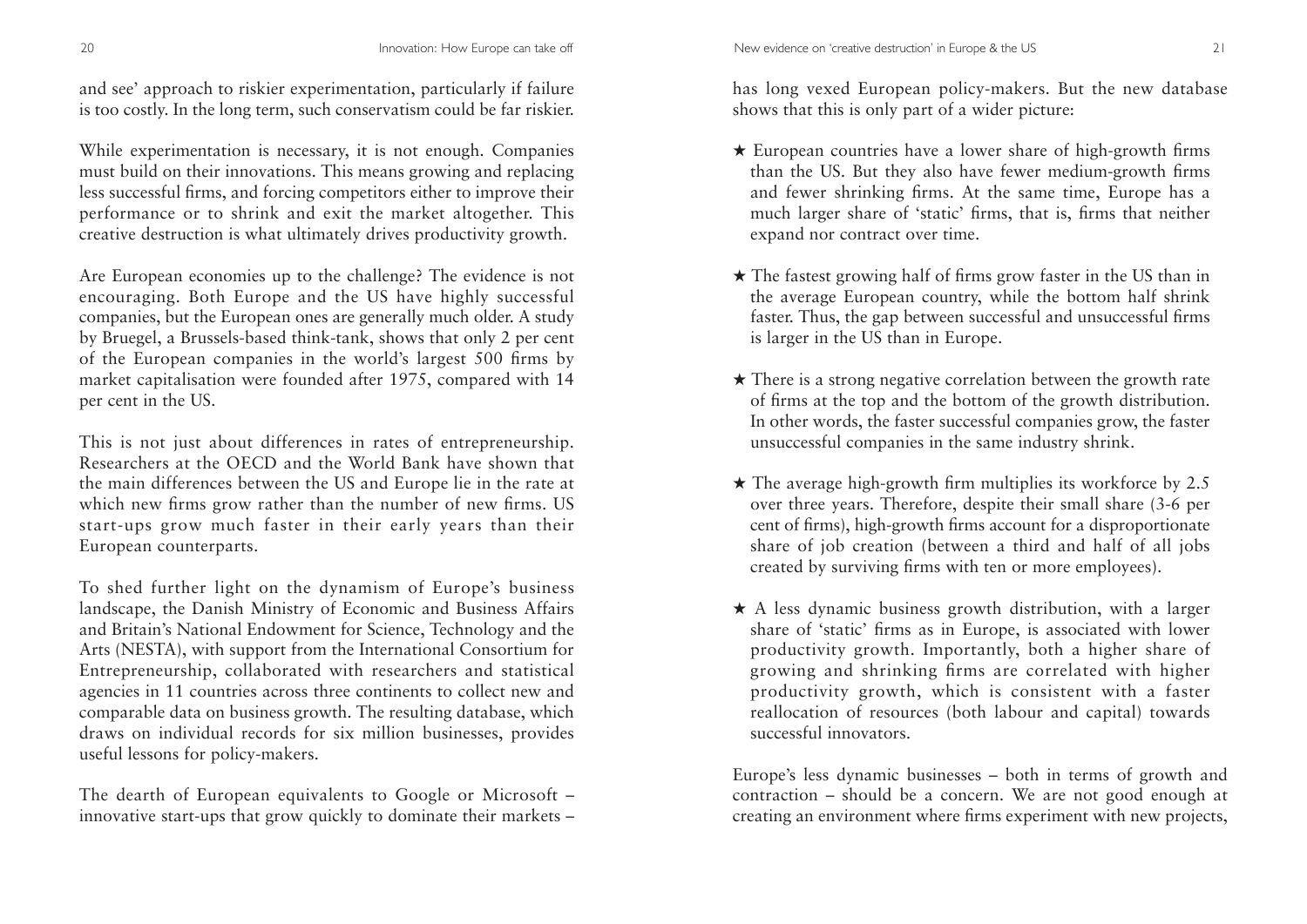scaling them up when successful while being able to backtrack and shrink when unsuccessful. As a result, innovation in Europe suffers.

This has implications for European policy-makers. The debate on high-growth firms often considers them in isolation. But policies targeted solely at high-growth businesses, such as improving the climate for venture capital, are not enough to address the lack of dynamism that hampers Europe's productivity. They need to be combined with deeper structural reforms that remove not just barriers to entry, but also barriers to growth and contraction, such as improving product and labour market regulation and tackling access to finance. Some European countries are more advanced than others in this respect, so governments have much to learn from their experiences.

Finally, Europe needs an ambitious push to reduce its market fragmentation. While the single market has made it easier to sell goods across borders, the liberalisation of the market for services has been too slow. And even with planned reforms, differences in regulation between member states will still make it difficult for companies, particularly SMEs, to operate across borders.

The European Union represents a potential market of half a billion customers, the third largest after China and India, and has a combined GDP larger than that of any country in the world. But a firm wishing to set up establishments across the 27 EU member-states would still be subject to 27 different legal regimes, with different registration requirements, labour regulations, intellectual property systems, tax rules, commercial law, judicial traditions and bankruptcy proceedings, among others. While dealing with 27 different jurisdictions may be merely an annoyance for large multinationals (to the benefit of their armies of advisers), it can be an insurmountable challenge for innovative smaller firms willing to grow (in fact, some ambitious entrepreneurs simply choose to relocate to the US altogether to avoid the hassle).

Current attempts to create an EU-wide corporate tax system (the common consolidated corporate tax base), a single European patent (the EU patent) and a single legal form for SMEs (the European Private Company – 'SPE') suggest a potentially valuable third way. A new '28th regime', sitting alongside the 27 national regimes without replacing them, could give firms the option to operate under the same set of simplified rules and procedures across the EU, while still preserving the rights of member-states over specific issues such as tax rates. Other benefits would follow. For instance, it would make it easier for firms from different countries to work together, create a less fragmented market for business services providers, and facilitate the development of Europe-wide financial intermediaries.

Achieving a more innovative Europe requires action in multiple areas. Removing barriers to make it easier for innovative businesses with high-growth potential to experiment and expand across Europe is crucial. European policy-makers must make it happen. After all, the sooner we start addressing our long-term growth challenge, the easier it will be to navigate today's uncertainties.

*Albert Bravo Biosca is senior economist at NESTA and author of 'Growth Dynamics', a report on which this essay is based. To read the full report, visit www.nesta.org.uk*.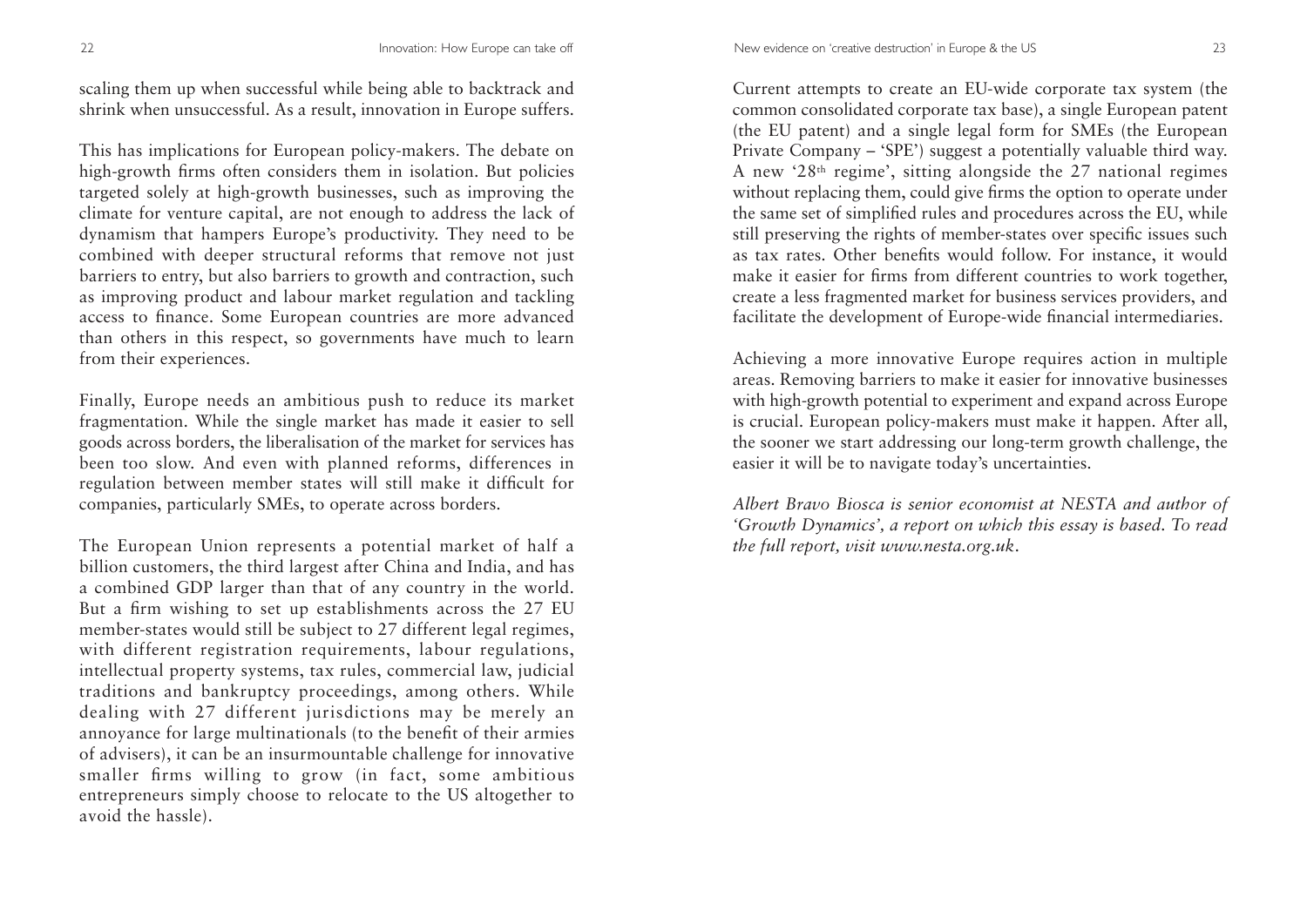## 5 Improving productivity performance is not rocket science *by Nicholas Crafts*

From the mid-1990s to the eve of the global financial crisis, European productivity performance was disappointing. The rate of labour productivity growth in the EU-15 averaged 1.5 per cent per year, compared with 2.1 per cent in the US. Around this European average, there were, of course, large national variations, with labour productivity growing by 3.5 per cent a year in Ireland, but by just 0.4 per cent in Italy. The fact remains, however, that in ten European countries labour productivity grew by less than 2 per cent a year. For the first time since World War II, much of Europe has been falling further behind the US, rather than catching up.

European politicians often respond to these figures by stressing the importance of promoting a dynamic, knowledge-driven economy. The task, they argue, is to achieve faster economic growth by prioritising a stronger research and development effort and expanding higher education. Accordingly, they are often tempted to launch initiatives to encourage the rebalancing of economies towards high value-added, new-technology growth sectors through selective industrial policies. These approaches to the productivity agenda are seen as modern and proactive and often get a good press.

It is certainly reasonable for governments to support research activities, including those in universities. There are divergences between private and social returns, so there is a traditional marketfailure justification for such policies. More generally, government has an important role in underpinning productivity performance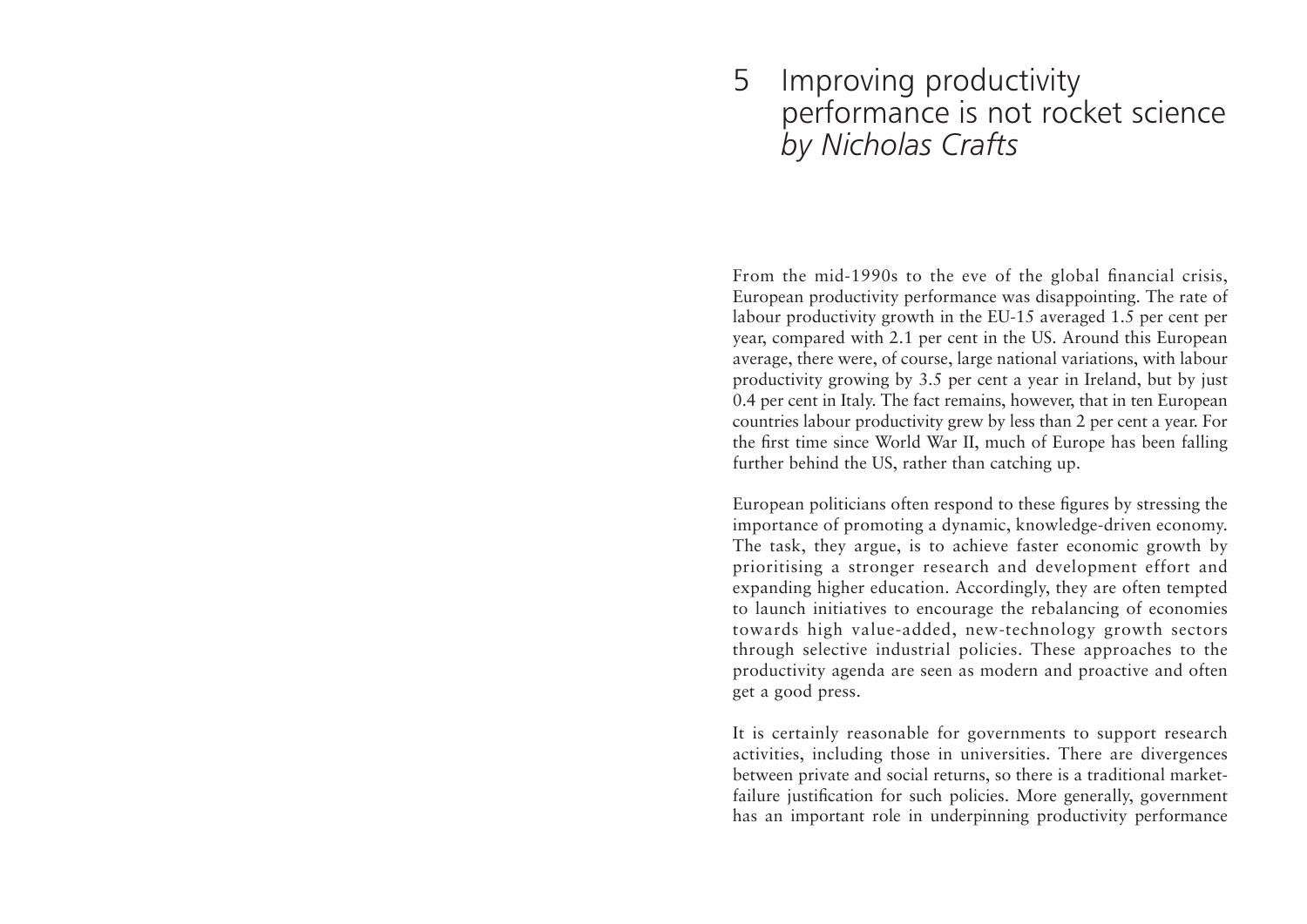through 'horizontal' industrial policies. Policies which raise the rate of return to private investment and innovation – notably by raising the quality of state education or improving the provision of transport infrastructure – can have a favourable impact on the longrun rate of productivity growth.

However, there is usually no good case for 'selective' industrial policies which subsidise favoured businesses or sectors. Economic theory tells us that such policies will generally be skewed not only to advancing producer interests at the expense of consumers, but also to supporting declining industries which have the most to gain from lobbying. Economic history from the 1930s through to the 1970s and beyond bears out these predictions and shows that such policies were a dismal failure in terms of improving growth performance.

It is also important to put the role of domestic R&D in true perspective. Recent research has confirmed that investment in 'intangible capital' has a significant impact on productivity growth. However, intangible capital includes much more than just conventional R&D. Typically, about two-thirds of intangible capital is made up of other components such as computerised information, design, and economic competencies – items which are generally not good candidates for subsidy on market-failure grounds. Recent research suggests that investment in 'innovative property' (a broader concept than traditional R&D) accounted for only about 10 per cent of the productivity growth difference between Europe and the US after the mid-1990s.

The two most important things that EU countries can do to raise productivity is to encourage the rapid diffusion of new technologies, and to facilitate creative destruction. For the typical European country, at least 90 per cent of the R&D that contributes to its productivity growth is conducted abroad. It is therefore the effective transfer and assimilation of this knowledge that is required. Information and communications technology (ICT) is an excellent example: for most countries, the big issue has not been whether to produce ICT equipment, but how to make best use of it. And this consideration has been influenced more by regulations than by shortfalls in human capital or domestic R&D spending. Employment protection legislation, for example, can make it hard and expensive for businesses to reorganise themselves to make best use of the ICT they have invested in. Similarly, restrictions on retailing create barriers to entry and slow down the exit of less efficient firms.

Consider the case of distribution. It is a large sector across Europe, typically employing as many people as manufacturing. And it happens to account for a sizeable share of the widening transatlantic productivity gap after the mid-1990s (when labour productivity growth in this sector fell from 1.7 per cent to 1.3 per cent per year in the EU, but rose from 2 per cent to 6.5 per cent in the US). The US's strong productivity performance was based on the entry and exit of retail establishments – in other words, creative destruction. Retailing has become a big user of new technology, especially ICT. But since it carries out very little R&D, it would never be the focus of a so-called 'growth strategy'. In short, the example of the distribution sector underlines the importance of competition policy (rather than industrial policy) and of technology diffusion (rather than R&D) for innovation and productivity growth.

There is compelling evidence that competition promotes productivity growth. Yet competition is generally weaker in the EU than in the US. Competition works through its positive impact on management quality, by creating pressure to invest and innovate or lose market share, and by ensuring that productive resources are reallocated to better uses. It is therefore disappointing to note that regulations which inhibit competition and the rapid take-up of new technologies are still prevalent in many European economies. Moreover, the impact of the single market programme on productivity has been impaired because its implementation by many member-states has been half-hearted. The symptoms of inadequate competition are relatively high price-cost mark-ups, as well as lower market shares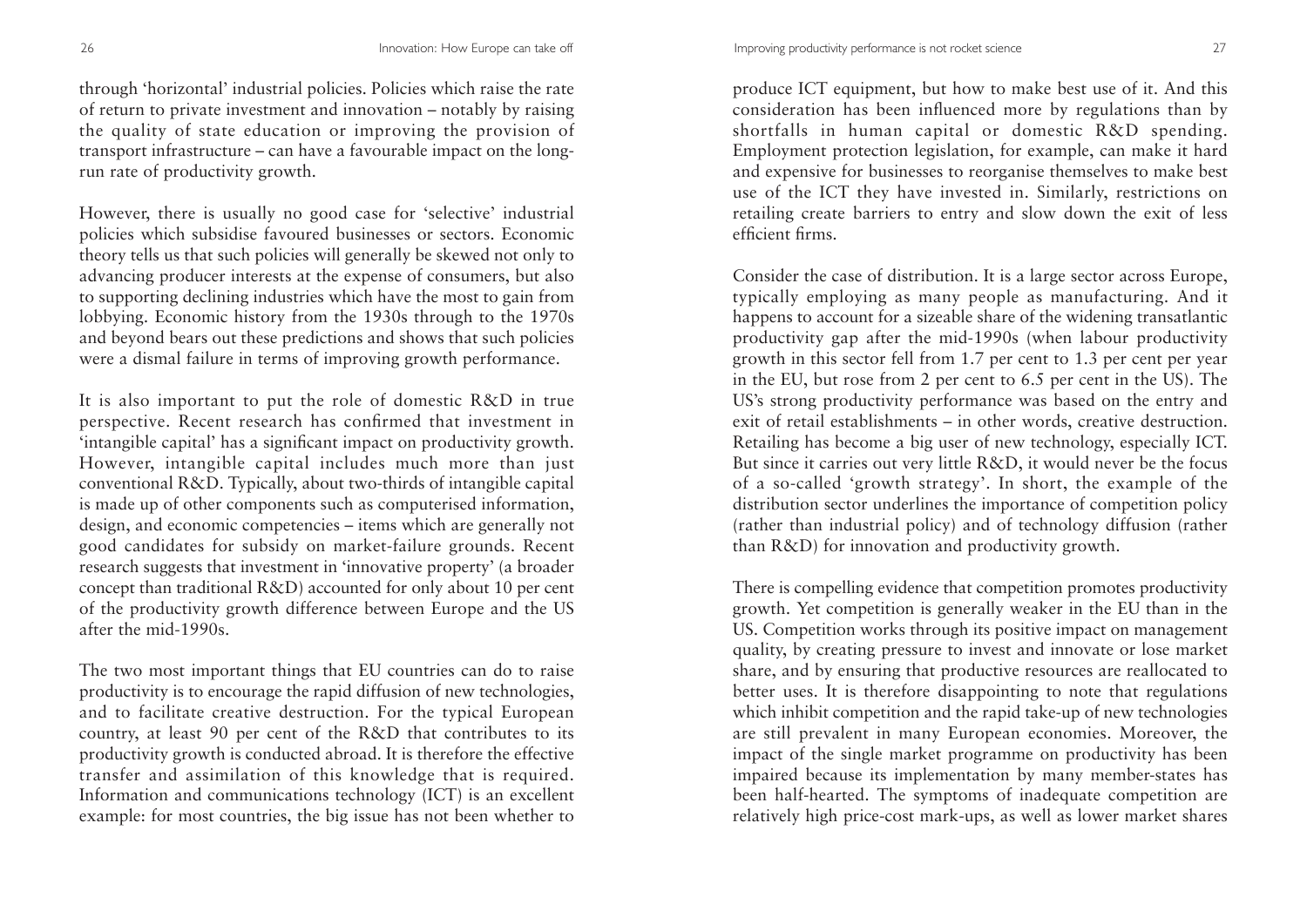of high-productivity firms in the EU compared with the US. Rather than reverting to industrial policy, strengthening competition policy is much the better way to go.

The message must be that an effective policy to promote innovation is not just, or even mainly, about stimulating R&D and giving subsidies to hi-tech sectors. It is mainly about the decidedly unglamorous, even thankless, task of putting in place a framework that encourages the efficient diffusion of new technology and ensures the exit of the inefficient and outmoded. Both literally and figuratively, it is not about rocket science. The economics is quite straightforward; the problem is the politics. Implementing an appropriate policy will provide fewer photo opportunities for politicians, and may in any case lose rather than win votes.

*Nicholas Crafts is director of the Research Centre on Competitive Advantage in the Global Economy (CAGE) at the University of Warwick*.

## 6 Skills, education and innovation *by Andreas Schleicher*

Skills have never been as central to the prosperity of nations and individuals as they are today. Skills spur innovation by generating new knowledge, and facilitating the adoption and adaptation of existing technologies and ideas. In so doing, they contribute to productivity (and hence economic growth). They also play a key role in countering earnings inequality.

Because innovation is not confined to corporate R&D laboratories, a modern economy requires broad participation in the innovation process – among users, suppliers, workers and consumers, and in the public, private and non-profit sectors alike. It is worrying, therefore, that skills are highly unevenly distributed across Europe, and that substantial numbers of people still do not even reach the minimum levels of basic skills. While some countries have managed to improve their skills base in recent years, others have stagnated or even declined – this at a time when the economic and social costs associated with low skills have been rising.

Matching the supply of relevant skills to the demand for them is never straightforward. Skills mismatches can occur when a worker would be more productive in another job, or when there is a general surplus or shortage of specific skills. And they can result from any number of factors. Employers may be ineffective at signalling their needs; education and training systems may be unresponsive to changes in demand for certain skills; and skills can atrophy or be lost altogether – either because they are not developed or sustained through education and training, or because they are not used (commonly as a result of unemployment).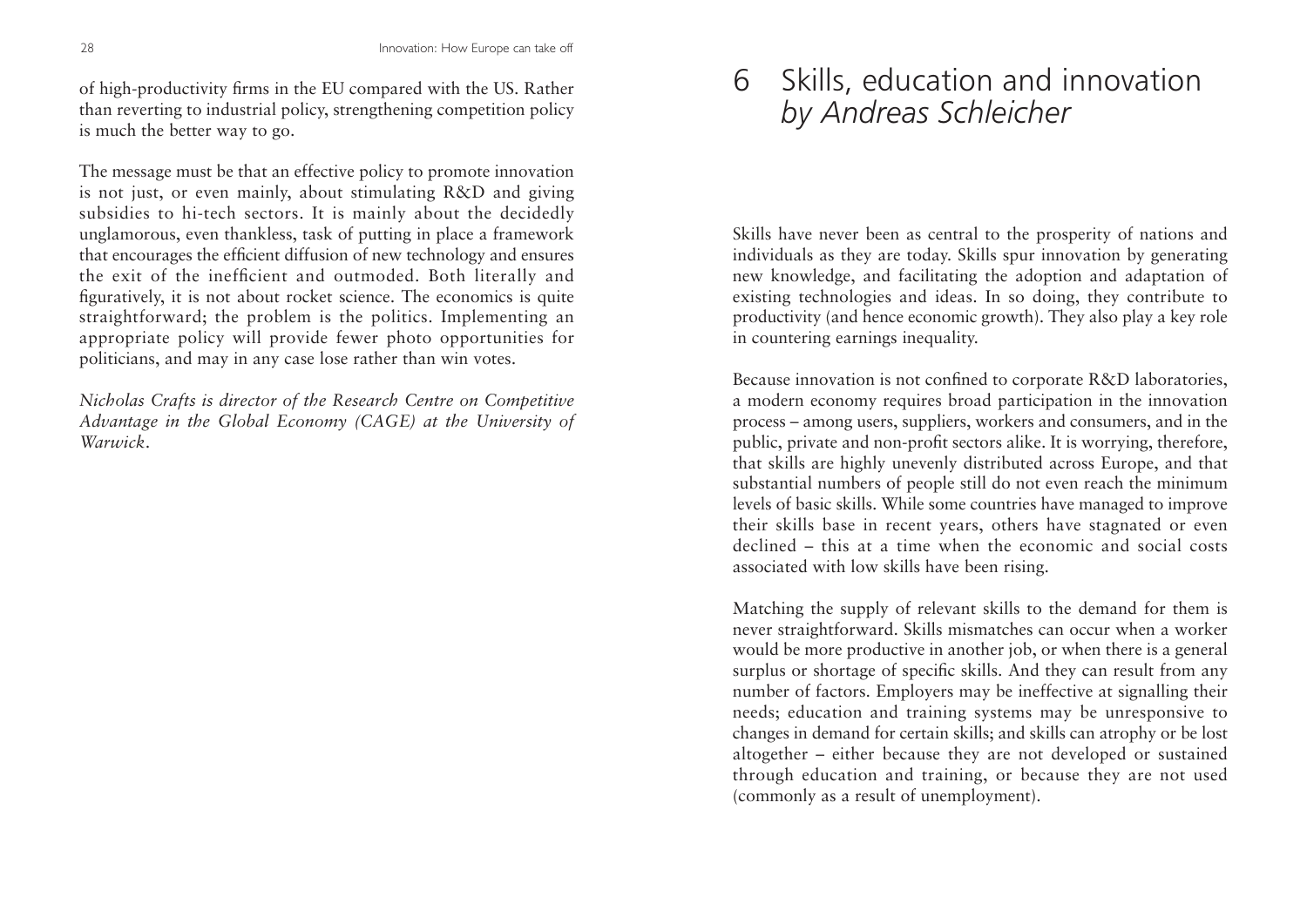#### Skills, education and innovation 31

What does all this mean for policy? The foundation for building a skills pool remains the acquisition of what can be called 'cognitive foundation skills' – in plain language, basic literacy and numeracy. Both are key tools for continued learning, and for developing more advanced and specific types of human capital. If countries are to avoid wasting talent from the outset, they must ensure access to education for all – not just to reach the right level of basic education, but also to make it possible to upgrade and extend skills during the course of a person's lifetime.

However, making the optimal use of existing skills and preventing the erosion of skills through lack of use is just as important as producing the right skills in the first place. As job and occupational mobility increases, and the shelf-life of domain-specific knowledge declines, individuals must upgrade their skills more regularly than in the past. With demand for skills growing and changing over time, traditional education and training systems that select individuals and assign them to particular streams are increasingly out of date. Governments need to improve skills across the population as a whole; ensure that vocational training focuses on more than immediate employability (notably by developing transferable skills that facilitate occupational mobility); and make sure that skills are developed through lifelong learning (which may require new ways of 'bringing learning to the learner').

Governments must also develop more targeted policies to support groups that are currently marginalised in the labour market. School drop-outs represent one group at risk. Key policy actions for this group must include early interventions to support young people at risk of leaving the education system without a recognised qualification, as well as measures to assist young people in finding jobs. Other groups at risk include immigrants and minorities. The integration of such communities into the labour market remains a major challenge in many EU countries.

Despite welcome change in recent years, women still represent the largest under-utilised pool of human capital in OECD countries. Female educational achievement has increased significantly and, for the younger cohorts, it has now overtaken that of men. But while female participation in the labour force has increased, the gender gap remains substantial: on average, only about 60 per cent of women in OECD countries are employed or looking for work, compared with 80 per cent of men.

Lifelong learning will require the development of new funding models. Investment in learning needs to be cost and tax-efficient for individuals and their employers. For those out of work, funding needs to be accessible to support and incentivise learning. Governments should encourage, via the tax system and regulation, the development of new financial instruments that allow learners to access opportunities when they need them most. For learning beyond universal education, education and training systems need to find ways to share the costs among government, employers and students based on the respective benefits obtained.

Policies must become less piecemeal than they have often been in the past. Large gains can be achieved by co-ordinating efforts at all levels and by investing tight public budgets more effectively and efficiently. To this end, governments must build new relationships with learners, providers, businesses, social investors and innovators.

*Andreas Schleicher is head of the Indicators and Analysis Division, Education Directorate, OECD.*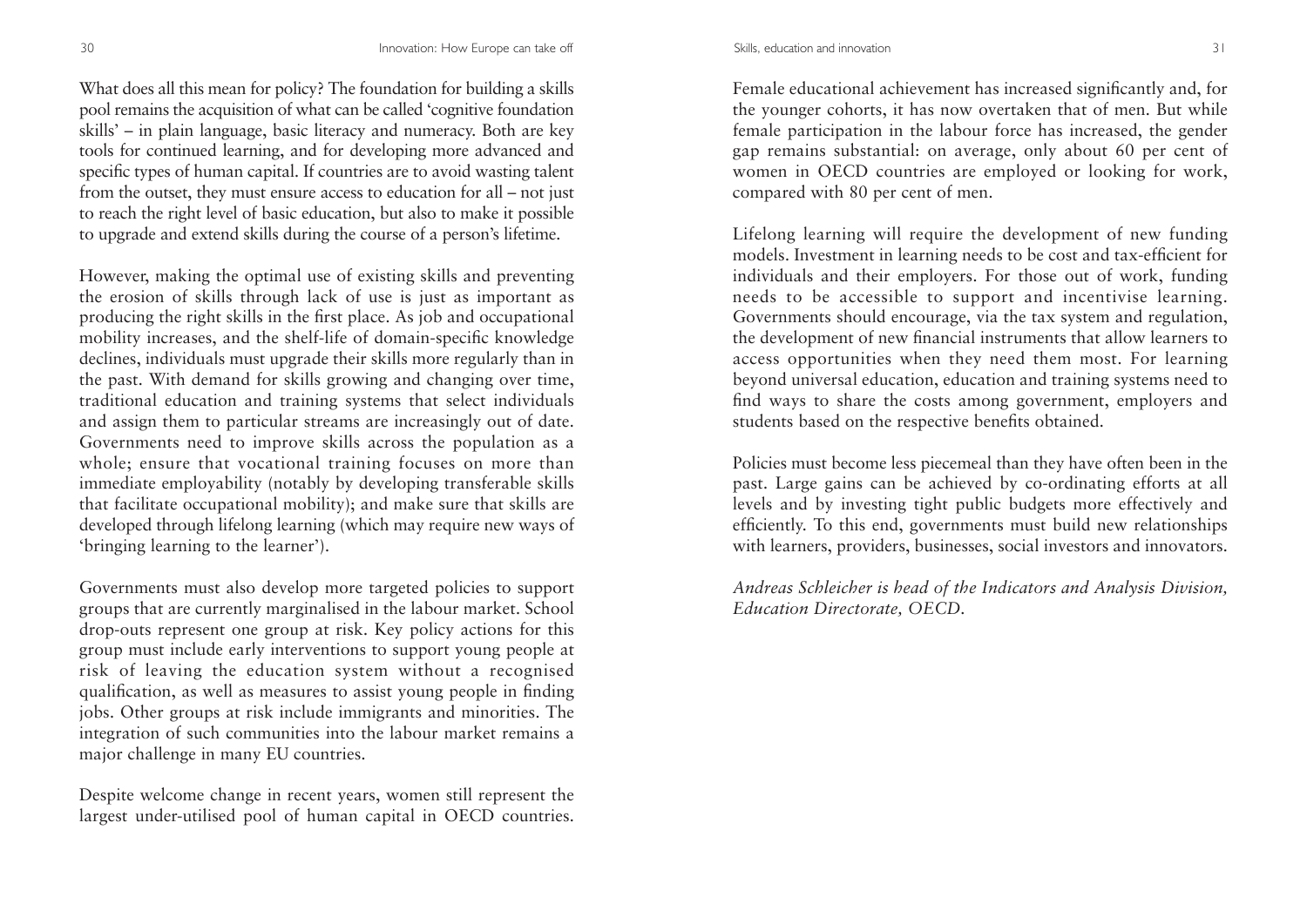## 7 Innovation policy in the EU: The biopharmaceutical sector *by Jim Attridge*

The pharmaceutical industry creates many positive spill-overs. Aside from the development of treatments for crippling, painful and life threatening conditions, wider social and economic benefits flow from having healthier populations and high quality employment. For years now the industry has been consolidating its research and development (R&D) spending in fewer places and on a reduced number of diseases. There is less R&D money around and more competition for it. Europe is losing out to the US and increasingly to fast-developing economies such as China and India. This is because the EU and member-state governments are failing to strike the right balance between the need to contain rising healthcare costs and the need to provide pharmaceuticals firms with sufficient incentives to develop new innovative medicines in Europe.

Innovation in the pharmaceutical sector epitomises what Schumpeter called routine innovation. The research component of R&D investment is much like many other sectors, involving laboratorybased studies by academic and industry-based scientists and a competitive race to patent inventions. But the second stage – the development phase – is exceptionally long and expensive; it is dominated by clinical trials, which test the efficacy and safety of treatments against stringent criteria. The third phase of the innovation process – the often overlooked diffusion phase – requires innovators to persuade conservative clinicians and financiallypressed health bodies to adopt their new treatments. Once a product enters the market, the firm responsible for its development benefits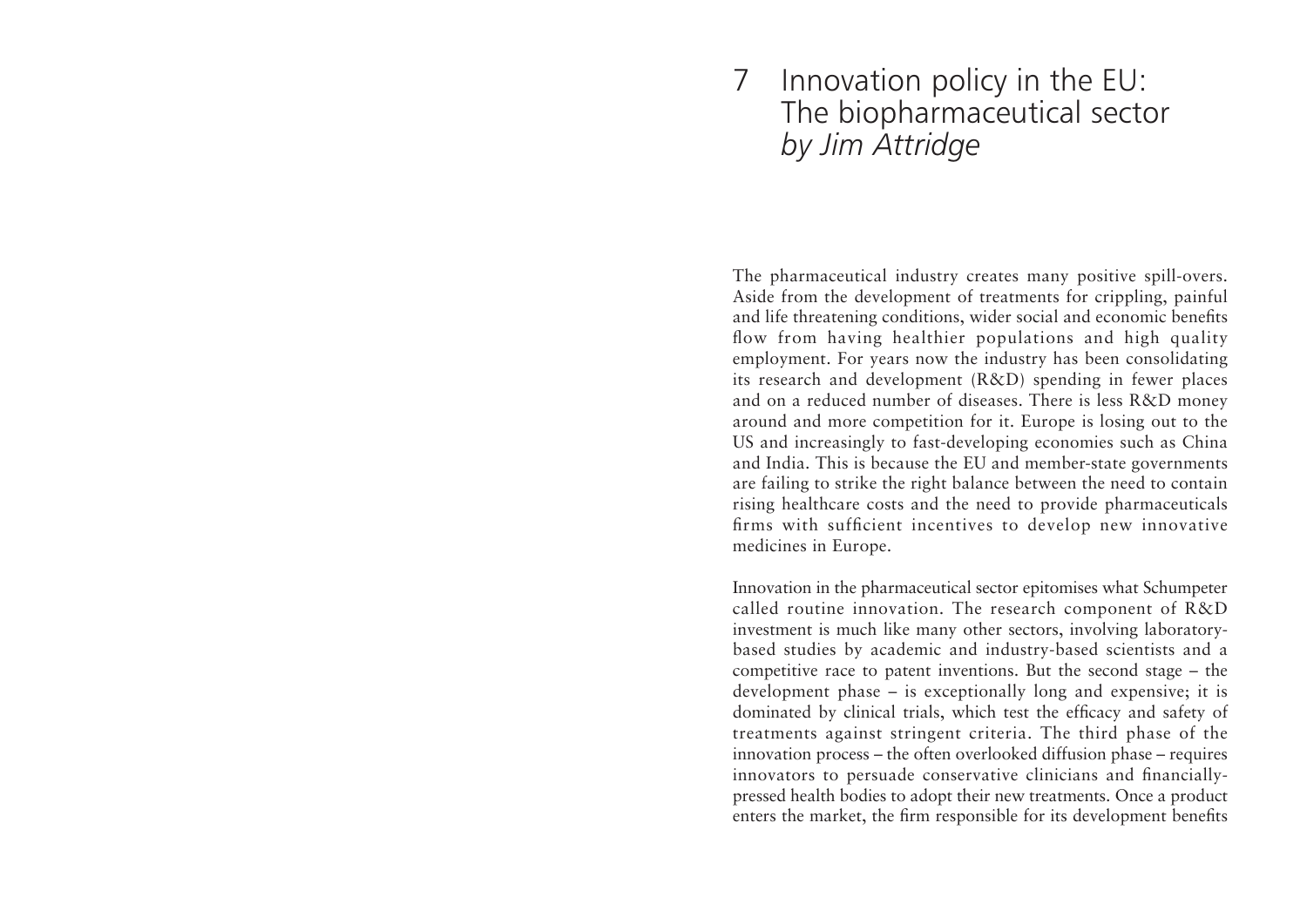from only around ten years of market exclusivity before it faces competition from cheaper generic versions of the drug.

The discovery of a new way to treat a disease results in the filing of numerous patents by many competing academic and industrial organisations across the world. Companies with the necessary resources then have to decide whether to risk embarking on a ten year development programme – costing around US\$1bn – to translate the invention into a commercially viable product, which stands a good chance of being approved by the various regulators. Early market access benefits both patients and the innovator seeking a return on their investment.

However, the full therapeutic potential of a new treatment may only be realised following many more years of additional investment in clinical trials and associated product development. This highlights the crucial distinction between the primary research, which leads to the initial invention, and the incremental development of that treatment over many years. This distinction is at the heart of a vigorous debate over how and where to invest public research funds and how EU governments should determine access to treatments and the prices paid for them. Public health insurance schemes are the dominant funders of prescription medicines in the EU. Burgeoning demand for treatments combined with weak public finances means that these organisations are under huge pressure to cut costs. Over many years this has spawned a plethora of national regulations for the pharmaceutical sector, the main thrust of which has been to enforce low prices and restrict patient access to innovative treatments. This, in turn, has reduced the amount of revenue accruing to a firm over the life-time of an innovative new treatment, and undermined the attractiveness of Europe as a location for pharmaceutical R&D.

Over the next three years the patents on a large number of high value drugs will expire, reducing companies' revenues and providing substantial savings for both public and private health systems. This should militate against the need for further regulations to limit the prices of new patented treatments or to cut the prices of those already on sale in EU countries. Governments need to recognise that after decades of 'cut and cut again' cost saving measures, Europe's R&D-based pharmaceuticals industry is wilting. This is largely the result of a failure to recognise the impact that cost containment by governments has had on the attractiveness of Europe as a location for pharmaceuticals R&D. The threat emanates not only from the US – where European pharmaceuticals firms are doing an increasing share of their bioscience R&D – but increasingly from China and India, whose fast-growing markets make them formidable rivals for R&D investment.

There have been some positive EU initiatives to increase the rewards for investing in innovation. The EU's 'orphan drug concept', introduced in 2001, has encouraged R&D into treatments for numerous rare diseases. This has been achieved by fast-tracking regulatory approval for the medicines and extending the period of time that firms benefit from patent protection. However, patient access to the new treatments varies greatly across EU member-states, with some countries severely restricting access to them on cost grounds. The Innovative Medicines Initiative, a joint public-private collaboration between the European Commission and the pharmaceuticals industry, aims to both promote a wider science base through funding research projects and through initiatives to streamline development processes. Whilst such initiatives are undoubtedly helpful, their scale and effect are unlikely to offset the much greater impact of ever tighter price controls and regulatory changes.

The lack of a holistic approach encompassing all three of the innovation phases – research, development and diffusion – has led to poor policy towards the pharmaceuticals industry. A key EU policy shift in recent years has been to reduce the amount of money firms receive for what are considered minor or incremental advances in treatments; the aim being to concentrate R&D investment in areas likely to produce major new medicines. Despite the obvious appeal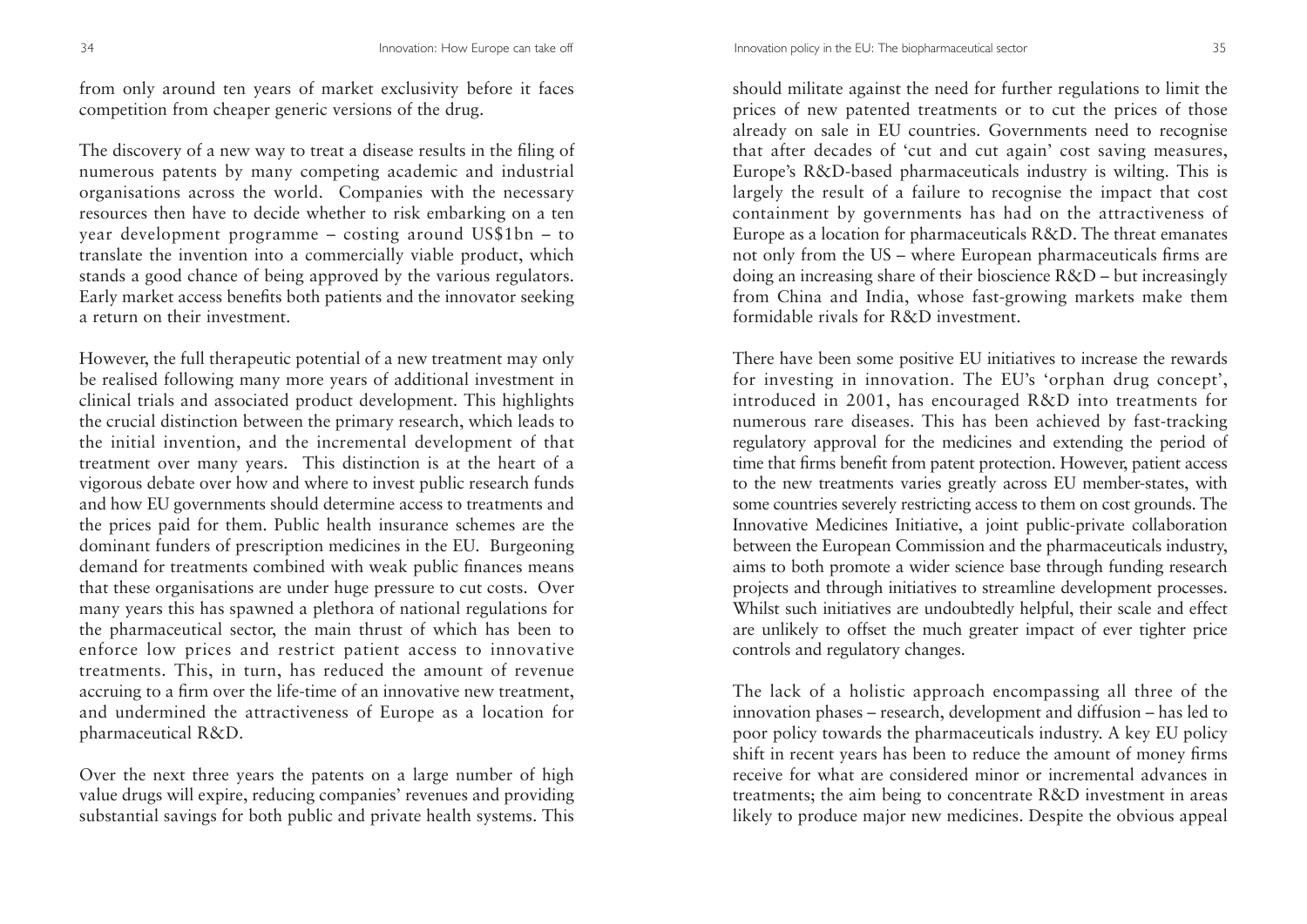of such policies, they are incompatible with the inherent nature of the innovation process. All the evidence suggests that reducing the amount of money pharmaceuticals firms receive for incremental innovation will accelerate the withdrawal of R&D activity from ever more areas of disease. This trend is well illustrated by the current crisis in the development of new antibiotics. Declining R&D investment into antibiotics means that there are now few new products to treat resistant organisms, such as c.difficile or MRSA. Over the coming decade further 'innovation deserts' will emerge, and the capabilities and infrastructure necessary to respond quickly and effectively to new diseases will be much diminished.

To prevent this, the EU and member-state governments need to rethink policies on two fronts:

- ★ The European Commission needs to focus less on maximising the short-term interests of consumers and do more to champion the pharmaceuticals industry as a strategic EU asset in a global context.
- $\star$  EU member-states need to integrate better their national strategies for healthcare – balancing the need for affordable treatment with the need for a thriving pharmaceuticals industry. Better integrated models will need to acknowledge that Europe faces intensifying competition for internationally mobile bioscience and biopharmaceutical activities.

*Jim Attridge is research fellow at Imperial College London*.

## 8 Financing the venturesome economy *by Amar Bhidé*

A relatively small number of individuals and organisations is often credited with advancing the scientific and technological frontier (and hence with sustaining the well-being of all). In reality, however, this common yet elitist conception of innovation misrepresents its nature and role. Widespread prosperity and rewarding work depend on the creativity and enterprise of many individuals, rather than a few. Innovation is a multiplayer game, not a professional sport in which a few highly talented and well paid athletes put on a show for the rest of us. Narrow conceptions of innovation are damaging in a modern economy because they often prompt pointless and wasteful initiatives.

#### **Inclusive innovation**

In earlier times, new artefacts were often developed by a small number of inventors and sold to a few wealthy buyers. Alexander Graham Bell, for example, invented the telephone with one assistant. Likewise, automobile pioneers were one- or two-man shows – Karl Benz and Gottlieb Daimler in Germany, Armand Peugeot in France, and the Duryea brothers in the US. Early car buyers were rich hobbyists.

These days, innovation is far more inclusive. Innumerable entrepreneurs, venture capitalists, executives of large companies, researchers at universities and commercial and state-sponsored laboratories, programmers and members of standard-setting institutions as well as politicians have played their part in turning the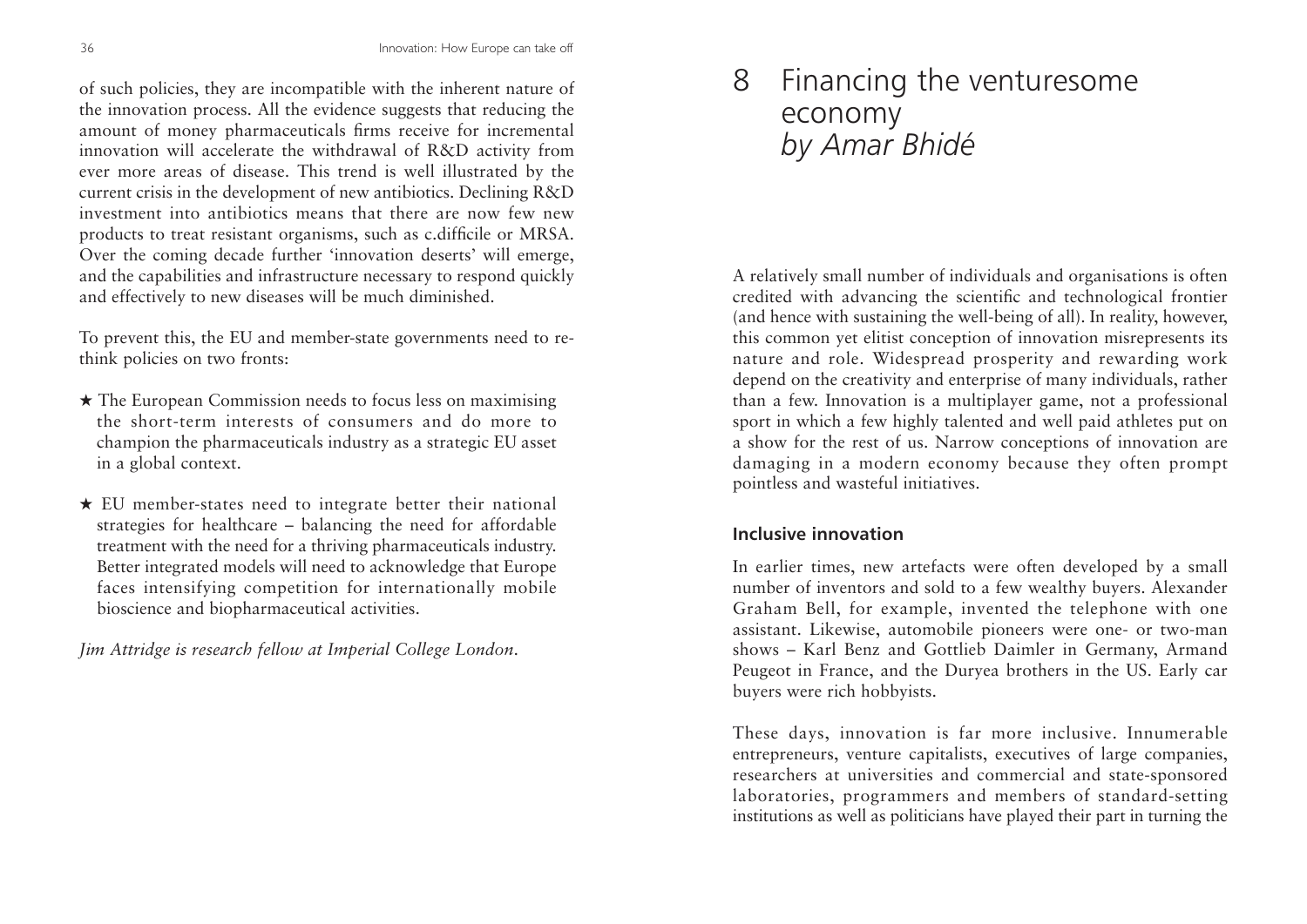Internet into a revolutionary medium of communication. Steve Jobs, often portrayed as a brilliant solitary inventor, relies on tens of thousands of individuals working at Apple and its network of suppliers. And, unlike the early buyers of automobiles, millions of regular consumers scoop up products such Apple's iPad and Microsoft's Kinect.

The many kinds of ideas and know-how needed for the development and widespread use of new products and services favours such 'inclusive innovation'. Consider the microprocessor, which is at the heart of so many modern gadgets. The necessary know-how ranges from high-level general principles (the laws of solid state physics, mid-level technologies including circuit designs and chip layouts, and so on) to ground level problem-solving (like tweaking conditions in a specific semiconductor fabrication plant to maximise the quality and yield of the microprocessors produced). The development of these multiple levels is best entrusted to many individuals and organisations with specialised knowledge and skills.

In general, therefore, the development of new technical know-how is not enough. A new 'diskless' computer, for instance, will generate value only if it is effectively marketed by producers and properly deployed by users – all of which requires marketing and organisational innovations. Innovation also requires venturesome consumers. The use of a new product or service is not a passive act: each time we buy a new computer we take a chance that it will be worth the money and effort.

#### **Policy implications**

Policies to advance cutting edge science and technologies that derive from an elitist view of innovation often do more harm than good by diverting resources away from other activities. Encouraging more people to become engineers and scientists instead of managers will exacerbate the problem if the development of technology is not the primary bottleneck. We should always remember that the most important innovations are often the organisational changes needed to make use of new technologies.

Official preference for particular technologies conflicts with the principle of encouraging the many to draw on their unique imaginations and experiences. Faced with the same general opportunity, different innovators will often come up with very different solutions – and no one can predict whose will work best. So, for example, the problem of global warming is best confronted with numerous independent approaches, from more efficient solar cells to carbon capture and storage, safer nuclear power, better insulation of homes, and fewer cars.

At the same time, official indifference will not do either: technological advances often require an increase in the role of government. The growth of the automobile industry, for example, required the building and maintenance of roads, the formulation and enforcement of driving rules, a system of vehicle safety inspections, and controls on vehicle emissions. Rather than lead or ignore technological advances, governments should provide broad but 'oblique' support, as John Kay would put it. The ups and downs of the US financial system illustrate the importance of a sensible indirect government role.

#### **Funding innovation**

Financing innovation often brings to mind professional venture capitalists (VCs) who invest in high-tech start-ups. But it is often forgotten that VCs fund less than one half of one per cent of annual US business start-ups. Most small businesses are not suited for VC funding and never develop revolutionary products, yet still play a crucial role in the innovation game. Innumerable small outfits – including retailers and customisers of off-the-shelf software – worked hand-in-hand with enterprises such as Apple, Microsoft and Intel to put a computer in virtually every home and office in the US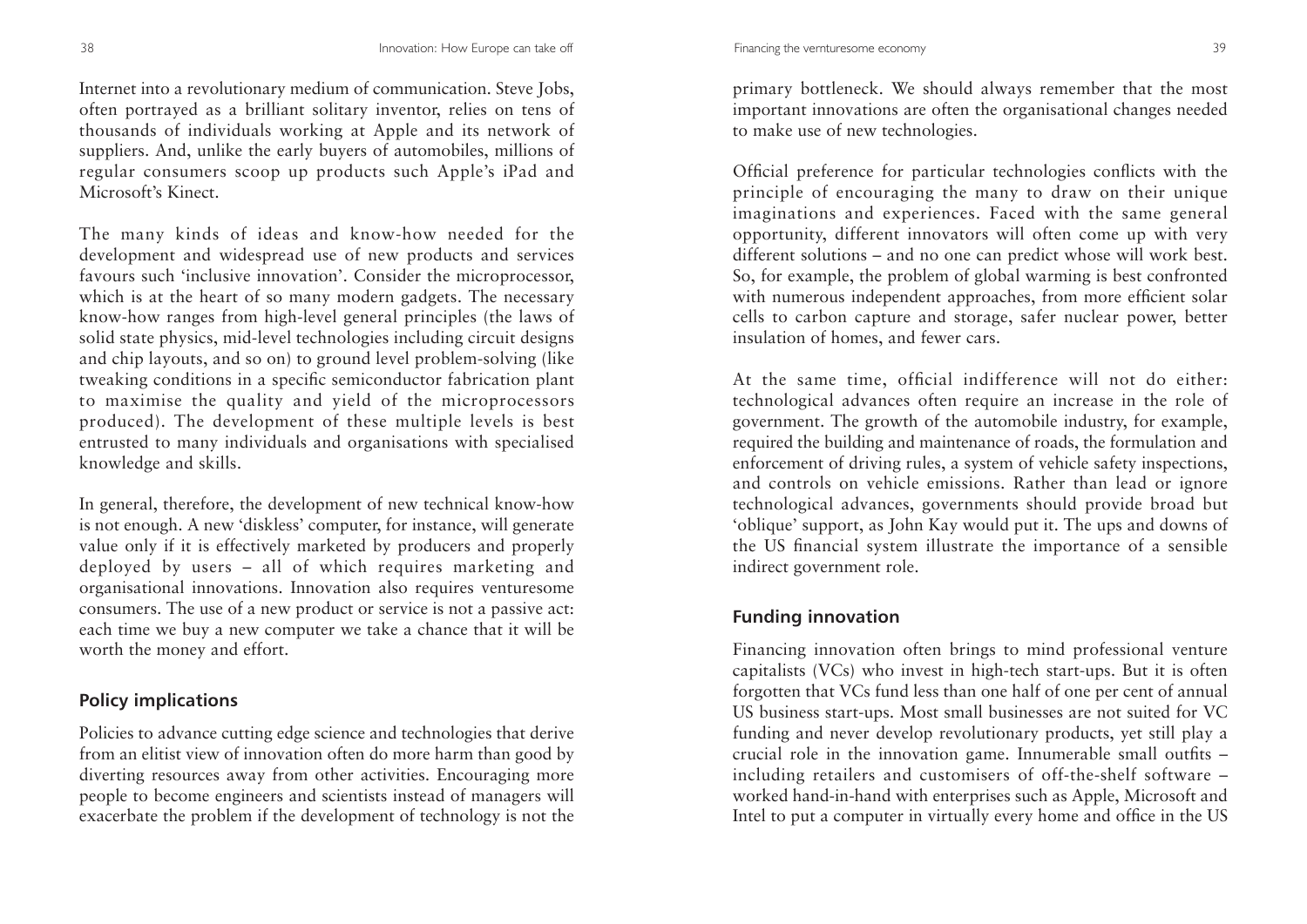and Europe. And small businesses usually cannot thrive without bank loans because they cannot raise much equity capital.

Venturesome consumption also hinges on credit. Henry Ford's genius would have counted for little without millions lining up to buy the Model T. And even though revolutionary manufacturing methods made cars much more affordable, few buyers had sufficient savings. By 1926, two-thirds of all cars sold in the US were purchased on credit. Today, consumer lending underpins the explosive growth of smart-phones.

By and large, sensible bankers will not make medium or long-term loans to businesses or consumers if they are worried about the stability of their own deposits: the risk of unexpected withdrawals (or 'runs') encourages banks to stick with well-secured and short term loans. In fact, until the passage of the Banking Acts in 1933 and 1935 that created a comprehensive system of deposit insurance, US banks did not lend to consumers. The buy-now-pay-later plans of the 1920s that helped create a mass-market for cars, radios and vacuum cleaners were promoted by consumer loan companies and other such non-bank finance companies. It was deposit insurance that permitted banks to offer longer term loans to businesses and to finance the consumer boom that followed World War Two.

Prudent lending requires careful, case-by-case judgment. A borrower's credit history certainly merits consideration, but in a pervasively dynamic economy, 'past performance is no guide to the future'. In addition, the time and expense required for careful judgments about what is likely to happen can encourage bankers to cut corners. Deposit insurance only increases the temptation by removing the fear of bank runs. For many years, tough regulatory oversight of loans and lending practices effectively checked the imprudence that deposit insurance alone might have encouraged. Even as bank lending in the US grew by over 9 per cent a year in the 1950s and 60s, the largest number of banks that failed in any given year was just seven.

The rules that sustained sound but not stagnant lending steadily unravelled after the 1970s. Policies that favoured light touch banking regulation and arm's length markets fostered the growth of an unregulated and uninsured depository system. They also encouraged lenders to rely on backward-looking statistical models that paid little heed to the specific circumstances and prospects of borrowers, instead of case-by-case forward-looking judgments.

The growth of such 'robotic lending' was hailed as an advance akin to Henry Ford's assembly line. Among other things, it sharply reduced the costs of extending credit, especially to poorer home buyers. Lending to consumers with limited immediate means certainly helps create mass markets for new products. But it can only be sustained if lenders select individuals who are likely to repay their loans. Skimping on due diligence and showering all comers with credit does more harm than good. Moreover, not all credit decisions can be easily mechanised. Small business lending for instance is harder to mass-produce than housing loans. This no doubt explains why, as housing credit surged before the 2008 crash, banks neglected the small business borrowers that make a larger contribution to the long-run growth of innovative economies. Worse, after the crash banks withdrew credit from sound businesses.

Several measures such as fiscal stimuli and quantitative easing have since been deployed to get developed economies moving again. But growth cannot be sustained without innovation, as many realise. A clearer and broader appreciation of how the structure and orientation of modern finance undermines innovation in its broad sense is a necessary first step.

*Amar Bhidé is Thomas Schmidheiny professor at the Fletcher School of Law and Diplomacy, Tufts University.*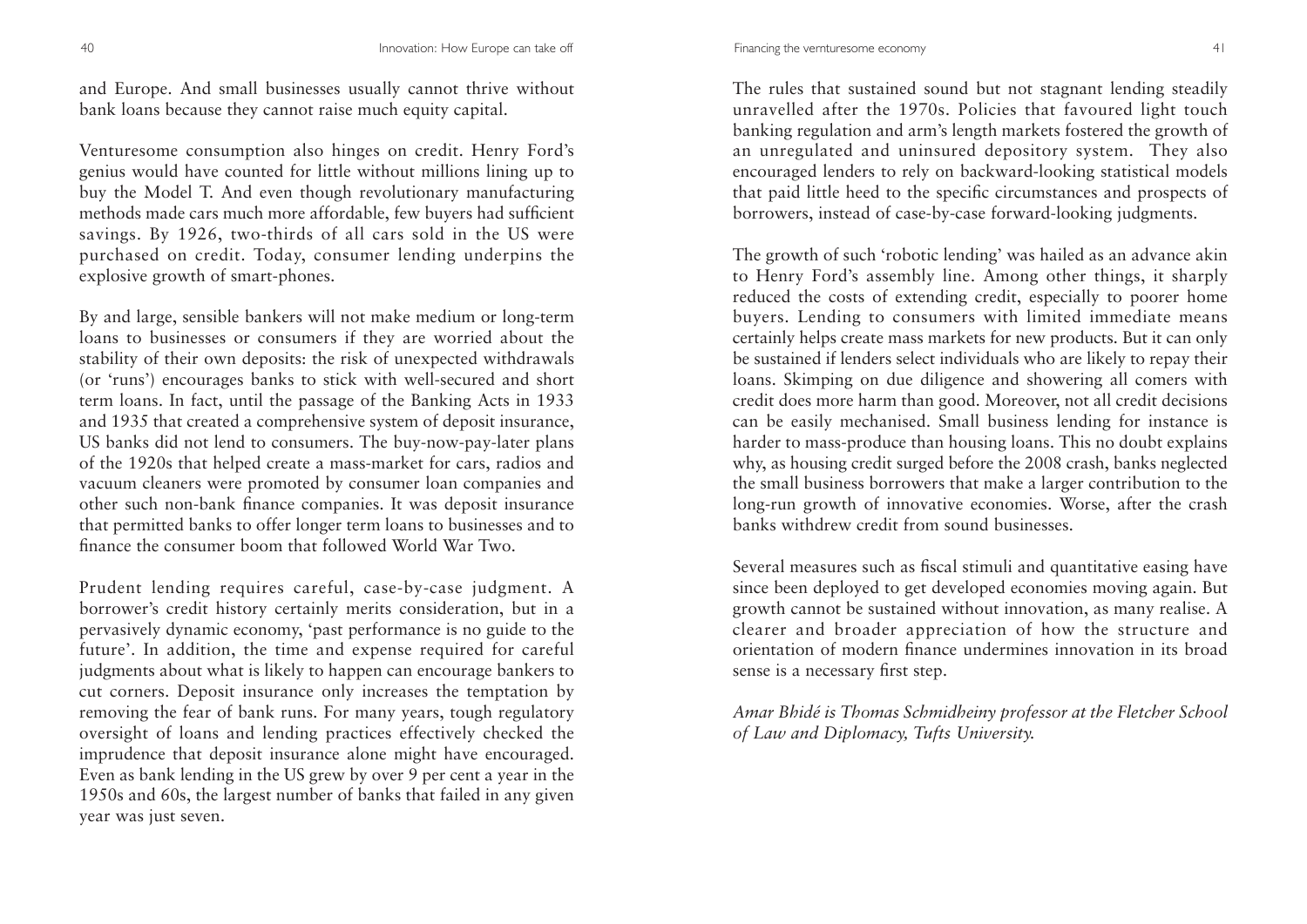## 9 Promoting innovation in an age of austerity: The European dimension *by Máire Geoghegan-Quinn*

As Europe emerges from the global financial crisis, member-states must press ahead with consolidating their public finances and transforming their economies to tap new sources of growth. Several challenges must be tackled simultaneously: restoring fiscal sustainability, tackling the long-term financial problems associated with an ageing population, and preparing for increased competition from emerging economies. Ever since the crisis broke out, the European Union has therefore taken a holistic approach: it has sought to address short-term challenges, while also taking action geared towards the medium- to longer-term.

In its Europe 2020 strategy, the European Commission set out how to achieve high levels of future growth. Raising productivity through innovation is one of the key ingredients of the Union's response to the crisis. This is why innovation has been put at the heart of the Europe 2020 strategy. The so-called 'Innovation Union', which the Commission presented in October 2010 as one of its seven 'flagship initiatives' under the Europe 2020 strategy, charts the course for the years ahead.

Europe has no shortage of potential. It has some of the world's most successful and innovative economies. There is a long tradition of inventions, many of which have changed the world and improved our quality of life. The political systems of the EU are based on the rule of law and stable democratic institutions. The EU has the largest single market in the world and a majority of its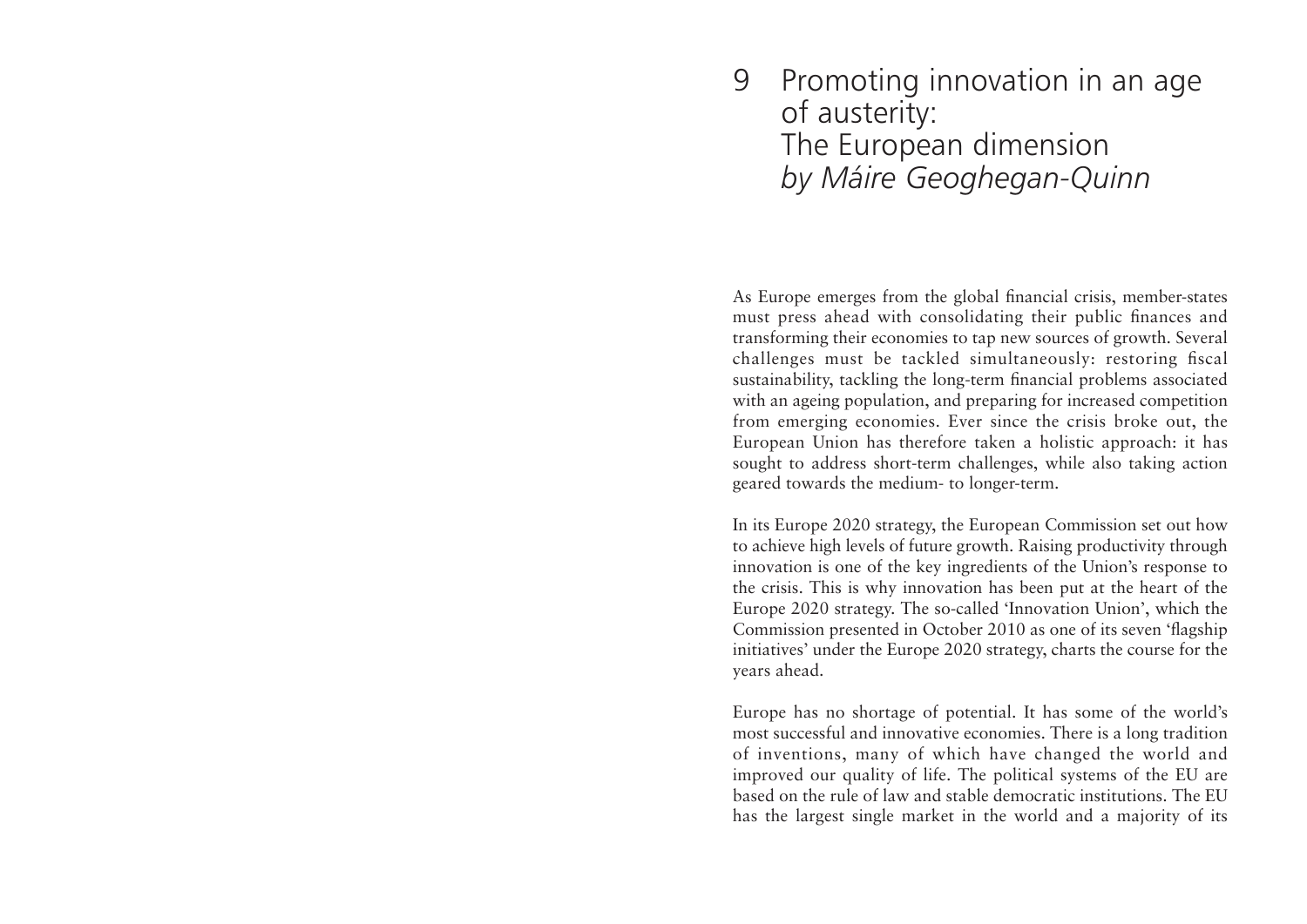members now share a common currency. Last but not least, our people, our common values and our cultural diversity and creativity are sources of great strength.

Europe's competitive strength must derive from higher productivity, from improving our skills and from producing high quality products and services, which compensate for higher wages and costs of production. Europe must regain a first-mover advantage and strengthen its share of global markets. In short, our future prosperity depends on the quality of the European labour force and on Europe's ability to drive innovation in a range of different areas.

All member-states are currently working to reduce their budget deficits and to keep public debt levels under control. While this process is necessary, it is critical that budget cuts be implemented in a way that supports sources of future growth. Smart fiscal consolidation involves protecting investments in areas such as education and skills, research and innovation, high-speed internet, and other information and communication technologies on which our future growth will depend.

Several member-states have recognised the need to turn the crisis into an opportunity. Some countries, like Germany and France, have opted to increase their public investments in education, research and innovation despite cuts to their overall budgets. Other countries, such as the UK and Spain, have decided to keep their research and innovation budgets stable, against a background of deep cuts elsewhere. These are examples of 'smart' fiscal consolidation. Other member-states should, as far as possible, follow suit.

The positive effects of (increased) investment in growth-enhancing areas must be further reinforced by undertaking targeted structural reforms, notably of research and innovation systems. More than ever, fiscal pressures require us to maximise the quality – and the leverage effect – of public-sector funding. These principles will be applied to EU research and innovation funding in the next financial framework. The aim will be to bring together the different instruments into a common strategic framework to focus on areas with the highest EU added value, and to provide seamless support for innovations from research to market application.

What Europe lacks compared to key trading partners such as the US, Japan, South Korea and China is a strategic and integrated approach to innovation – that is, one in which innovation objectives guide policies in relevant areas such as education, skills, labour, product and services markets, and in infrastructure and regional development. Only a handful of member-states pursue such a strategic approach, which is steered at the highest political level.

Innovation does not happen in a vacuum. There are essential conditions that need to be fulfilled for innovation to flourish. What the leading countries and regions have in common – whether it is in ICT, renewable energy or healthcare – is an integrated, wellfunctioning innovation ecosystem, where government policy works hand-in-hand with the private sector.

National governments have a key role to play, notably by providing excellent education, equipping people with the skills needed to thrive in a knowledge-based society, and supporting entrepreneurship and risk-taking. There are several world-class universities in the European Union, but Europe's ambition should be to have many more, to promote networking and to ensure that many more young people can gain experience in setting up and running their own businesses.

Alongside policies at national level, there is much that can be done at European level to improve the overall framework conditions:

★ The completion of the European Research Area (ERA) by 2014 will create major opportunities for closer cross-border cooperation between researchers, educational institutes, research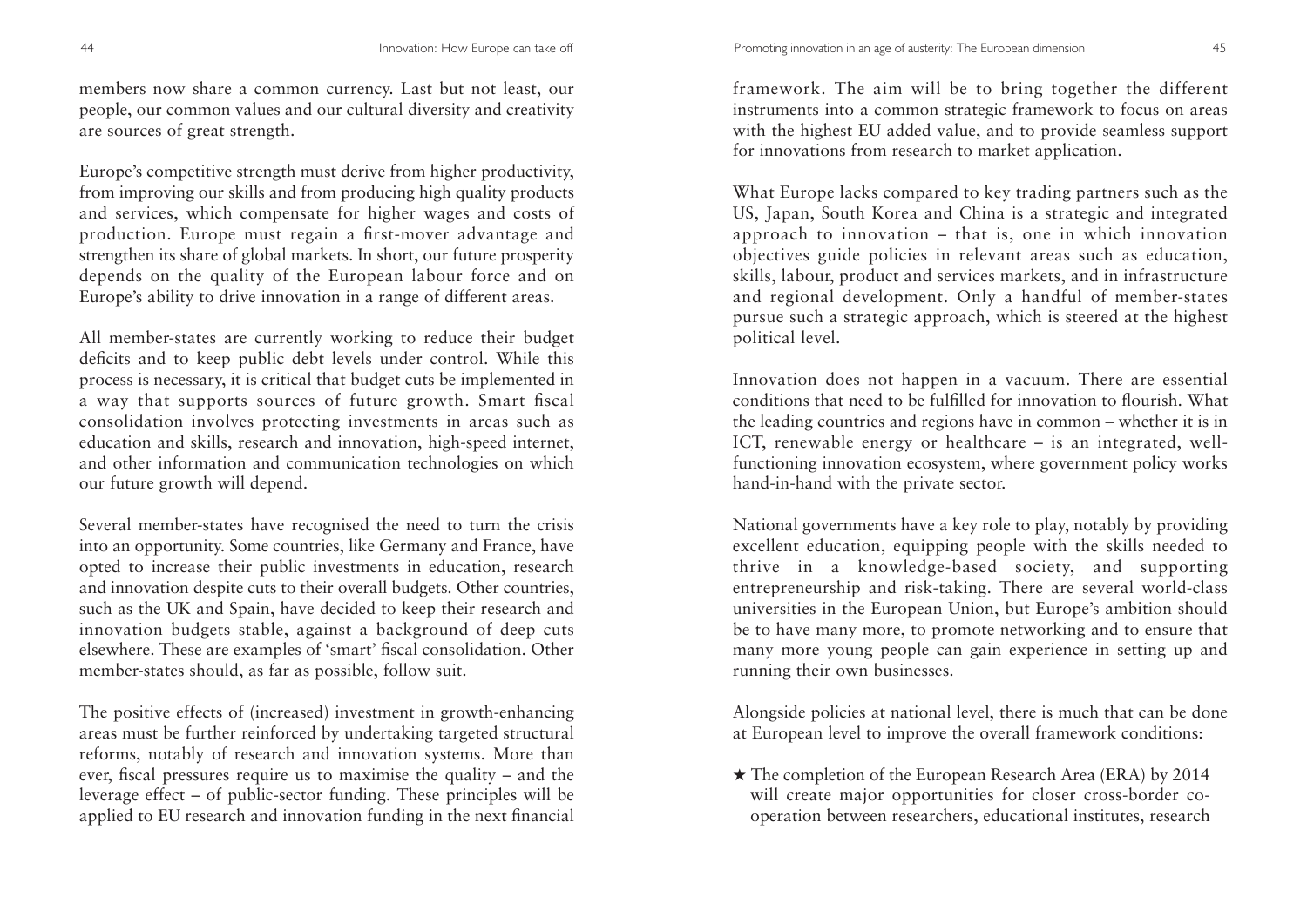centres and industry that are not currently being exploited because of obstacles in the single market. The finalisation of the ERA will produce mutually beneficial spill-overs between member-states' investments in the fields of research, innovation and science.

- ★ An EU-wide venture capital scheme must be put in place and the conditions for an EU-wide 'knowledge market' need to be established. Such a market will not only facilitate the better exploitation of knowledge but also give rise to important new sources of revenue that can be re-invested into research and innovation.
- ★ A common EU patent would provide a major boost to innovation in all parts of Europe – notably by reducing the costs of getting new products to the marketplace (particularly for SMEs).
- ★ Interoperable standards must be encouraged to ensure that research reaches the marketplace more rapidly and to reinforce Europe's global reach.
- $\star$  EU, national and regional authorities, as well as the various stakeholders (such as researchers, industry, consumers and users), should work closely together through the system of European Innovation Partnerships. This will help speed up breakthroughs, reduce the fragmentation (and resulting duplication) of effort, cut costs and facilitate ideas being turned into commercial successes.
- ★ International co-operation is critical if the EU is to benefit from the best scientific and research capacities available globally. The EU is already one of the most open markets in the world. Our Research Framework Programme, for example, is accessible to many third countries. But other countries should not be allowed to innovate at the EU's expense. We should use

the Framework Programme as leverage to secure comparable access abroad – and adopt a common EU front where needed to protect our interests.

*Máire Geoghegan-Quinn is the European Commissioner for Research, Innovation and Science.*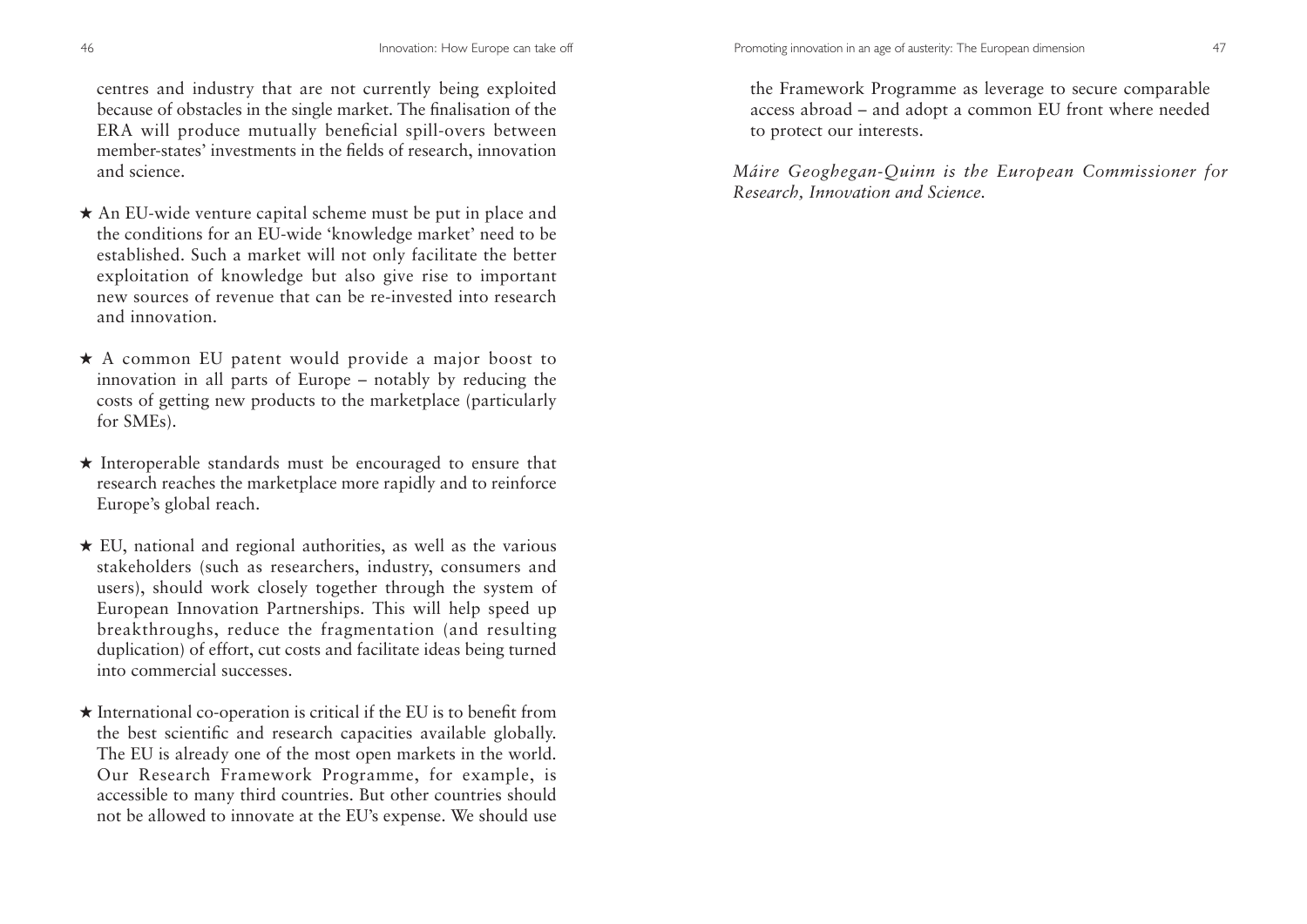## 10 How the EU's single market can promote innovation *by Malcolm Harbour*

The Commissioner for Research, Innovation and Science, Máire Geoghegan-Quinn, is giving strong leadership on ways to make the EU a more innovative economy. Her comprehensive initiative, the Innovation Union, rightly focuses on all the factors that have led to Europe's under-performance, as revealed by a whole range of independent benchmarks.

This essay examines how single market policies can contribute to the Innovation Union. The European Parliament's internal market and consumer protection committee is fully behind this initiative and is working closely with other parliamentary committees to give this project the support it deserves.

#### **Encouraging researcher mobility and knowledge transfer**

Benchmarking data shows that high quality research in the EU too often fails to be translated into innovative products and services. Notwithstanding large investments in a succession of EU research programmes, EU academic research and technology transfer policies remain fragmented. Healthy competition is one thing, but universities need to co-operate too. There needs to be a shift away from entertaining national intellectual rivalries, towards embracing each other's experience and knowledge. Improved employment and career prospects for researchers must also be part of the EU's strategy to fight the 'brain drain' to the US and, increasingly, to China, Japan, and South Korea.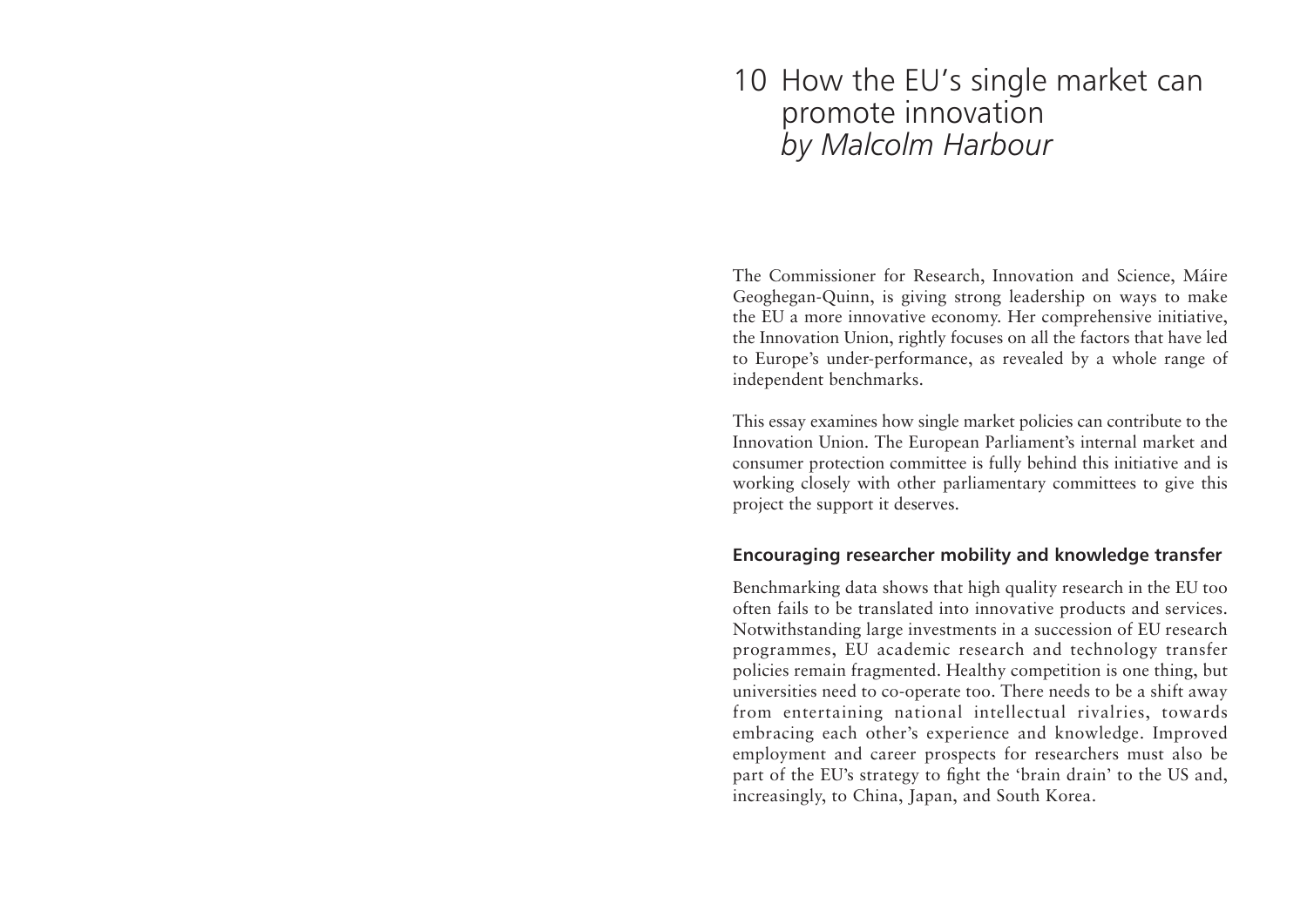Despite repeated political commitments and numerous Commission initiatives to create more favourable conditions, the free movement of researchers across the EU continues to be hampered by all manner of obstacles. Fostering greater cross-border mobility must therefore be a priority. We need to build on successes in the field of mutual recognition of qualifications and break down remaining barriers. Better salaries, allied to transferable pensions and other benefits, would encourage the best brains to move to the best projects. It is good that new plans for pension portability feature prominently in the Innovation Union strategy and that the implementation plan has been picked up in the proposed Single Market Act.

#### **Making EU policy more innovation friendly**

Just as the Commission has accepted the importance of an 'SME test' to make sure that its proposals take smaller enterprises into consideration, we need to establish an 'innovation test' to ensure that new policies do not hamper research and development through unnecessary bureaucracy. We must eliminate undue costs of doing business, and create a truly business-enabling EU regulatory framework. This will release more funds in business for innovation and support the development of better products and services.

The Services Directive has removed a number of constraints on cross-border trade and the right of establishment, making it easier for businesses to set up operations in other member-states. But there is still a long way to go. Governments must ensure that they liberalise services in all the areas concerned, as there are still some laggards. In addition, the directive must be publicised more effectively because businesses have been slow in exploiting the opportunities it has created. Innovative companies should make full use of these new freedoms by expanding their business in other member-states. The single market must also now 'go digital'. The full potential of the Internet must be released and the Commission must offer an ambitious approach to breaking down the barriers to e-commerce.

Standards in the EU must also continue to be harmonised. The EU has a structural advantage in setting international standards by virtue of its dominant voting rights in the International Standardisation Organisation. It should capitalise on this advantage. The Commission's forthcoming initiative to extend standardisation to services is particularly welcome. Improved broadband connections and the increased use of radio spectrum will enable more commerce to be conducted swiftly across national borders, and will boost the sharing of information as well as collaboration between geographically separated businesses and universities. Finally, intellectual property protection is a crucial element in stimulating research investment. Agreement has finally been reached on an EU wide patent, which will cut the cost and complexity of patent protection.

#### **Exploiting lead markets and innovative procurement**

Around 17 per cent of EU GDP is accounted for by public procurement. This spending must be harnessed to encourage the development and diffusion of new technologies. The Commission's Innovation Union plans rightly highlight the importance of public procurement generally, and pre-commercial procurement in particular, as a catalyst for the growth of innovative companies. Employed correctly, public procurement should generate 'lead' markets for new technologies, for example in the environmental and healthcare sectors.

EU rules on public procurement should help contracting authorities obtain the best value for money for quality public services. But they should also create new opportunities for businesses. Procedures need to be further clarified as the procurement landscape evolves, in particular for new forms of procurement including shared services, public-private ventures, pre-commercial procurement, and e-procurement. Following pressure from the European Parliament, the Commission has launched a consultation bringing forwards a wide-ranging review of the EU's rules. Modernisation and the take up of e-procurement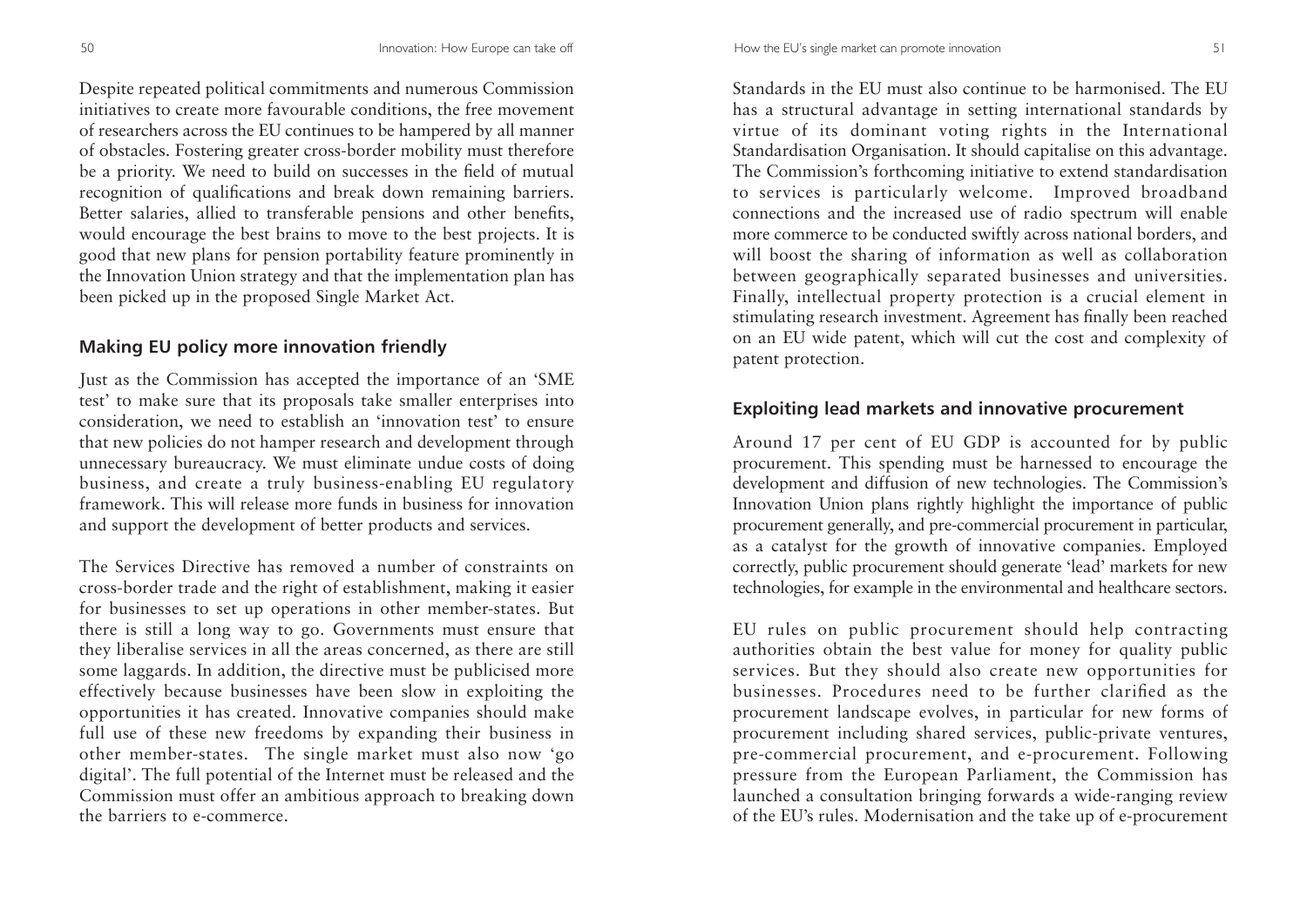will significantly contribute to improving the delivery of public services, particularly in ICT, transport and environmental services.

#### **Funding research and innovation**

In many EU countries, spending on R&D is comparatively low. To rectify this problem, new sources of funding need to be found.

The EU is well-placed to direct funding programmes, such as regional and rural development funds, to encourage innovation. There are many good examples within individual countries of incubators and 'seed corn' finance for high-growth SMEs. However, more systematic exchanges of best practice and better networks between regions might help to improve outcomes.

In addition to selective public funding, it is important to boost capital availability from private sector sources. Pan-European venture capital instruments would create a more effective funding environment for high-growth and innovative SMEs. The Commission should take this important work forward with the European Investment Bank, the European Investment Fund, and expert bodies in the memberstates. At EU level, crucial instruments that have already been adopted, such as the Strategic Energy Technology Plan (SET), remain under-funded. This problem must be addressed.

One of the Commission's most promising new proposals is for pan-EU Small Business Innovation Research (SBIR) programmes to underpin innovative procurement. SBIR should identify technologyoriented public sector challenges and fund R&D projects to develop new solutions to both old and emerging problems. This should now be rolled out as a priority.

#### **Delivering on EU 2020**

The EU 2020 programme recognises that the single market is one of the most important policy tools for the recovery of the European

economy. Despite the single market's remarkable achievements, it is still rich with untapped opportunities. This is why the Commission adopted in late 2010 the so-called Single Market Act – a series of proposals to deepen market integration in the EU. It is now essential that member-states push on with adopting the measures outlined in the Act. If they take up the challenge, then the EU 2020 programme could be the key that unlocks Europe's economic recovery. If they do not, it will be another lost opportunity.

*Malcolm Harbour is a Conservative Member of the European Parliament.*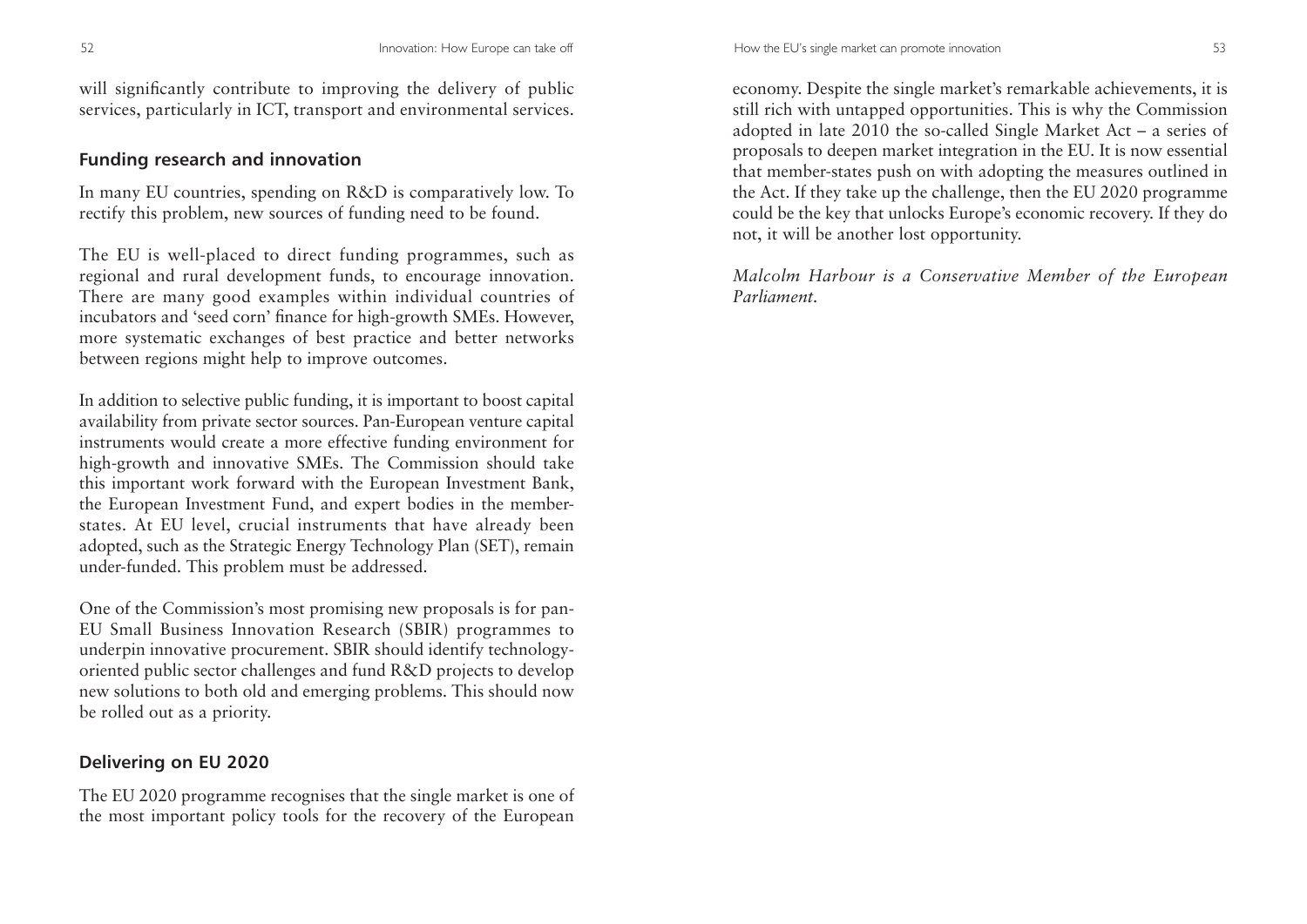## 11 Innovation policy: A view from the British government *by David Willetts*

The UK's coalition government aims to support sustainable economic growth and deliver better public services. The means to those ends – new knowledge, new technologies, smarter ways of working – can all be described as innovative.

Later this year, the British government will publish an innovation strategy detailing how we will target support and spending to have the greatest impact on growth and attract private sector investment. The document will set out how we will make the UK a more attractive location for R&D and technology start-ups. It will also encompass how we will promote innovation in and through the public sector, and make the country's innovation infrastructure (including the Design Council, National Measurement System and Intellectual Property Office) more efficient and responsive.

This approach is informed by the latest evidence. NESTA's 'Innovation Index' (January 2011) showed that innovation has accounted for 63 per cent of labour productivity growth in the UK since 2000. More significantly, it revealed that private sector investment in innovation helped to reduce the negative impact on productivity at the beginning of the recent recession. We must increase and broaden these investments in the coming years.

Ahead of the strategy, the government has already signalled its intent. In particular, it cast a vote of confidence in science and research by maintaining and protecting its budget in cash terms. For the first time higher education research funding in England has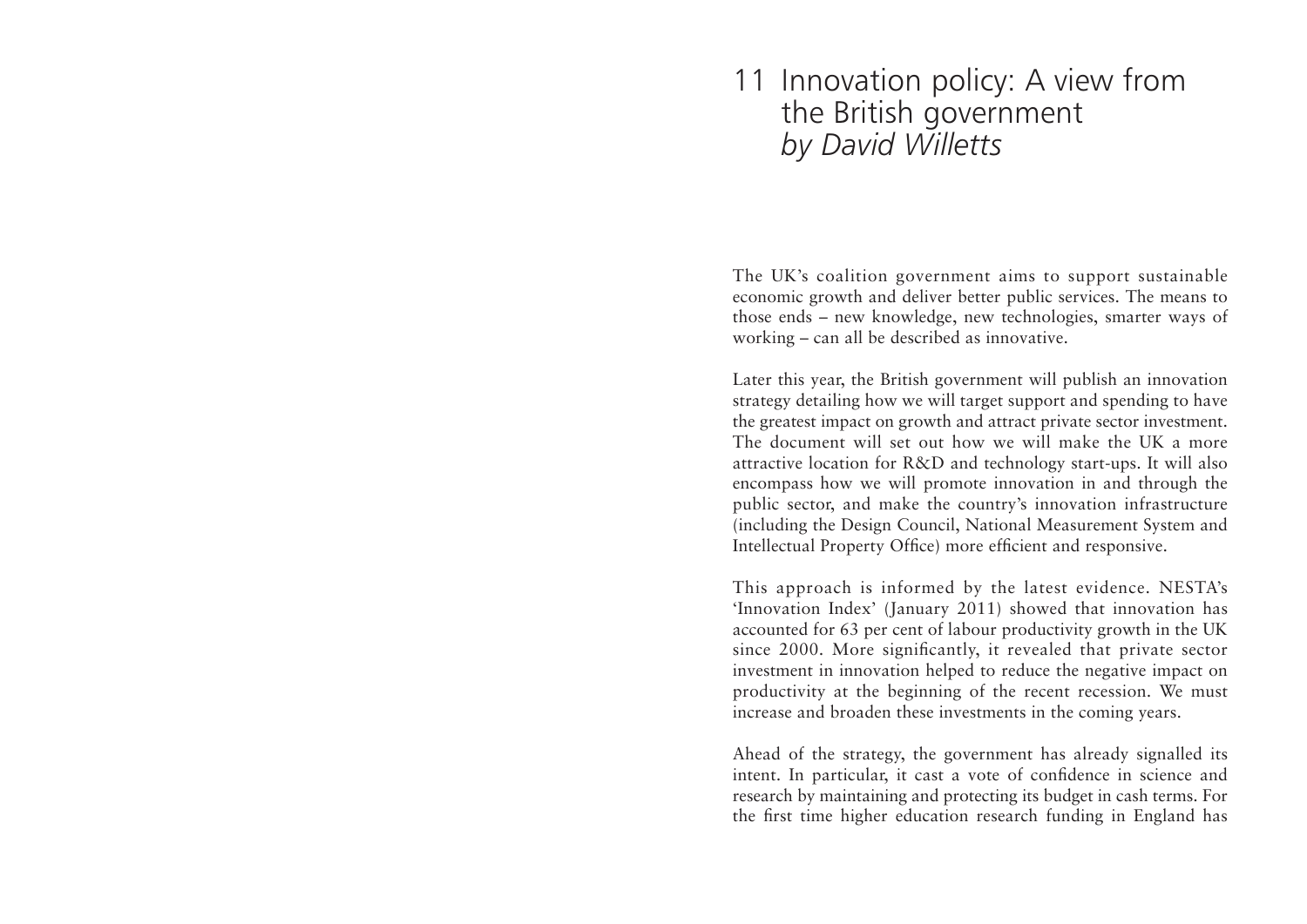been included within the protected funds, providing greater stability and certainty to academics.

We have also made it clear that the Technology Strategy Board (TSB) will become the prime channel through which we will incentivise business-led technology innovation, including the future allocation of R&D grants for small businesses. Allied to a stronger TSB will be two networks focused on developing critical mass and helping firms to exploit new and emerging technologies: an elite group of technology and innovation centres, backed by over £200 million of new investment; and local coaching for growth, linking small and medium-sized enterprises (SMEs) with high-growth potential to sources of capital and other professional services.

In terms of the potential of governments to drive innovation through their own purchasing power, the evidence is just as compelling. As the Commission stated in its communication on Innovation Union (October 2010): "Public procurement accounts for some 17 per cent of the EU's GDP. It represents an important market, particularly in areas such as health, transport and energy. So, Europe has an enormous and overlooked opportunity to spur innovation using procurement." The UK public sector has, for example, been spending around £220 billion annually. It must become a more willing and reliable customer of innovative goods and services.

Through the UK's Small Business Research Initiative (SBRI), more than £35 million worth of public sector contracts have gone to SMEs – including micro-businesses, the firms that find it hardest to seize such opportunities. But this record bears no comparison to the equivalent scheme in the United States, the SBIR. The US scheme issues \$2 billion worth of contracts annually. Since its inception almost 30 years ago, it has helped to develop more than \$21 billion worth of research and over 45,000 patents. The US Innovation Development Institute estimates that SBIR delivers a multiplier of between five and seven in terms of economic benefit accrued – a

plausible figure given that, in the US, SMEs generate 60 to 80 per cent of net new jobs annually; employ 30 per cent of high-tech scientists, engineers, and computer workers; and produce 13 to 14 times more patents per employee than large firms.

We will therefore improve the effectiveness of SBRI in the UK. In addition, we want to realise an equivalent scheme within the EU. Successive rounds of EU Framework Programmes (FPs) have sought to increase SME participation in Europe, in recognition of their contribution to economic growth. It is vital to make further progress on this before the Eighth Framework Programme (FP8) enters into force, by allocating some FP funding to an SBRI-type scheme which fosters product development and commercial exploitation of technology. Most SMEs simply lack the resources to participate in international research-based projects.

Numerous studies have shown the need for improved innovation performance in Europe. The US and Japan continue to outperform the EU, while China is rapidly closing the gap. Meanwhile, analysis by the OECD suggests that developed economies must increasingly rely on innovation for future growth as their population levels stagnate (or decline), and they experience diminishing returns from labour inputs and investment in capital.

The UK government therefore welcomes the decision of the European Council, on February 4th 2011, to pursue a range of proposals designed to smooth the passage of innovative products to the marketplace. Easier access to finance for SMEs; faster, interoperable standard setting; more affordable intellectual property rights; joint public procurement and EU-wide measures to support venture capital investment: these are all essential for economic growth and competitiveness.

*David Willetts is Britain's minister for universities and science.*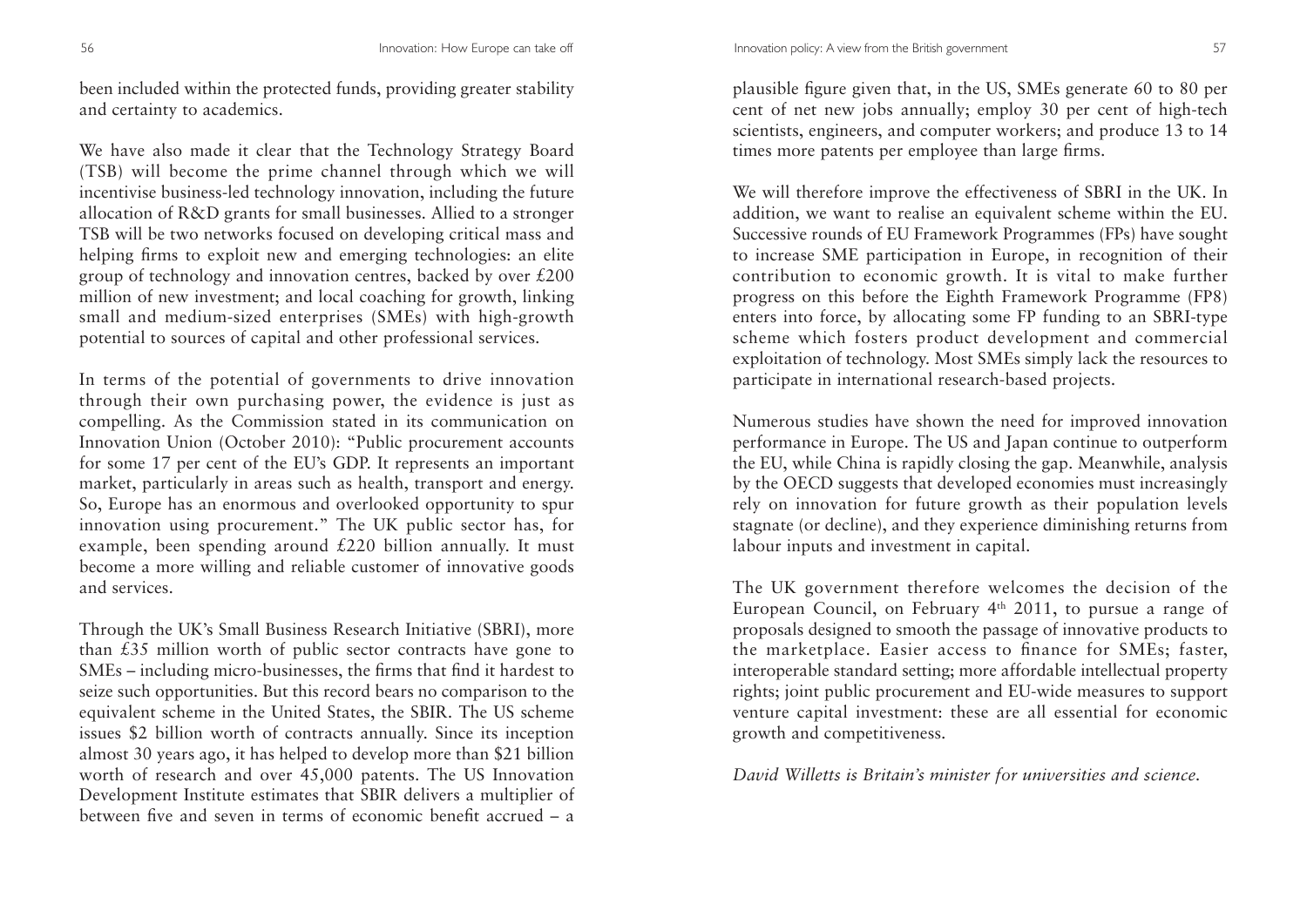## 12 Growth and innovation: The contribution of the digital single market *by Esko Aho*

Europe aspires to remain a global powerhouse with its own values and social model. Sadly, there is a large gap between the rhetoric of its political leaders and the reality of its economic and industrial potential. The global financial crisis has cruelly exposed the EU's weaknesses and vulnerabilities. A more sustainable foundation for the future must include a more stable financial system, allied to stronger public finances. However, while necessary, such measures are not sufficient to put Europe back on track. The most critical issue is how to create the potential for future growth.

There is much that Europeans can do to boost innovation and productivity. Perhaps one of the most important is to encourage the transition to a 'digital society' by extending the EU's single market to digital services and content. The underlying aim should not be the creation of a digital society for its own sake. It should be to ensure that digital products, services and solutions reshape all aspects of our economy and society – from the way that energy is managed in homes and offices, to the way that goods are transported and culture is consumed. The key to this transition will be political will. The political obstacles to carrying out the necessary pro-growth changes are very real. But the alternative – of low growth or none – will hurt Europe far more in the long run.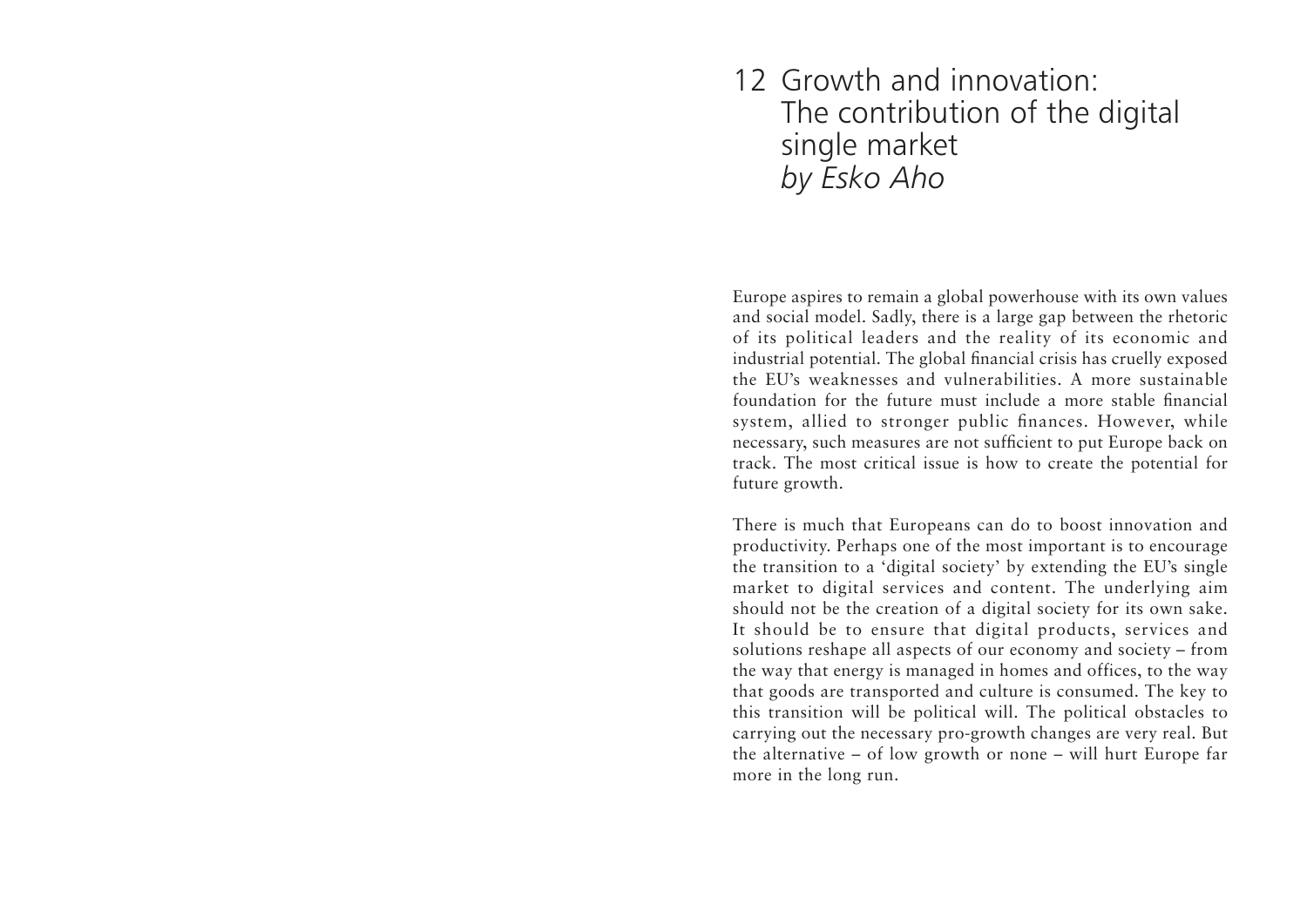#### **Economic strategy: It is about execution**

The EU is often better at designing medium-term strategies than at implementing them. The Lisbon Strategy, which was adopted by the EU in 2000, is a case in point. Although it was in many ways an excellent programme, it failed because of poor implementation. The EU has now launched a successor programme, known as EU 2020. Its ambition is to make the EU more productive, knowledge-driven and greener. These are all excellent aims. But why should EU 2020 succeed where the Lisbon Strategy failed?

The region's economic experience over the past decade suggests that EU leaders were right to set out an economic strategy based on information and know-how. Their failing was that they did not implement the strategy assiduously enough. Basing our future on world-class know-how, creativity and technological innovations is the only way Europeans will maintain an economic leadership role and meet some of the key challenges that they face: supporting growth, jobs and environmental sustainability, managing demographic change, and so on. This is why completing the EU's digital single market is so critical – not only for the ICT sector itself, but for other industries too.

#### **Why deepening the single market is critical**

The EU's single market gives companies access to a much larger, integrated market than they would otherwise enjoy. One of the advantages of such a market is that it gives European entrepreneurs the opportunity to grow to scale in the same way that their counterparts from the US already can. Europe has already seen the positive effects that an integrated regional market can have on its own firms. European companies such as Nokia, Ericsson, Alcatel, Siemens, Vodafone and Telefonica have played leading roles in the revolution in mobile technology – in the process, creating millions of high quality, well-paid jobs across Europe. The rise of Europe's telecoms cluster during the course of the 1990s was closely associated with the adoption of the GSM standard in 1987 and the subsequent liberalisation of the telecoms sector (pursuant to the single market programme).

Europeans should aim to repeat this success story. Without the digital single market (and the clusters to which it can give rise), we risk being squeezed between the content-driven innovation of the US and the manufacturing capabilities of Asia. The four freedoms based on the single market programme have been key building blocks of Europe's competitiveness. It is now time to add a new one by implementing a 'fifth freedom' – the free movement of digital content. The EU should harmonise fragmented regulations and remove barriers to buying, selling and interacting online in the EU, as it has done for the sale of most products. EU measures should target not only physical goods and digital content, but also the intellectual property that is the fruit of our creativity. Our aim should be to ensure that the world's leading online content distributors are European.

A more integrated digital market would bring a whole host of benefits. Not only would it help to spur new solutions to many of the social, demographic and environmental problems that Europeans now face. But it would also support growth, create new jobs and generate much-needed tax revenues. The economic fruits of a more integrated digital market would be huge. The European Policy Centre, a Brussels-based think tank, estimates that removing obstacles to the free flow of digital content could lead to incremental EU GDP growth of  $\epsilon$ 500 billion – or 4 per cent – over ten years.

#### **Who will lead the revolution?**

The digital revolution is underway. Major trading partners such as the US, China, India, Japan, South Korea and Brazil are transforming their economies and their societies to reap the benefits. Europe must take urgent steps if it is not to lag behind. As prime minister of Finland in the early 1990s, I witnessed at close quarter how economic crisis can be followed by growth and technology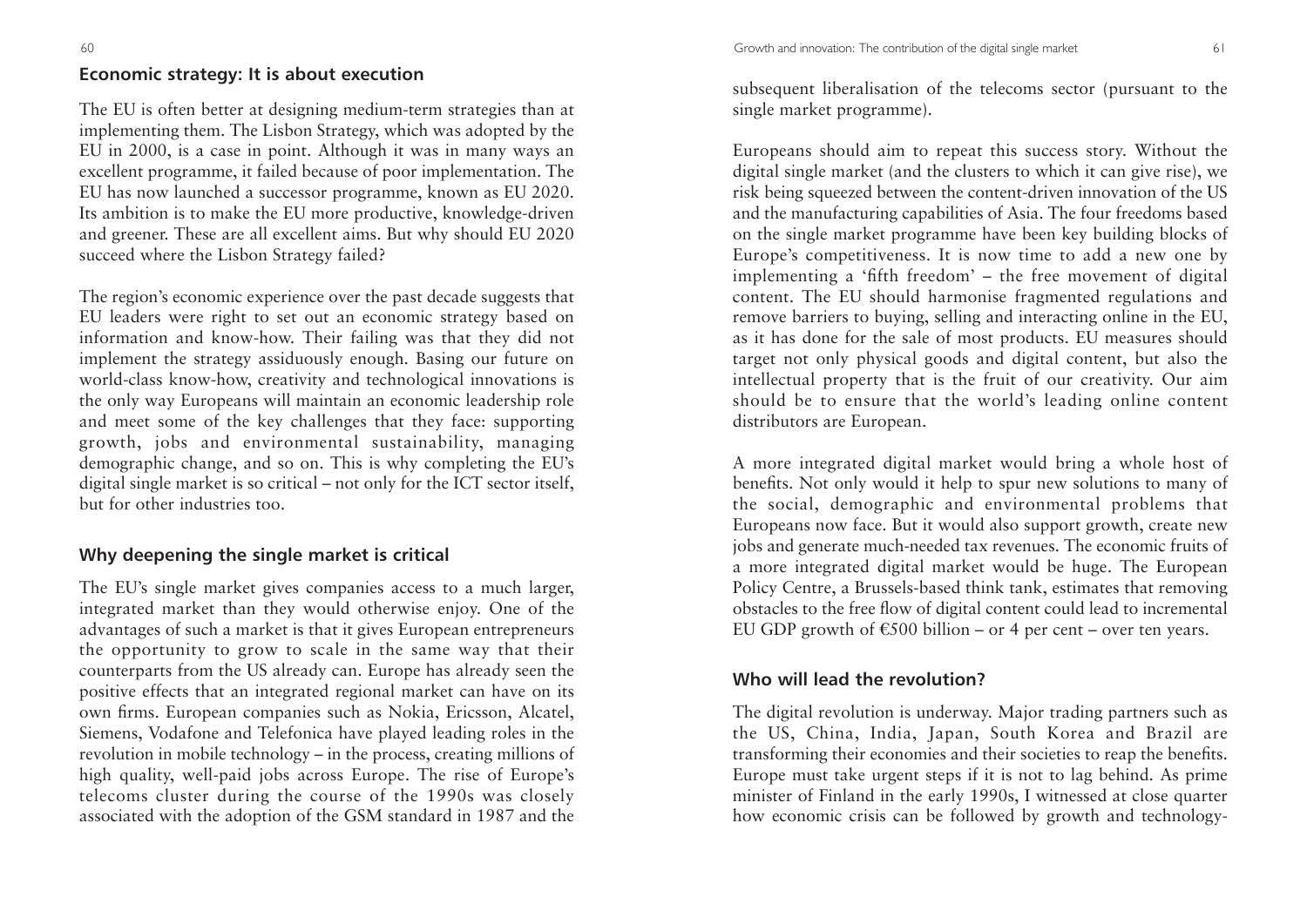induced economic transformation. It is now time for Europe to build the framework for a new phase of post-recessionary growth through investment and pan-European co-operation. For that we need a digital single market to ensure that Europe is the birthplace of globally successful economic firms and clusters.

*Esko Aho is a member of the executive board of Nokia. He is a former prime minister of Finland.*

## 13 Does Europe really want to be innovative? *by Michael Schrage*

Innovation enjoys a remarkably good press. The mind's ingenuity. The power of a new idea. Opportunities for profit. A chance to change the world. And so on. Innovation reeks of the same sort of 'political correctness' – or should I say 'economic correctness'? – that 'multiculturalism' once enjoyed. That should be warning enough. The immaturity, trendiness and ahistorical quality of Europe's discussions on innovation policy are dangerously disingenuous. If 'innovation' is the answer, then what – exactly – is the question?

Just a few short years ago objective observers from the media to ECB spokesmen insisted that Europe's financial services firms were remarkably innovative. Certainly, the numbers said so. Highpowered maths, software-driven securitisation and digital network distribution produced dizzying arrays of novel financial instruments. CMOs, CDOs and CDSs constituted some of the most ingeniously high-tech products ever devised by the best-educated minds from many the world's finest universities.

Just to be safe, elegant algorithms and Monte-Carlo-tested 'risk models' gave quantitative assurance that these clever innovations could not misbehave too badly. Over a trillion euros of annihilated wealth and one global financial crisis later, the world knows better. 'Too clever by half' and 'too big to fail' have given new meaning to Schumpeter's romantic aphorism on innovation: creative destruction.

Policy-makers take note. Schumpeter deserves to be taken more seriously. The empirical reality is that 'innovation' isn't a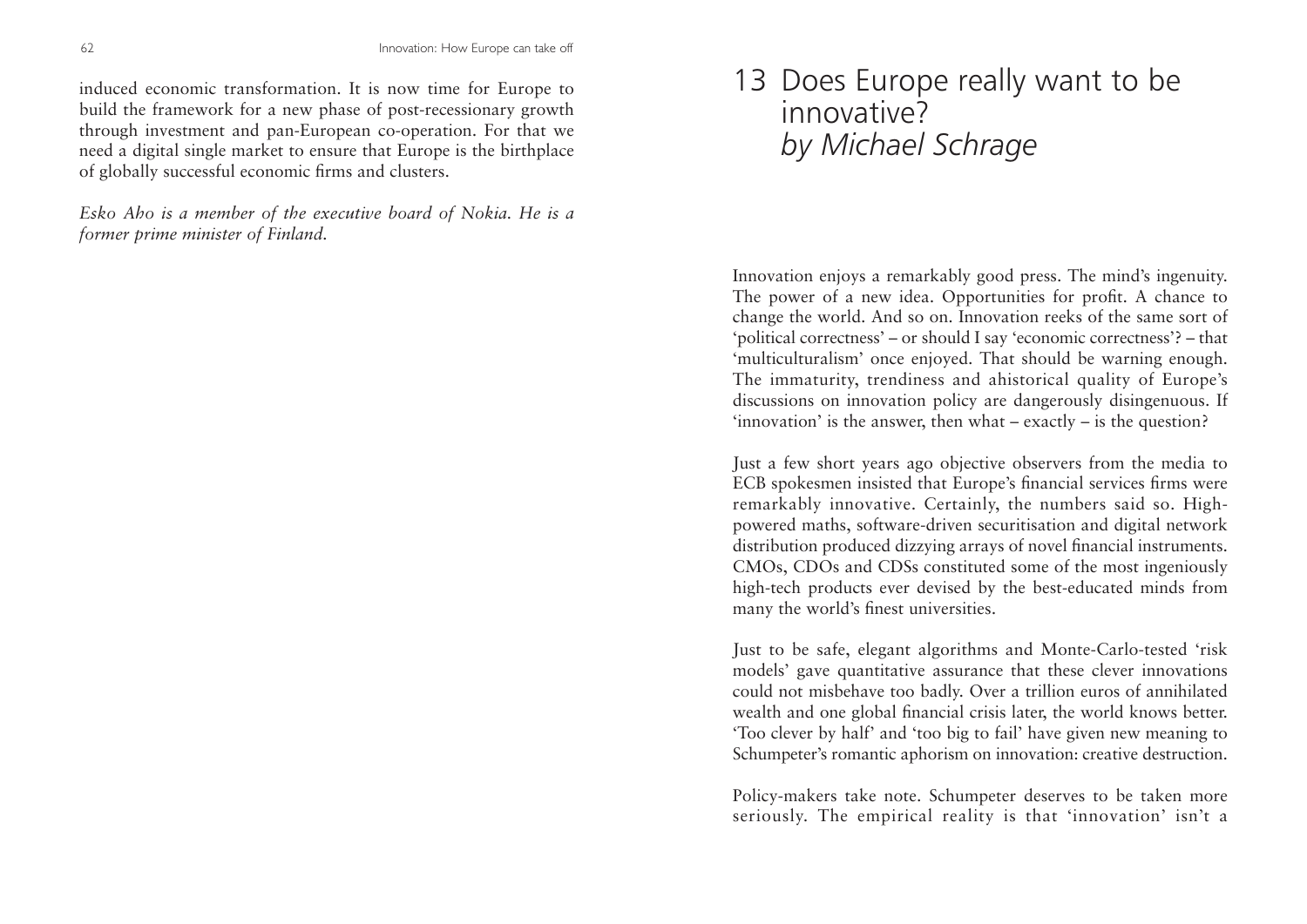euphemism for economic growth but a dynamic that comes with risks and costs attached. Ignore the received wisdom and accompanying agitprop. Inherently, innovation is neither a societal nor an economic 'good.'

Just as they desire public spending without deficits, politicians and technocrats want innovation's benefits without its costs. This is wellillustrated not just by innovation-enabled financial crises but by the persistent economic underperformance of Spanish wind-farms and other eco-greenery innovation.

Somehow, techno-subsidies never quite generate the growth that has been promised. There is a 'Concorde-like' quality of undeniable technical cleverness without measurable private sector success.

While policy-makers extol innovation's importance, realpolitik suggests that, more often than not, they actually celebrate the importance of new jobs and rising incomes. Innovation is a code word not for invention, novelty and productivity but for the higher employment and pay packets it purportedly generates. Innovation is creative destruction where the destruction is pronounced silently.

Is this characterisation unfair? Perhaps. But consider this thoughtexperiment: the typical European technocrat or politician is offered an innovative deal to boost their nation's economic growth. With a snap of their fingers, they can procure a 0.5 percentage point increase in their country's GDP. All they have to do is accept, in exchange, a 1 percentage point rise in their country's rate of unemployment.

In other words, to increase GDP from 3 to 3.5 per cent – which would be tremendous – they would have to raise their country's unemployment level from, say, 8 to 9 per cent. Newspaper headlines and economic analyses would read: "GDP rises but unemployment still climbs."

And what is the secret ingredient making this economic growth possible? Let us call it 'innovation.' (We could call it 'free trade' – but that is another essay.) Innovation adds a full 0.5 percentage point to GDP and a percentage point to the rate of unemployment. That is the benefit – and the cost – of an innovation policy. That is the thought experiment.

How many French, German, Spanish, British, Dutch, Italian or Greek politicians would leap at the offer? How many eurocrats would declare this a healthy exchange? Who would publicly argue that the benefits of a rise in GDP clearly outweigh this unfortunate cost in unemployment?

Clarifying economic assumptions, trade-offs and aspirations is an important obligation of serious policy-makers. Voters should know whether their technocrats value generating economic growth over preserving jobs. Taxpayers deserve to know whether 'innovation' excuses speculative subsidies to unproven technologies. People should know whether their public servants believe they can consistently outperform their private sector counterparts in identifying cost-beneficial innovation opportunities. In democratic societies, 'innovation' should not be a semantic shield concealing policy-makers' real priorities.

This thought experiment illustrates arguably the biggest single misunderstanding around innovation policy: innovation is not an end, but a means. Only ideologues cherish innovation for innovation's sake. But innovation for the sake of innovation is no more meaningful an economic policy than quantitative easing for the sake of quantitative easing. Economic purpose must underlie economic policy. Innovation is the means to what economic ends? More jobs? Better jobs? Greater productivity? Environmental sustainability? Subsidising innovators?

What real-world economic trade-offs does innovation make politically palatable? If state-sanctioned innovation initiatives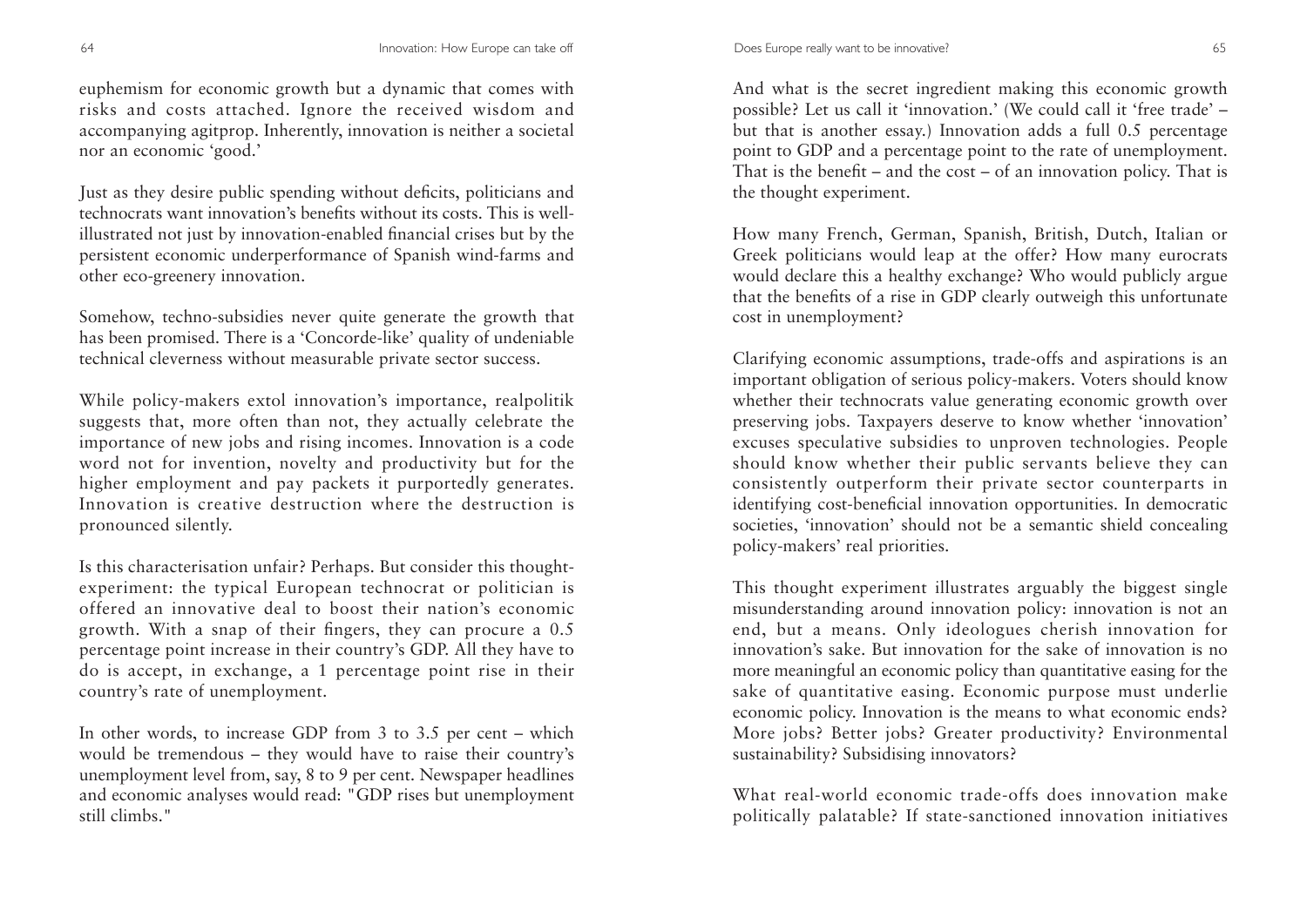#### Does Europe really want to be innovative? Contained the state of the state of the state of the state of the state of the state of the state of the state of the state of the state of the state of the state of the state of t

eradicate more jobs over three years than they create in ten, other forms of measurable economic benefit had better accrue. Innovation policies facilitating the demise of tens of thousands of medium-wage jobs in the hope of creating hundreds of thousands of minimum wage jobs surely suggest a 'revealed preference' of policy-makers. So do innovation policies converting industries filled with tens of thousands of middle-class jobs into ones with thousands of highpaying jobs.

The point is not to caricature innovation's destructively creative – or creatively destructive – economic implications but to mock the pretensions of policy-makers who think they understand what they are doing.

Ambitious technocratic plans promoting innovation may have a miserable track record, but that apparently does not deter policymakers from believing they have successfully learned from their predecessors' mistakes. Surely this generation of European technocrats are significantly smarter and wiser than the last.

Even putting aside perennially exhaustive and exhausting debates about 'industrial policy,' history suggests that innovation has perverse and unpredictable impacts on national incomes and employment. If we take Schumpeter – or even Keynes – seriously, it is painfully clear that innovation-as-economic-policy does not lend itself to the sort of 'rational planning' methodologies and analyses so beloved of technocratic elites.

So what should policy-makers do? The answer is not nothing or as little as possible. To the contrary, policy-makers and technocrats have an enormous influence – but it should not be in their traditional and typical role of budgeting, planning and regulation.

As John Kay rightly observes, innovation is not R&D – and vice versa. The argument that more R&D funding invariably assures more innovation is prima facie ridiculous. Similarly, the fact that innovation's impact cannot be reliably predicted – even with literally hundreds of billions of euros at stake – should inspire caution, even from policy-makers who desire greater dynamism in their economies.

The most important thing that policy-makers can and should do is to force a larger argument around what kinds of economies enterprises and wider society desire.

Do they want the 'top down' diktats of policy innovations designed by the centre? Or are they prepared to deal with the inevitable disruptions caused by bottom-up innovators like Ryanair, Facebook and Google? Is entrepreneurship a value that should be cherished in an economy? Or do the competitive discontinuities they threaten mean that the precautionary principle should rule?

It may seem dissatisfying to draft a policy essay about innovation that portrays it as too rude and unruly to craft meaningful policies around. But, again, to steal from John Kay: "The primary role of government in promoting innovation is the promotion of markets."

This is an undeniably important insight and I agree with it wholeheartedly. But, respectfully, he begs the larger question: What markets are we seeking to promote?

Precisely because innovation is a means to an end, the debate Europe must have has little to do with the cleverness of individual entrepreneurs and the promise of new technologies. It has to do with the willingness of societies – and their economies – to accept that innovation means, yes, creative destruction of jobs, livelihoods, established institutions and economic security. This is in exchange for what history indicates are increased standards of living, quality of life and more choices for more people.

While the past is always prologue, it is not guarantor of the future. The simple reality is that focusing on innovation distracts from the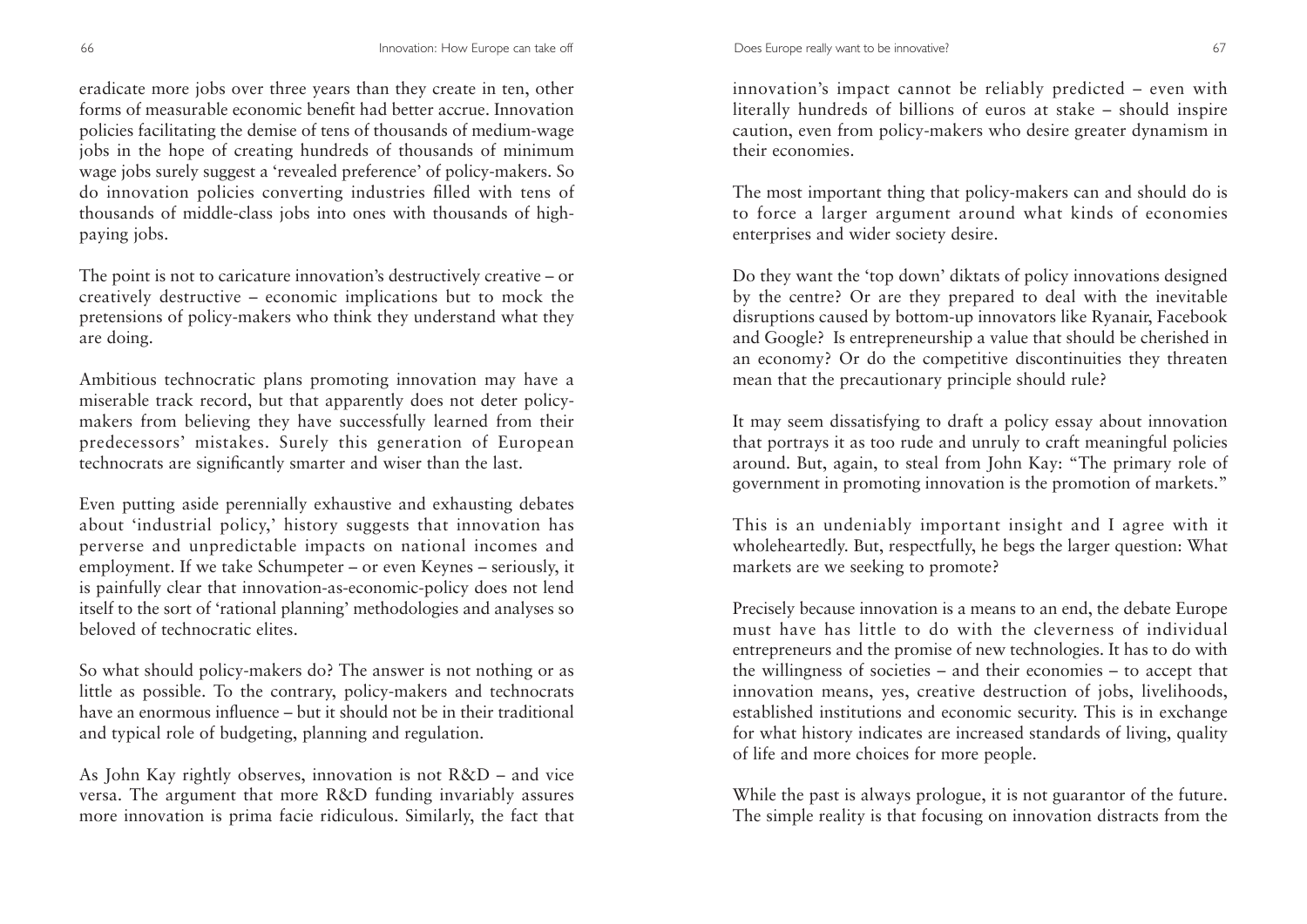economic issues that truly matter. Europe does not have an innovation problem, but a 'what kind of growing economy do we want to have?' problem.

*Michael Schrage is a research fellow at the Massachusetts Institute of Technology's Sloan School of Management*.

## 14 Conclusion *by Simon Tilford*

Innovation is widely held to be a 'good thing'. Most of the contributors to this report agree that innovation accounts for a rising share of productivity growth in advanced economies; and that Europe is not as innovative as it needs to be. Productivity growth across much of the EU has been terribly weak for around 20 years – not just compared with past performance, but also in comparison with the US. However, politicians often think of innovation too narrowly, and advocate policies which promise to have only a limited impact on innovation and productivity growth. This is unsurprising. Innovation is a messier and more destructive process than is commonly understood. It holds out the promise of higher living standards, but often at the cost of existing jobs, livelihoods, established institutions and economic security.

Politicians usually place considerable emphasis on research and development (R&D) and patents as measures of innovation, and on high technology being the key to a country's 'competitive future'. This emphasis, which is based on the belief that there is a strong link between domestic R&D and productivity growth, leads them to believe that innovation and productivity are best promoted by policies aimed at boosting R&D spending. As a result, the EU and most member-states continue to use R&D spending and the levels of patents filed as indicators of their economies' capacity for innovation.

Such assumptions often encourage policy-makers to advocate active industrial and research policies. They focus on fostering a strategic approach to innovation, where 'government policy works hand in hand with the private sector'. Much emphasis is placed on strategies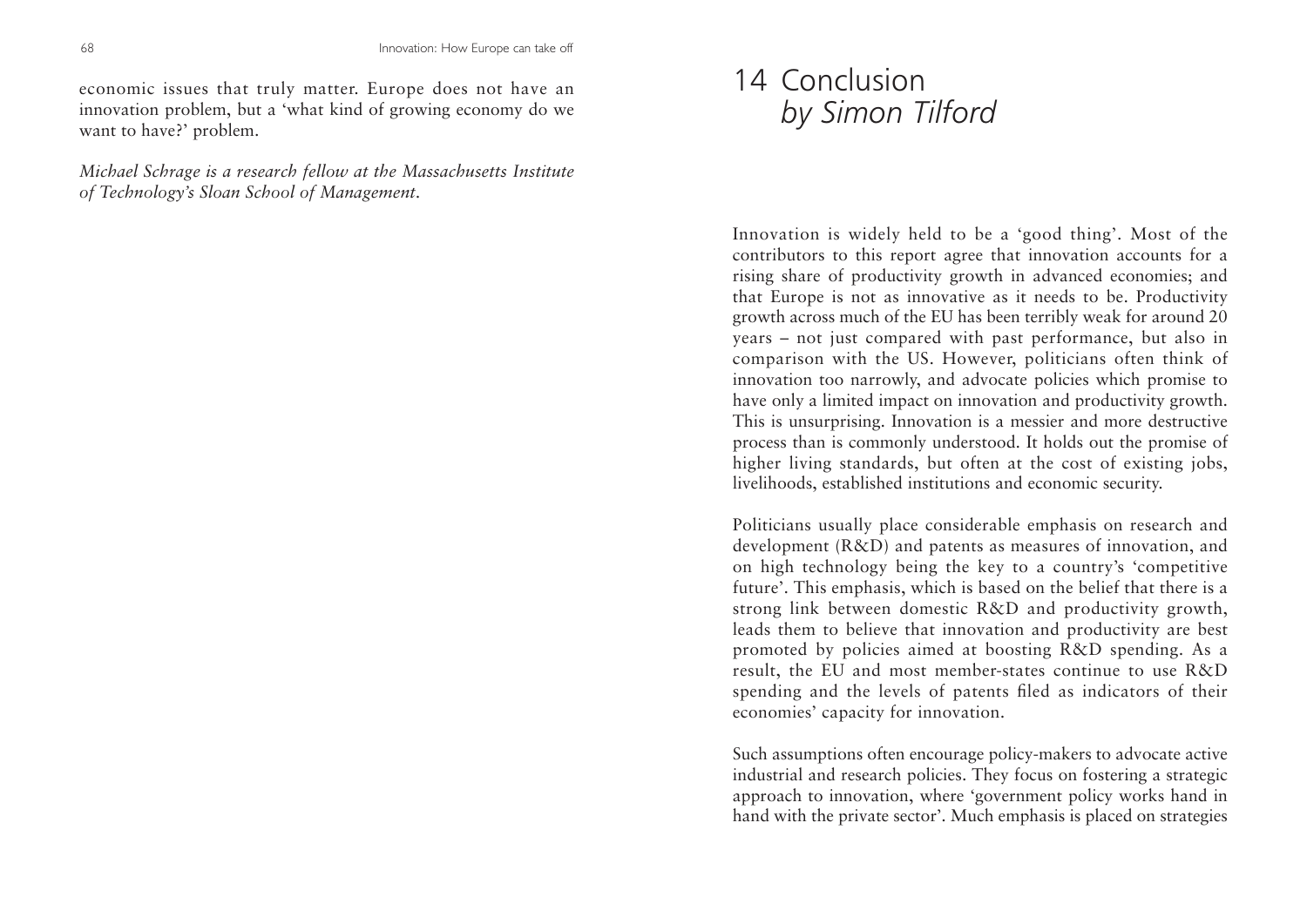#### Conclusion 71

to bring firms, governments and universities closer together, on policies that will make better use of Europe's research capabilities by encouraging pan-European research networks, and on pushing ahead with an EU patent. Policy-makers believe such policies are synonymous with support for innovation. If economies are to flourish economically, they must boost their R&D spending.

However, as a number of the expert contributors to this report convincingly argue, strategies which focus solely on R&D-intensive sectors can be misdirected and wasteful. An obsession with meeting targets for R&D spending, they point out, leads policymakers to pay insufficient attention to other forms of innovation which do not involve R&D spending, but which are the main source of productivity growth. And they bolster their argument with two key points.

First, there is extensive research showing that only a small part of the productivity growth difference between Europe and the US is down to different levels of R&D investment. Moreover, in a typical European country at least 90 per cent of the R&D that actually contributes to productivity growth is conducted abroad. It is the diffusion of technology, rather than its generation, which is the crucial driver of productivity. The most important innovations, in other words, are often the organisational changes needed to make use of technology.

Second, many of the most important future innovations will be made by companies that do not yet exist. Innovation results from new entrants with innovative new models and/or products replacing existing, less successful, ones. This process of 'creative destruction' is what drives productivity growth. The disappointing rate of productivity growth across much of Europe reflects a relatively static industrial structure: too few firms grow rapidly, or are allowed to shrink or disappear. In many EU countries, resources (labour and capital) need to be reallocated more quickly towards successful innovators.

These points have obvious implications for policy. Governments should place greater emphasis on competition policy than on industrial policy and concentrate on encouraging technology diffusion rather than supporting R&D. The most important thing that governments can do to encourage innovation is to promote markets, and to make it easier for new entrants to challenge incumbents. This requires structural reforms that remove not only barriers to entry, but also barriers to the growth and contraction of firms, such as restrictive product and labour regulation and financial systems that fail to make capital available to dynamic new firms. Public support for primary research is also important. But for the main part, the process of innovation is so complex and uncertain that it is pointless, and almost certainly counterproductive, to try and second-guess it. By working with existing businesses, governments risk subsidising existing R&D or supporting declining industries.

However, government's role should extend beyond the promotion of markets; it also has a big contribution to make as the provider of crucial public goods. The quality of state education, in particular, can have a favourable impact on an economy's capacity for innovation and hence on the rate of productivity growth. Skills play a crucial role in spurring the generation of new ideas and knowledge. But it is perhaps at the more prosaic level of technology diffusion where they have the most important impact: they facilitate the adoption and adaptation of existing technologies, ideas and working practices. And it is the pace of technology diffusion, combined with differing levels of commitment to competition, that explains variations in productivity across the EU.

Why are policy-makers attracted to policies that often have a poor record of boosting innovation, while underplaying the contribution of competition policy? The answer is that actively encouraging the exit of inefficient firms – and embracing more rapid changes in industrial structure – is politically unpalatable. And this is the crux of the problem. Innovation is a destructive and unpredictable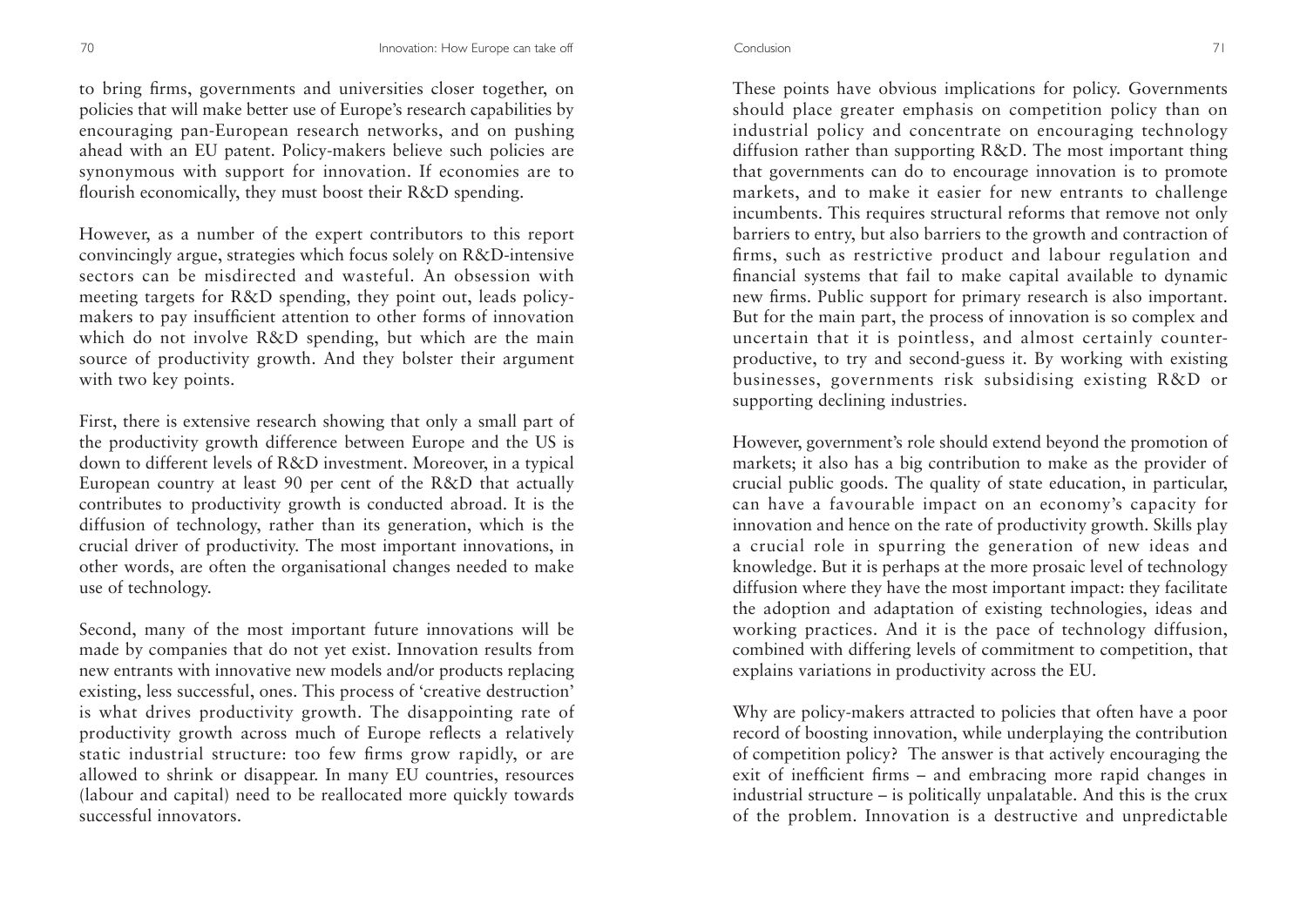process. European electorates want the benefits of innovation – cheaper, better products – but not the disruption and the insecurity that come with it. As the report's concluding author, Michael Schrage, writes, European politicians talk a lot about innovation, but are not prepared to come clean about what is necessary to increase it.

Could Europe yet embrace the kind of creative destruction needed to drive innovation and productivity growth? The evidence suggests not. Several of the authors in this report argue convincingly for a deepening of the EU's single market. But many member-state governments show little enthusiasm for this. The crisis-hit members of the eurozone are implementing far-reaching reforms of their labour and product markets in return for financial support. But there is little sign of comparable action elsewhere in the currency union, or indeed across the EU more generally. The belief that creative destruction is the driver of innovation has always been weak in Europe. But it has been further undermined by the financial crisis, which has done much to discredit market-led reforms. If anything, EU governments are now more wedded to defending national champions and more wary of competition than they were prior to the crisis. For most, placing their countries' 'competitive' future in the hands of such unpredictable forces is an article of faith too far.

*Simon Tilford is chief economist at the Centre for European Reform.*

★

# **EENTRE FOR EUROPEAN REFORM**<br>\* \* \* DUDICations

- ★ **Germany's brief moment in the sun**  *Essay by Simon Tilford (June 2011)*
- ★ **Thorium: How to save Europe's nuclear revival**  *Policy brief by Stephen Tindale (June 2011)*
- ★ **The EU and Russia: All smiles and no action?**  *Policy brief by Katinka Barysch (April 2011)*
- ★ **Surviving austerity: The case for a new approach to EU military collaboration**  *Report by Tomas Valasek (April 2011)*
- ★ **Europe's parliament: Reform or perish?**  *Essay by Denis MacShane (April 2011)*
- ★ **A new neighbourhood policy for the EU**  *Policy brief by Charles Grant (March 2011)*
- ★ **A chance for further CAP reform**  *Policy brief by Christopher Haskins (February 2011)*
- ★ **Delivering energy savings and efficiency**  *Policy brief by Stephen Tindale (January 2011)*
- ★ **Beyond the European Parliament: Rethinking the EU's democratic legitimacy**  *Essay by Anand Menon and John Peet (December 2010)*
- ★ **Turkey and the EU: Can stalemate be avoided?**  *Policy brief by Katinka Barysch (December 2010)*
- ★ **Ukraine turns away from democracy and the EU**  *Policy brief by Tomas Valasek (November 2010)*
- ★ **Why Germany is not a model for the eurozone**  *Essay by Philip Whyte (October 2010)*
- ★ **Turkish politics and the fading magic of EU enlargement**  *Policy brief by Sinan Ülgen (September 2010)*
- ★ **How should Europe respond to sovereign investors in its defence sector?** *Policy brief by Clara Marina O'Donnell (September 2010)*
- ★ **How to save the euro**  *Essay by Simon Tilford (September 2010)*

Available from the Centre for European Reform (CER), 14 Great College Street, London, SW1P 3RX Telephone +44 20 7233 1199, Facsimile +44 20 7233 1117, kate@cer.org.uk, www.cer.org.uk COVER IMAGE: CORBIS